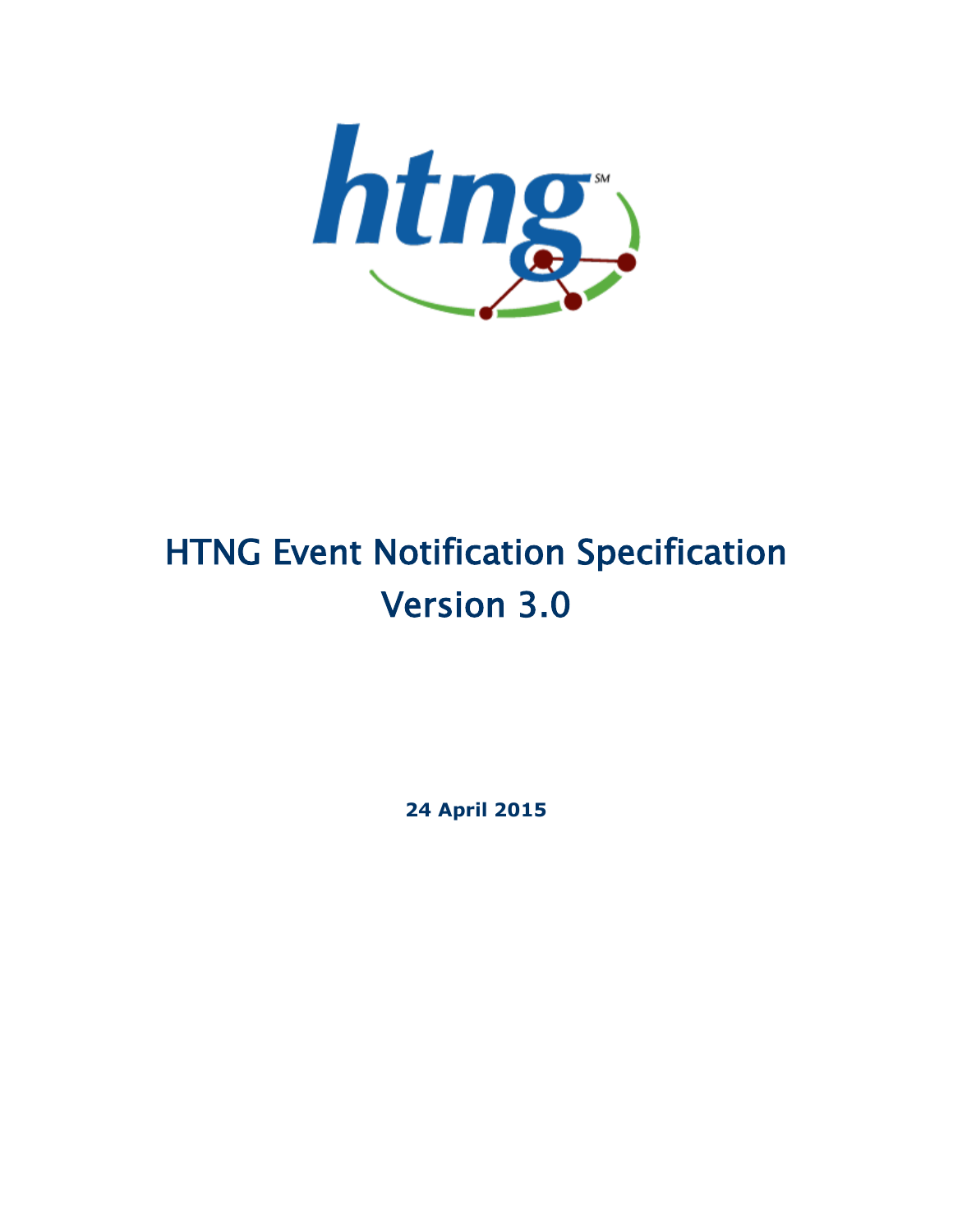About HTNG

Hotel Technology Next Generation (HTNG) is a non-profit association with a mission to foster, through collaboration and partnership, the development of next-generation systems and solutions that will enable hoteliers and their technology vendors to do business globally in the 21st century. HTNG is recognized as the leading voice of the global hotel community, articulating the technology requirements of hotel companies of all sizes to the vendor community. HTNG facilitate the development of technology models for hospitality that will foster innovation, improve the guest experience, increase the effectiveness and efficiency of hotels, and create a healthy ecosystem of technology suppliers.

Copyright 2015, Hotel Technology Next Generation

All rights reserved.

No part of this publication may be reproduced, stored in a retrieval system, or transmitted, in any form or by any means, electronic, mechanical, photocopying, recording, or otherwise, without the prior permission of the copyright owner.

For any software code contained within this specification, permission is hereby granted, free-of-charge, to any person obtaining a copy of this specification (the "Software"), to deal in the Software without restriction, including without limitation the rights to use, copy, modify, merge, publish, distribute, sublicense, and/or sell copies of the Software, and to permit persons to whom the Software is furnished to do so, subject to the above copyright notice and this permission notice being included in all copies or substantial portions of the Software.

Manufacturers and software providers shall not claim compliance with portions of the requirements of any HTNG specification or standard, and shall not use the HTNG name or the name of the specification or standard in any statements about their respective product(s) unless the product(s) is (are) certified as compliant to the specification or standard.

THE SOFTWARE IS PROVIDED "AS IS", WITHOUT WARRANTY OF ANY KIND, EXPRESS OR IMPLIED, INCLUDING BUT NOT LIMITED TO THE WARRANTIES OF MERCHANTABILITY, FITNESS FOR A PARTICULAR PURPOSE, AND NON-INFRINGEMENT. IN NO EVENT SHALL THE AUTHORS OR COPYRIGHT HOLDERS BE LIABLE FOR ANY CLAIM, DAMAGES, OR OTHER LIABILITY, WHETHER IN AN ACTION OF CONTRACT, TORT OR OTHERWISE, ARISING FROM, OUT OF, OR IN CONNECTION WITH THE SOFTWARE OR THE USE OR OTHER DEALINGS IN THE SOFTWARE.

Permission is granted for implementers to use the names, labels, etc. contained within the specification. The intent of publication of the specification is to encourage implementations of the specification.

This specification has not been verified for avoidance of possible third-party proprietary rights. In implementing this specification, usual procedures to ensure the respect of possible third-party intellectual property rights should be followed. Visit<http://htng.org/ip-claims> to view third-party claims that have been disclosed to HTNG. HTNG offers no opinion as to whether claims listed on this site may apply to portions of this specification.

The names Hotel Technology Next Generation and HTNG, and logos depicting these names, are trademarks of Hotel Technology Next Generation. Permission is granted for implementers to use the aforementioned names in technical documentation for the purpose of acknowledging the copyright and including the notice required above. All other use of the aforementioned names and logos requires the permission of Hotel Technology Next Generation, either in written form or as explicitly permitted for the organization's members through the current terms and conditions of membership.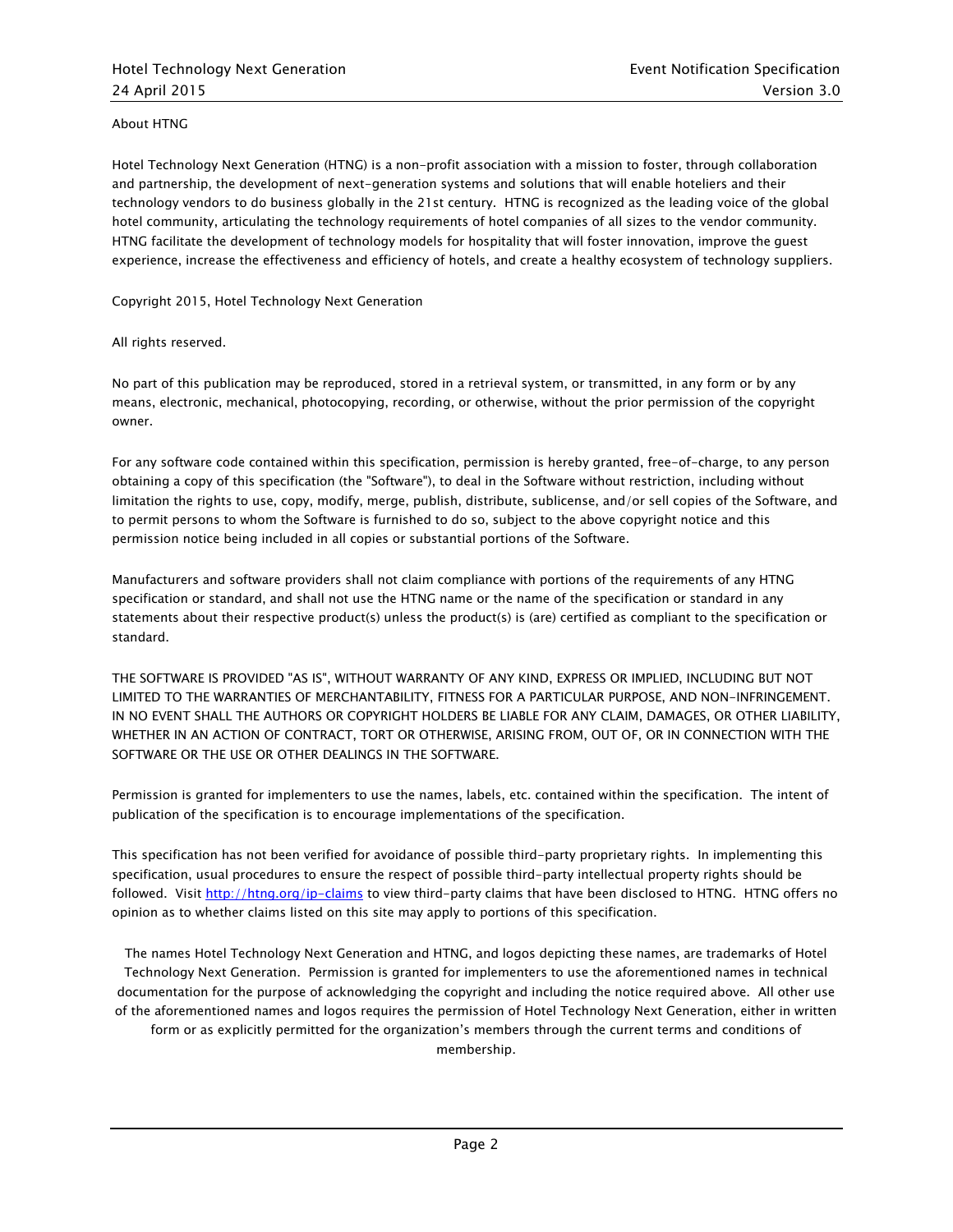# **Table of contents**

| 1                       |         |     |           |  |
|-------------------------|---------|-----|-----------|--|
| $\overline{2}$          |         |     |           |  |
|                         | 2.1     |     |           |  |
|                         | 2.2     |     |           |  |
|                         | 2.3     |     |           |  |
|                         | 2.4     |     |           |  |
|                         | 2.5     |     |           |  |
|                         | 2.6     |     |           |  |
|                         | 2.7     |     |           |  |
|                         | 2.8     |     |           |  |
|                         | 2.9     |     |           |  |
|                         | 2.9.1   |     |           |  |
|                         | 2.9.2   |     |           |  |
|                         | 2.9.3   |     |           |  |
|                         | 2.9.4   |     |           |  |
|                         | 2.9.5   |     |           |  |
| $\overline{\mathbf{3}}$ |         |     |           |  |
|                         | 3.1     |     |           |  |
|                         | 3.1.1   |     |           |  |
|                         | 3.1.2   |     |           |  |
|                         | 3.1.3   |     |           |  |
|                         | 3.1.4   |     |           |  |
|                         | 3.1.5   |     |           |  |
|                         | 3.1.6   |     |           |  |
|                         | 3.2     |     |           |  |
|                         | 3.2.1   |     |           |  |
|                         | 3.2.2   |     |           |  |
|                         |         | 323 | Ilse Case |  |
|                         | 3.2.4   |     |           |  |
|                         | 3.2.5   |     |           |  |
| 3.2.6                   |         |     |           |  |
|                         | $3.3 -$ |     |           |  |
|                         | 3.3.1   |     |           |  |
|                         | 3.3.2   |     |           |  |
|                         | 3.3.3   |     |           |  |
|                         | 3.3.4   |     |           |  |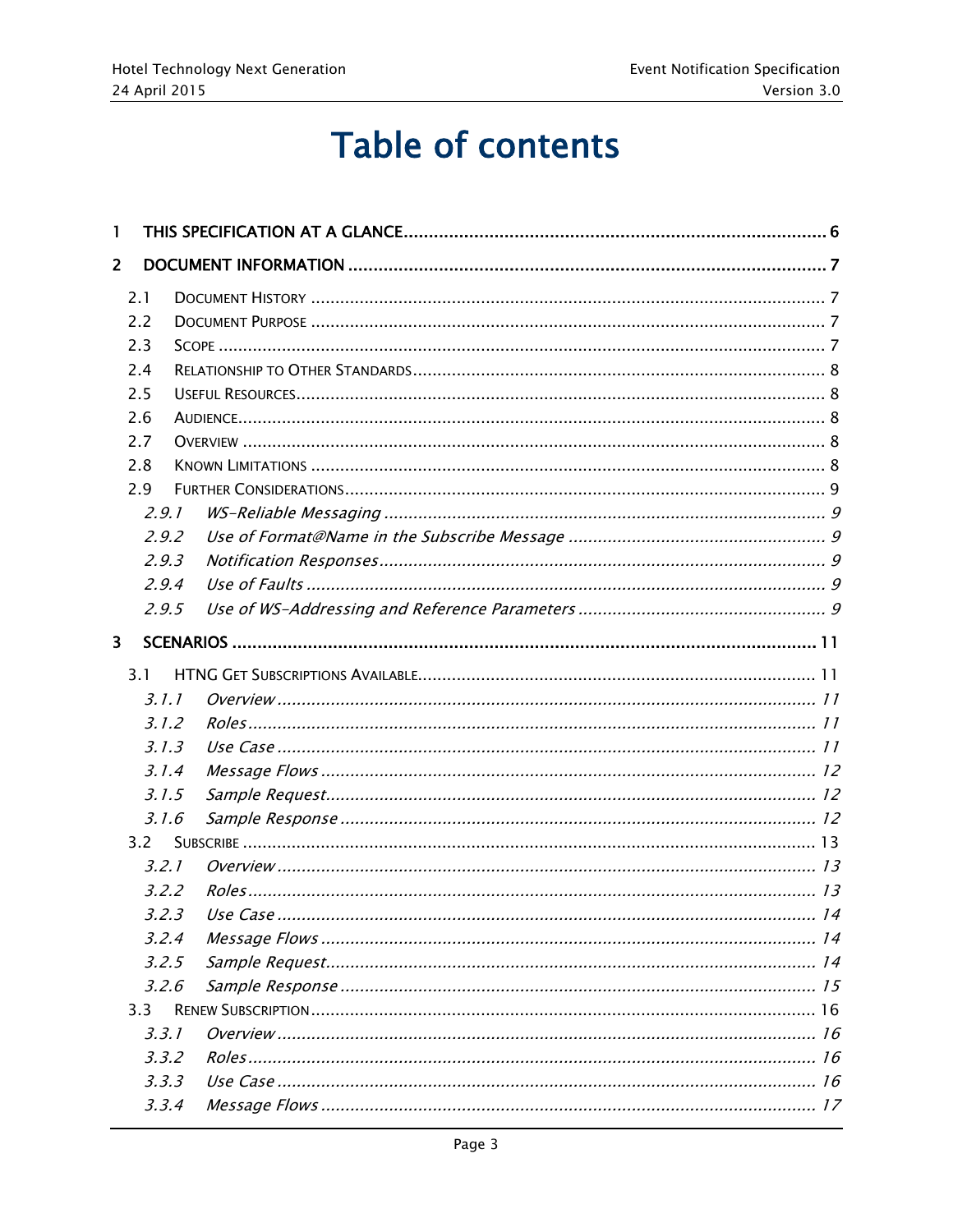| 3.3.5   |  |
|---------|--|
| 3.3.6   |  |
| 3.4     |  |
| 3.4.1   |  |
| 3.4.2   |  |
| 3, 4, 3 |  |
| 3.4.4   |  |
| 3.4.5   |  |
| 3.4.6   |  |
| 3.5     |  |
| 3.5.1   |  |
| 3.5.2   |  |
| 3.5.3   |  |
| 3.5.4   |  |
| 3.5.5   |  |
| 3.5.6   |  |
| 3.6     |  |
| 3.6.1   |  |
| 3.6.2   |  |
| 3.6.3   |  |
| 3.6.4   |  |
| 3.6.5   |  |
| 3.6.6   |  |
| 3.6.7   |  |
| 3.7     |  |
| 3.7.1   |  |
| 3.7.2   |  |
| 3.7.3   |  |
| 3.7.4   |  |
| 3.7.5   |  |
| 3.7.6   |  |
| 3.8     |  |
| 3.8.1   |  |
| 3.8.2   |  |
| 3.8.3   |  |
| 3.8.4   |  |
| 3.8.5   |  |
| 3.8.6   |  |
| 4       |  |
|         |  |
| 4.1     |  |
| 4.1.1   |  |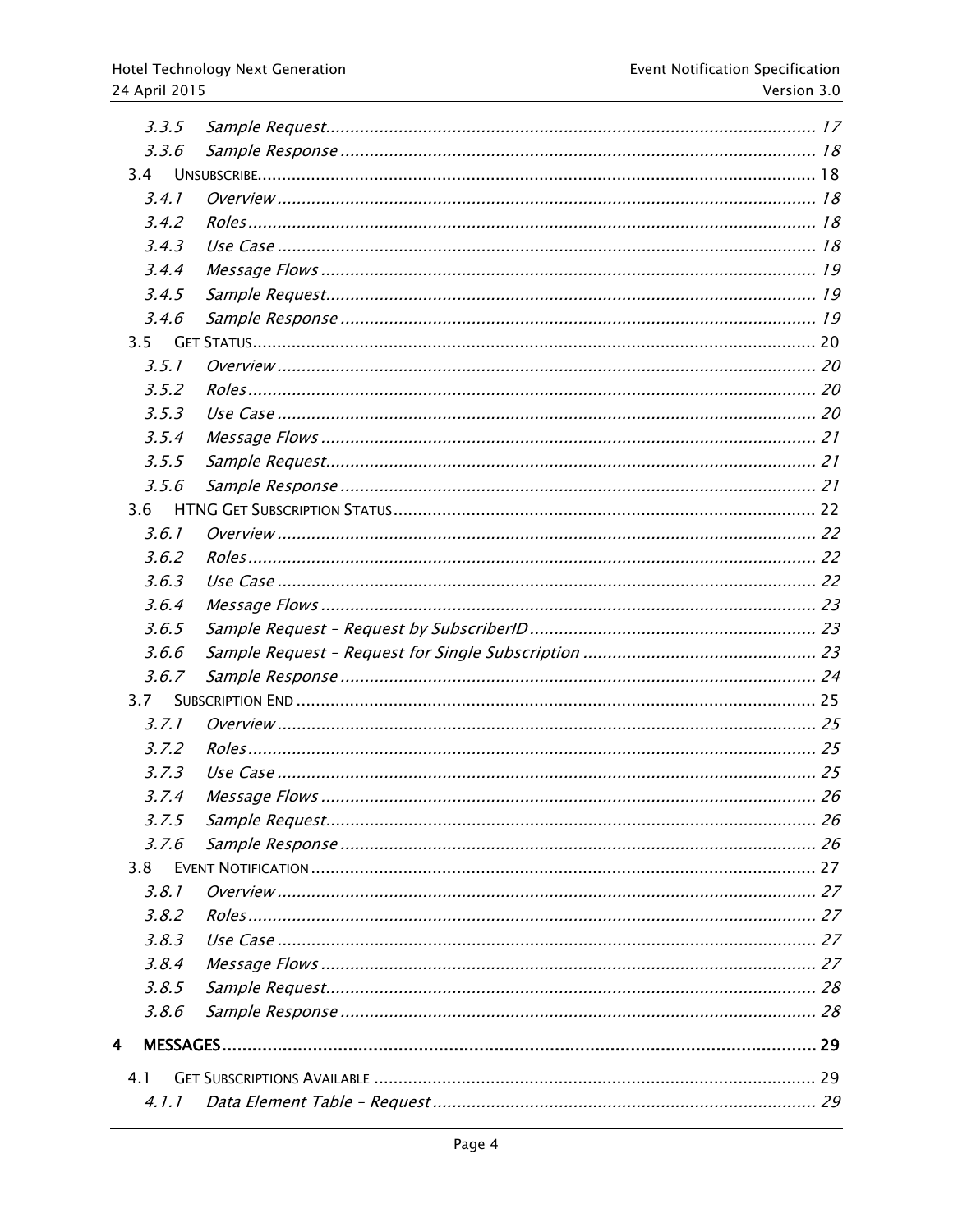|   | 4.1.2 |  |
|---|-------|--|
|   | 4.2   |  |
|   | 4.2.1 |  |
|   | 4.2.2 |  |
|   | 4.3   |  |
|   | 4.3.1 |  |
| 5 |       |  |
|   | 5.1   |  |
|   | 5.2   |  |
|   | 5.3   |  |
|   | 5.4   |  |
|   | 5.5   |  |
|   | 5.6   |  |
|   | 5.7   |  |
|   | 5.7.1 |  |
|   | 5.7.2 |  |
|   | 5.8   |  |
|   | 5.9   |  |
|   | 5.9.1 |  |
|   | 5.9.2 |  |
|   | 5.9.3 |  |
|   | 5.9.4 |  |
|   | 5.9.5 |  |
| 6 |       |  |
|   | 6.1   |  |
|   | 6.2   |  |
|   | 6.2.1 |  |
|   |       |  |
|   | 6.2.3 |  |
|   | 6.2.4 |  |
|   | 6.3   |  |
|   | 6.4   |  |
|   | 6.5   |  |
|   | 6.5.1 |  |
|   | 6.5.2 |  |
|   | 6.5.3 |  |
|   | 6.6   |  |
|   | 6.6.1 |  |
|   | 6.6.2 |  |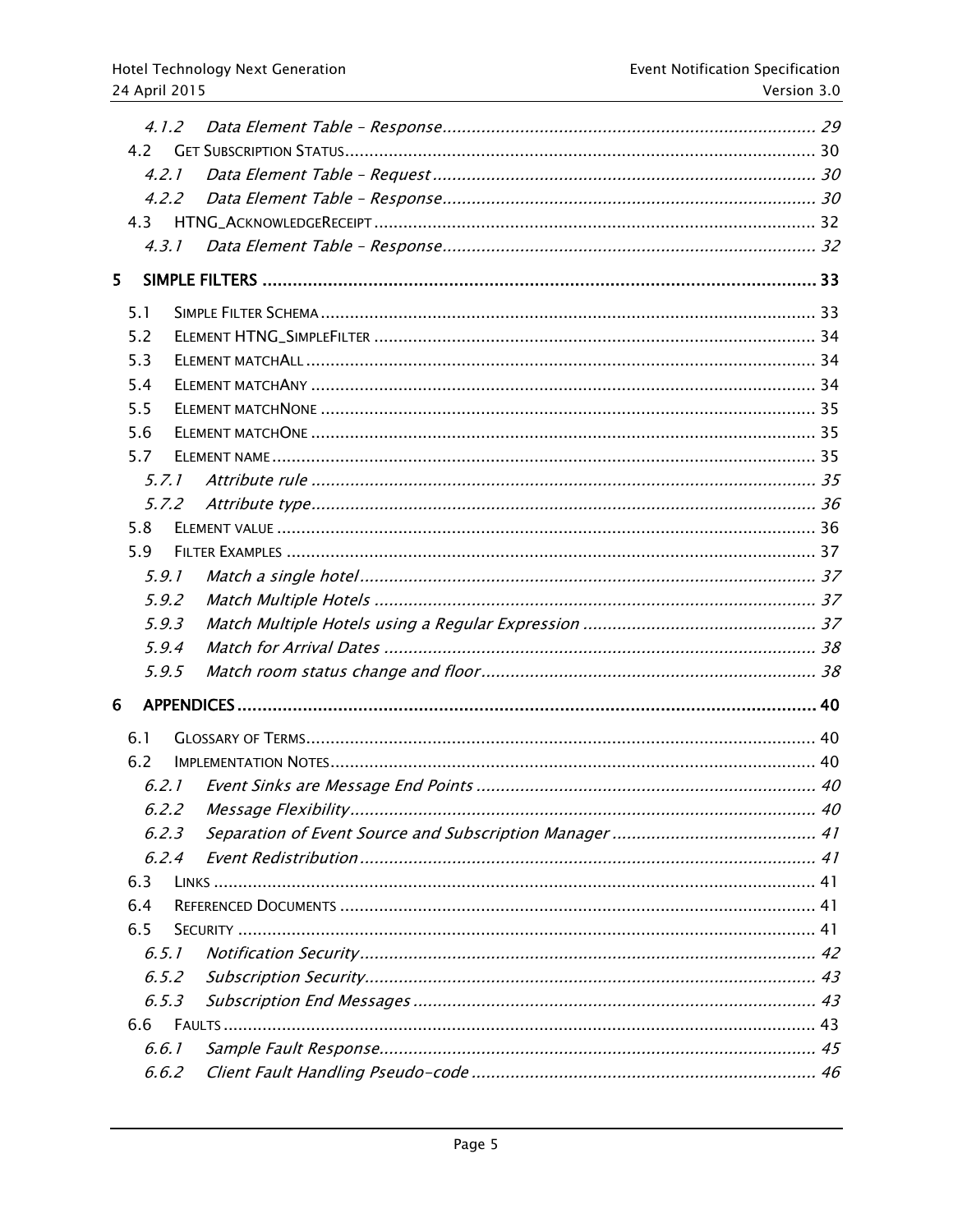# <span id="page-5-0"></span>**1 This Specification at a Glance**

Many systems need to communicate key data to one another in order to support the business of hospitality. This technical specification provides a mechanism that allows systems to communicate in a more automated fashion.

An interested event consuming system can use the messages in this specification to:

- Determine which events have notification messages
- Subscribe to those notification messages
- Receive notification messages
- Determine which subscriptions are currently in place and modify the subscriptions as required

An interested event providing system can use the messages in this specification to:

- Publish the events that are available for subscription
- Receive requests for subscription
- Notify the appropriate systems when events take place
- Provide details on the events that are currently subscribed to

These messages allow the setup of the systems operating in the hospitality space to be far more collaborative. It also allows those designing software to move to decision for system interplay into the users control instead of the installer/administrator.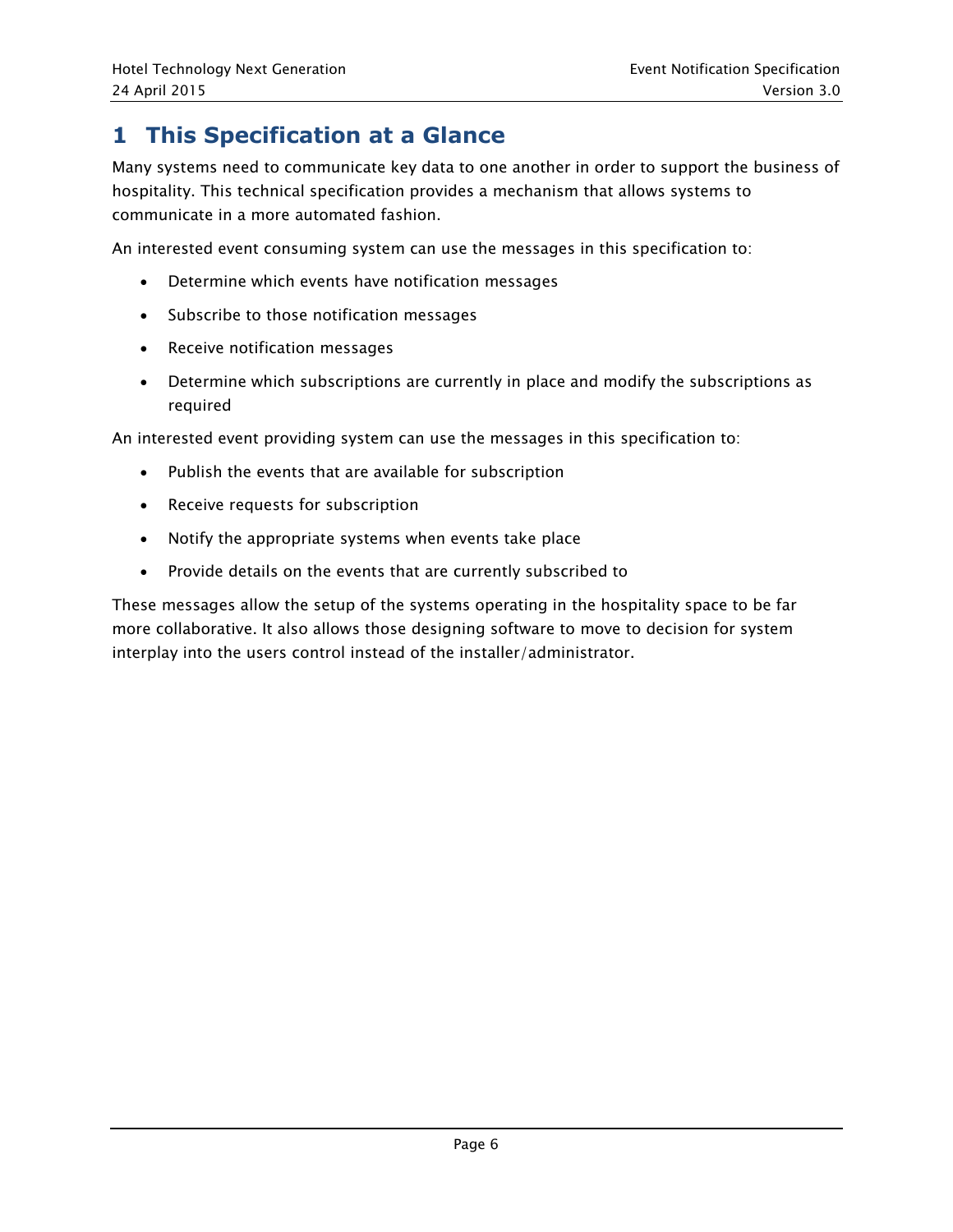# <span id="page-6-0"></span>**2 Document Information**

<span id="page-6-1"></span>

| <b>Document History</b><br>2.1 |                 |                                                  |                                                                                            |  |  |
|--------------------------------|-----------------|--------------------------------------------------|--------------------------------------------------------------------------------------------|--|--|
| <b>Version</b>                 | Date            | <b>Author</b>                                    | <b>Comments</b>                                                                            |  |  |
| 1.0                            | 22 Apr 2011     | Protocol & Message<br><b>Transport Workgorup</b> | Basic messages included in first version of<br>document                                    |  |  |
| 1.0.01                         | 05 May 2014     | Kylene Reese                                     | Promoted spec to updated template;<br>included new scenarios/feedback from<br>implementers |  |  |
| $1.0.02 -$<br>.05              | May-Jun<br>2014 | Event Notification (EN)<br>Workgroup             | Updated sample messages                                                                    |  |  |
| 1.0.06                         | 10 Jul 2014     | EN Workgroup                                     | Updated the Get Subscriptions Available<br>scenario                                        |  |  |
| 1.0.07                         | 17 July 2014    | Mark Jarman                                      | Updated the Renew Subscriptions scenario                                                   |  |  |
| 2.0                            | 24 Oct 2014     | <b>Event Notification</b><br>Workgroup           | Updated the HTNG spec to be compatible<br>with the W3C WS-Eventing standard                |  |  |
| 2.9                            | 20 March        | Event Notification<br>Workgroup                  | Member Review Period                                                                       |  |  |
|                                |                 |                                                  |                                                                                            |  |  |

# <span id="page-6-2"></span>**2.2 Document Purpose**

Systems in hospitality exchange data are at an ever increasing rate. Effective collaboration between systems means that more automated mechanisms need to be in place, thereby allowing data to be exchanged when key events occur (i.e. guest check-in, guest check-out, room out of service).

This document provides details on a series of messages that simplify the process of publicizing the messages that are available for subscription, along with an automated subscription and notification process.

#### <span id="page-6-3"></span>**2.3 Scope**

This document provides the detail on a number of messages along with an update to the HTNG Framework 2.1 header to provide a Publish and Subscribe methodology within workgroup messaging.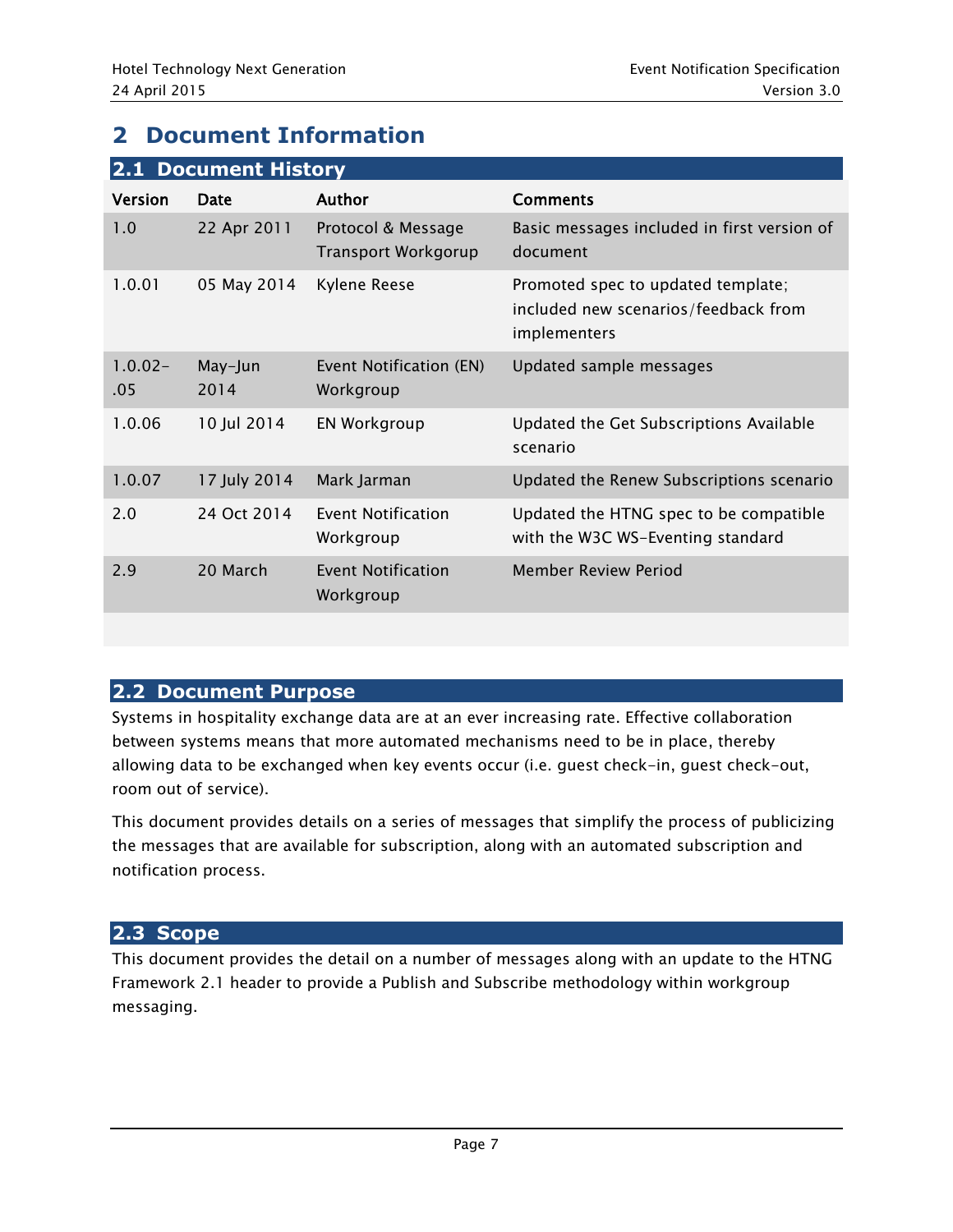## <span id="page-7-0"></span>**2.4 Relationship to Other Standards**

This specification and its supporting schemas leverage the existing OpenTravel Alliance methodology for message construction and draws upon data definitions common to several HTNG specifications.

It is important to note that this specification supersedes the previously released "Protocol & Message Transport Event Notification 1.0" spec.

Related specifications:

- [W3C Web Services Eventing](http://www.w3.org/TR/ws-eventing/) standard published 13 December 2011
- [W3C WS-Addressing standard](http://www.w3.org/TR/ws-addr-core/) published 9 May 2006
- **[OASIS WS-Security standard](https://www.oasis-open.org/committees/download.php/16790/wss-v1.1-spec-os-SOAPMessageSecurity.pdf)** published 1 February 2006
- [OASIS WS-ReliableMessaging](http://docs.oasis-open.org/ws-rx/wsrm/200702/wsrm-1.2-spec-os.html) published 2 February 2009

#### <span id="page-7-1"></span>**2.5 Useful Resources**

• HTNG Discussion Board – currently available at<http://www2.htng.org/discussion>

#### <span id="page-7-2"></span>**2.6 Audience**

The intended audiences of this document are development teams and system designers seeking to implement standardized interface specifications within their products. This document also provides business process flows that may used by hotel groups looking to standardize their interfaces within their hotel architectures.

#### <span id="page-7-3"></span>**2.7 Overview**

HTNG created an Event Notification standard that met the needs of the hotel industry at the time the standard was created. W3C, the organization responsible for many web and webservices standards, also created an Event Notification Standard. The W3C WS-Eventing Standard provides a global standard for service-based subscriptions to event notifications.

These two standards have overlapping functionality but were not compatible with each other. This has led to implementation and integration issues and the need for each integration project to have to choose between the standards. The purpose of this HTNG effort was to create a new HTNG standard where the overlapping functions come from the broader W3C standard while preserving the extended functionality of the earlier HTNG standard.

#### <span id="page-7-4"></span>**2.8 Known Limitations**

There are no known limitations as of the writing of this document.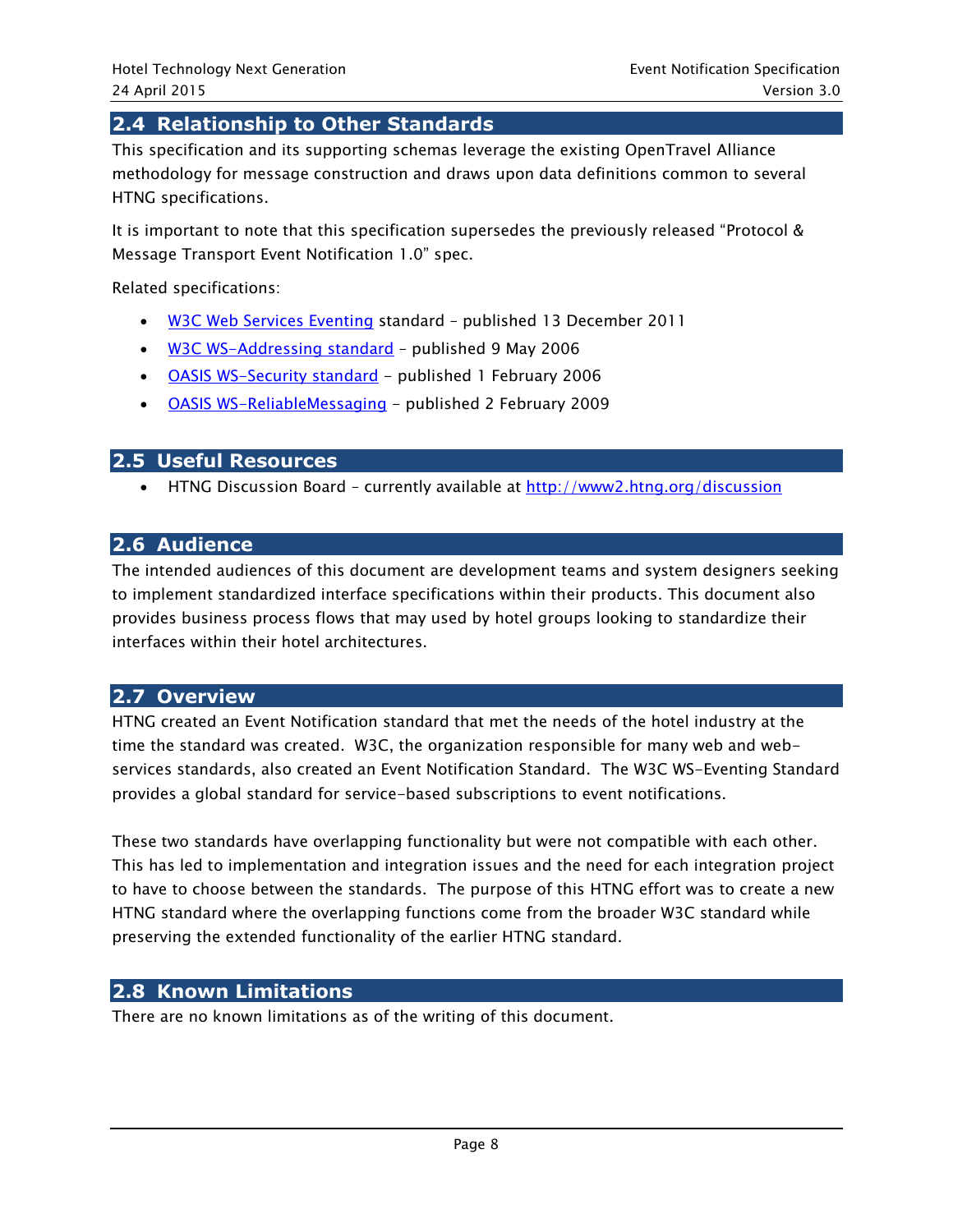# <span id="page-8-0"></span>**2.9 Further Considerations**

#### <span id="page-8-1"></span>*2.9.1 WS-Reliable Messaging*

This HTNG Event Notification Specification does not specify a mechanism for guaranteed or reliable delivery of messages. It is assumed that if these features are required they will be implemented using the underlying delivery mechanism or a technology like WS-ReliableMessaging. Some implementers may find value in implementing WS-ReliableMessaging, but that is beyond the scope of this specification.

#### <span id="page-8-2"></span>*2.9.2 Use of Format@Name in the Subscribe Message*

There are 2 standard defined format names that can be used to indicate the desired message type the Event Sink will receive. These are:

- http://www.w3.org/2011/03/ws-evt/DeliveryFormats/Unwrap/
- http://www.w3.org/2011/03/ws-evt/DeliveryFormats/Wrap/

See Section 4.1 in the W3C specification for further information.

#### <span id="page-8-3"></span>*2.9.3 Notification Responses*

The W3C specification recognizes that SOAP messages are independent of the underlying transport mechanism and that a response is not required or may be returned over a separate channel. Many OpenTravel and HTNG standards assume that HTTP is used as the underlying protocol and use request/response message pairs. The working group suggests that if the sent notification is an HTNG standard request message, the Event Sink (receiving endpoint) should reply with the appropriate matching HTNG response message. If the request message does not have a response message, then acknowledgement is optional. If acknowledgement is required, the generic acknowledge message should be used for the reply.

#### <span id="page-8-4"></span>*2.9.4 Use of Faults*

This specification leverages the W3C WS-Eventing specification and defines an appropriate set of SOAP Faults, which should be handled appropriately for the solution being deployed. In general, it is assumed that SOAP Faults are *not* ignored and are handled appropriately by the receiving endpoint or Event Sink.

#### <span id="page-8-5"></span>*2.9.5 Use of WS-Addressing and Reference Parameters*

The WS-Eventing specification uses the WS-Addressing specification to define End Point References (EPR). An EPR is typically a URL but may optionally include reference-parameters to aid in managing state between multiple systems. For example in the sample Subscribe message the Subscriber uses a reference parameter named "SubcriberSubscriptionID:" as a part of the the EndTo and NotifyTo elements. These elements are End Point References that will be used to send notification and end requests to the Subscriber or Event Sink. The Event Sink or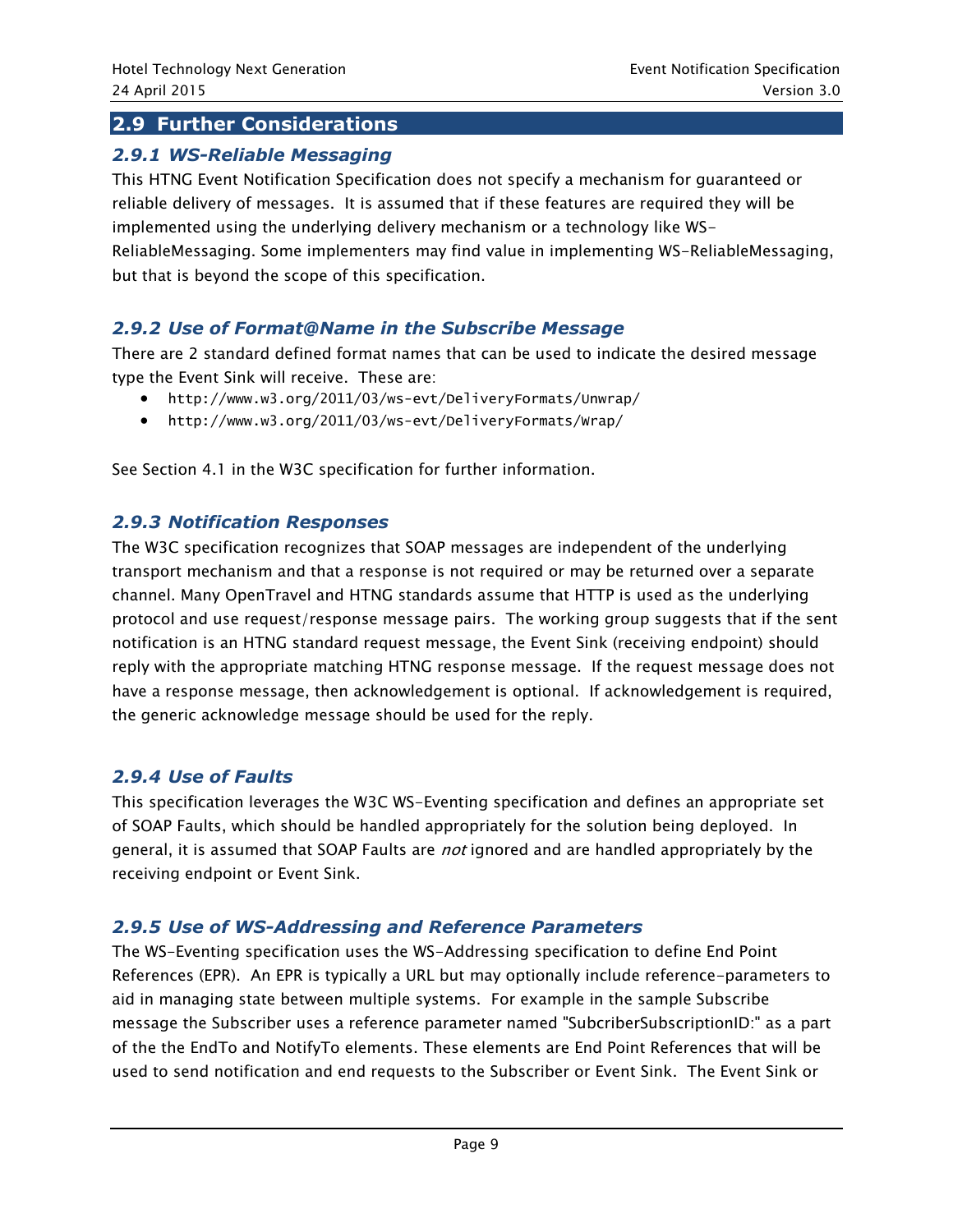Subscriber should always get these reference-parameters in the SOAP Header when a message is sent to the endpoint.

Likewise the response to the Subscribe request provides an EPR for the SubscriptionManager. This EPR includes a reference-parameter for the PublisherSubscriptionID. This parameter needs to be included in the header of the messages being sent by the Subscriber to the SubscriptionManager.

It should be noted that the W3C specification is flexible enough to support other means of accomplishing the same goals. For example if only one subscription is allowed per Sink endpoint then the content of messages like Unsubscribe could simply provide the end point of the Sink that is unsubscribing.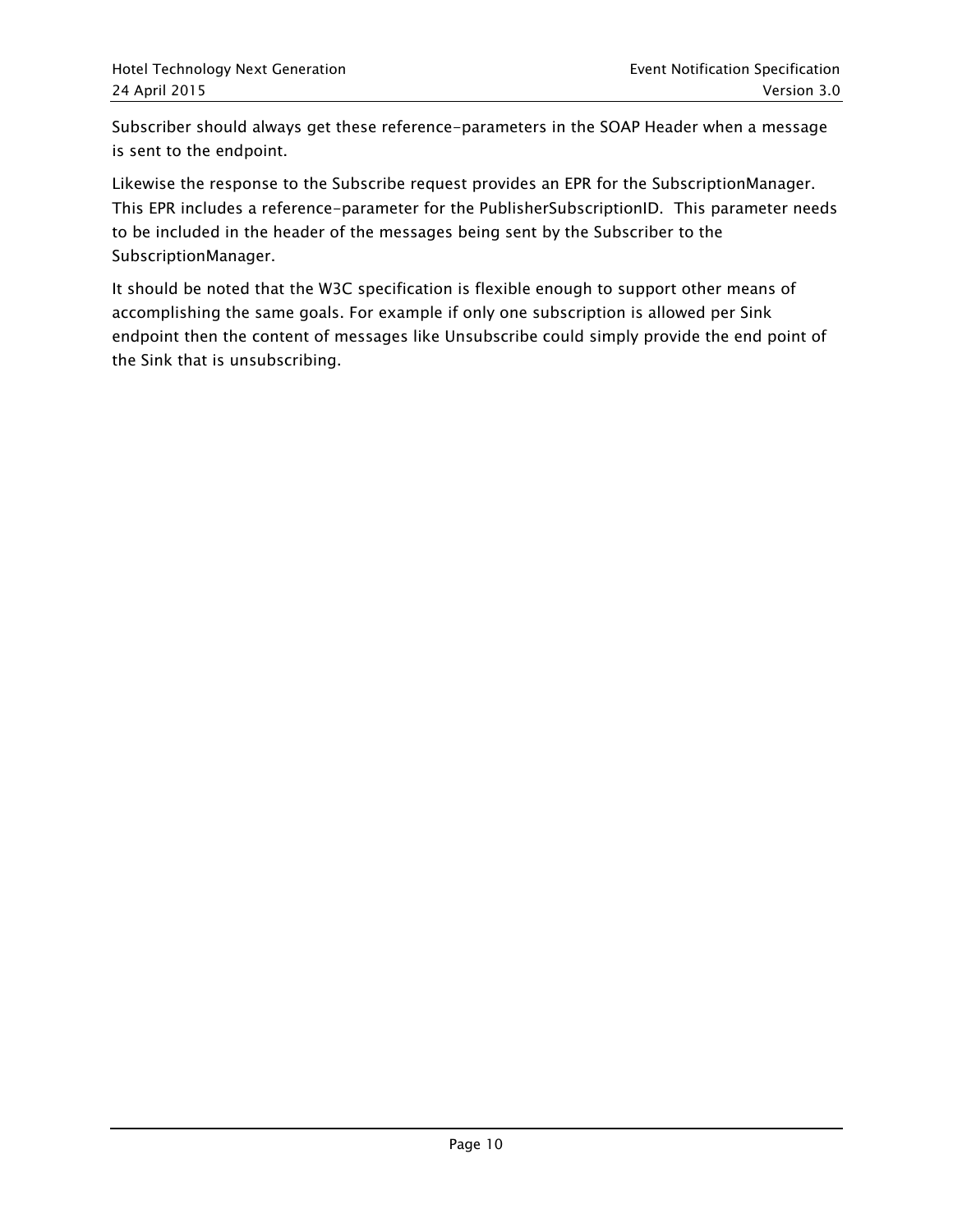# <span id="page-10-0"></span>**3 Scenarios**

# <span id="page-10-1"></span>**3.1 HTNG Get Subscriptions Available**

#### <span id="page-10-2"></span>*3.1.1 Overview*

This scenario provides a mechanism for a subscribing system to request a list of the available notification events to which it may subscribe. This takes into account that various interested groups/vendors may need specific modifications to particular messages to support unique business functions. In this scenario, a potential subscriber sends a Subscriptions Available request to an Event Source. The Event Source sends the set of events available for subscription.

#### <span id="page-10-3"></span>*3.1.2 Roles*

| <b>Role Name</b> | <b>Definition</b>                      | <b>Examples</b>                       |
|------------------|----------------------------------------|---------------------------------------|
| Subscription     | A web service that accepts requests to | <b>Interface Gateway</b><br>$\bullet$ |
| Manager          | manage, get the status of, renew       | Integration                           |
|                  | and/or cancel subscriptions on behalf  | Platform                              |
|                  | of an event source.                    | <b>PMS</b>                            |
| Subscriber       | A system that sends requests to        | <b>PMS</b>                            |
|                  | create, renew and/or cancel            | <b>CRS</b>                            |
|                  | subscriptions.                         | In-Room System                        |

| J.L.J US <del>c</del> Lasc     |                                                                     |  |  |
|--------------------------------|---------------------------------------------------------------------|--|--|
| Assumptions:                   | Subscription capability exists on the source system.                |  |  |
|                                | Messages exist that may be subscribed to on a producer<br>$\bullet$ |  |  |
|                                | system.                                                             |  |  |
|                                | Subscriber has working knowledge of messages available.             |  |  |
| Pre-conditions:                | The two systems that know about each other have the appropriate     |  |  |
|                                | authentications in place and are able to communicate.               |  |  |
| Trigger:                       | The Subscriber has some interest in the available messages from a   |  |  |
|                                | producer system.                                                    |  |  |
| <b>Basic Course of Events:</b> | The Subscriber requests a list of all available event<br>1.         |  |  |
|                                | notifications from the Subscription Manager using the               |  |  |
|                                | HTNG_SubscriptionsAvailableRQ.                                      |  |  |
|                                | 2. The Subscription Manager returns a payload that includes all     |  |  |
|                                | of the messages that may be subscribed to along with the            |  |  |
|                                | URL where the subscription must be submitted.                       |  |  |
| Post-conditions:               | None.                                                               |  |  |
| Exception Path:                | If no subscriptions are available, then an empty set of data is     |  |  |
|                                | returned.                                                           |  |  |
| Alternative Paths:             | None.                                                               |  |  |

#### <span id="page-10-4"></span>*3.1.3 Use Case*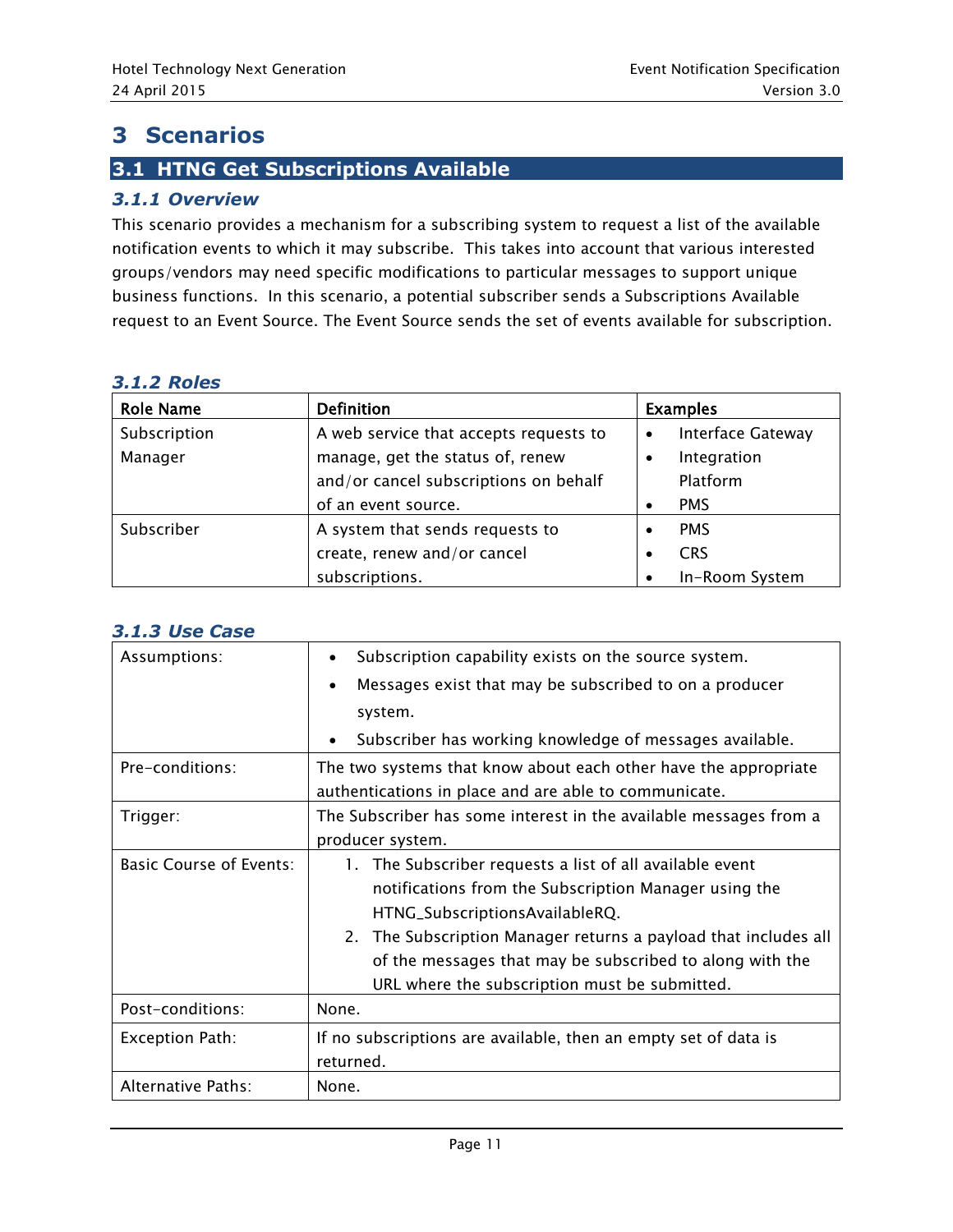### <span id="page-11-0"></span>*3.1.4 Message Flows*



## <span id="page-11-1"></span>*3.1.5 Sample Request*

```
<soap:Envelope
  xmlns:soap="http://www.w3.org/2003/05/soap-envelope"
   xmlns:wsa="http://www.w3.org/2005/08/addressing">
   <soap:Header>
     <wsa:Action>http://www.htng.org/2014B/HTNG_SubscriptionsAvailable</wsa:Action>
     <wsa:MessageID>urn:uuid:1d8d20e4-33eb-4087-bd57-6ec6d24ba3ce</wsa:MessageID>
     <wsa:To>https://www.submgr.com/HTNG_SubscriptionsAvailable</wsa:To>
   </soap:Header>
   <soap:Body>
     <HTNG_SubscriptionsAvailableRQ xmlns="http://htng.org/2014B" />
   </soap:Body>
</soap:Envelope>
```
# <span id="page-11-2"></span>*3.1.6 Sample Response*

```
<soap:Envelope
 xmlns:soap="http://www.w3.org/2003/05/soap-envelope"
 xmlns:wsa="http://www.w3.org/2005/08/addressing"
 xmlns:wse="http://www.w3.org/2011/03/ws-evt">
   <soap:Header>
     <wsa:Action>http://www.htng.org/2014B/HTNG_SubscriptionsAvailableRS</wsa:Action>
 <wsa:MessageID>urn:uuid:8e9cd5fe-1e6b-46d5-a606-3c80b3db08c2</wsa:MessageID>
 <wsa:RelatesTo>urn:uuid:1d8d20e4-33eb-4087-bd57-6ec6d24ba3ce</wsa:RelatesTo>
     <wsa:To>https://www.subscriber.com/subscription_responses</wsa:To>
   </soap:Header>
  <soap:Body>
     <HTNG_SubscriptionsAvailableRS xmlns="http://htng.org/2014B">
       <AvailableSubscriptions>
         <TypeOfEvent VendorVersionID="1.2" VendorID="resVendor"
EventID="urn:uuid:2515d557-04f4-46ae-81a4-bd3f1d07145b">
<MessageDef>http://www.opentravel.org/OTA/2003/05/OTA_HotelResNotifRQ</MessageDef>
<SendSubscribeTo>https://www.submgr.com/resVendor/OnResCreated</SendSubscribeTo>
           <Description>Notifies whenever a new reservation is created</Description>
           <FilterDialects>
             <Dialect>http://www.htng.org/2014B/HTNG_SimpleFilter</Dialect>
           </FilterDialects>
         </TypeOfEvent>
         <TypeOfEvent VendorVersionID="1.5" VendorID="resVendor"
EventID="urn:uuid:0fb99862-ce8e-4f51-b1aa-bd467243ee2d">
```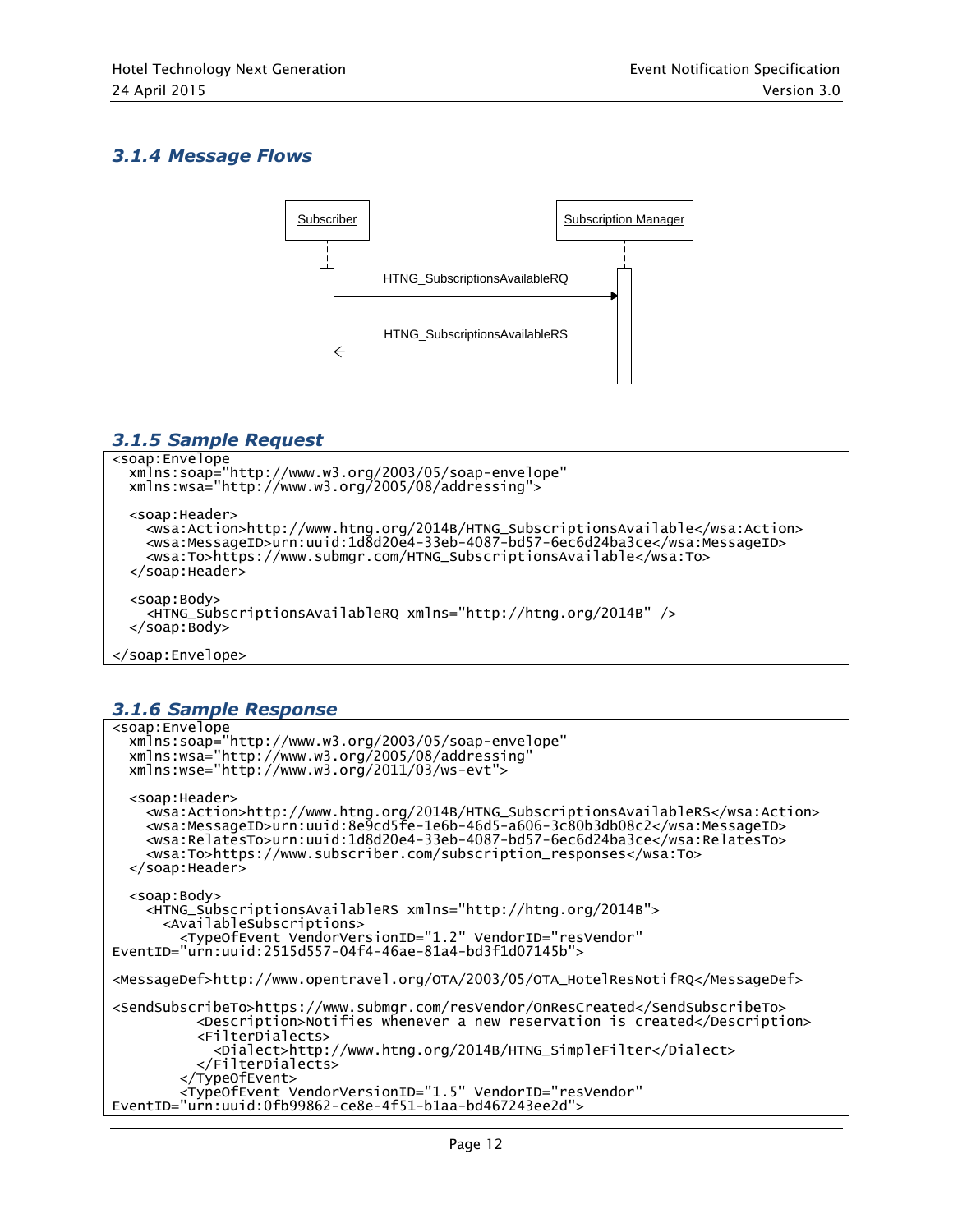<MessageDef>http://www.opentravel.org/OTA/2003/05/OTA\_HotelResNotifRQ</MessageDef> <SendSubscribeTo>https://www.submgr.com/resVendor/OnResChanged</SendSubscribeTo> <Description>Notifies whenever a reservation is created or modified</Description> <FilterDialects> <Dialect>http://www.w3.org/2011/03/ws-evt/Dialects/XPath10</Dialect> <Dialect>http://www.w3.org/1999/XSL/Transform</Dialect> <Dialect>http://www.htng.org/2014B/HTNG\_SimpleFilter</Dialect> </FilterDialects> </TypeOfEvent> <TypeOfEvent VendorVersionID="1.2" VendorID="resVendor" EventID="urn:uuid:09c6fce4-8b5f-476e-a3d7-3c41894f6df9"> <MessageDef>http://www.opentravel.org/OTA/2003/05/OTA\_CancelRQ</MessageDef> <SendSubscribeTo>https://www.submgr.com/resVendor/OnResCancelled</SendSubscribeTo> <Description>Notifies whenever a reservation is canceled</Description> <FilterDialects> <Dialect>http://www.w3.org/2011/03/ws-evt/Dialects/XPath10</Dialect> <Dialect>http://www.w3.org/1999/XSL/Transform</Dialect> <Dialect>http://www.htng.org/2014B/HTNG\_SimpleFilter</Dialect> </FilterDialects> </TypeOfEvent> </AvailableSubscriptions> </HTNG\_SubscriptionsAvailableRS> </soap:Body> </soap:Envelope>

# <span id="page-12-0"></span>**3.2 Subscribe**

#### <span id="page-12-1"></span>*3.2.1 Overview*

Provides a mechanism for a system to subscribe to specific events. The subscription process includes a unique ID from the subscribing system called the ConsumerSubscriptionID. This provides a mechanism for the subscribed system to update its subscription request using an overlay methodology. In this scenario, a vendor system sends a subscription request to the notification producer to register interest for an event type. The notification system confirms that the subscription has been received and created within its notification register.

<span id="page-12-2"></span>

|--|

| <b>Role Name</b> | <b>Definition</b>                      |           | <b>Examples</b>          |
|------------------|----------------------------------------|-----------|--------------------------|
| Subscription     | A web service that accepts requests to | $\bullet$ | <b>Interface Gateway</b> |
| Manager          | manage, get the status of, renew       |           | Integration              |
|                  | and/or cancel subscriptions on behalf  |           | Platform                 |
|                  | of an event source.                    |           | <b>PMS</b>               |
| Subscriber       | A system that sends requests to        |           | <b>PMS</b>               |
|                  | create, renew and/or cancel            |           | <b>CRS</b>               |
|                  | subscriptions.                         |           | In-Room System           |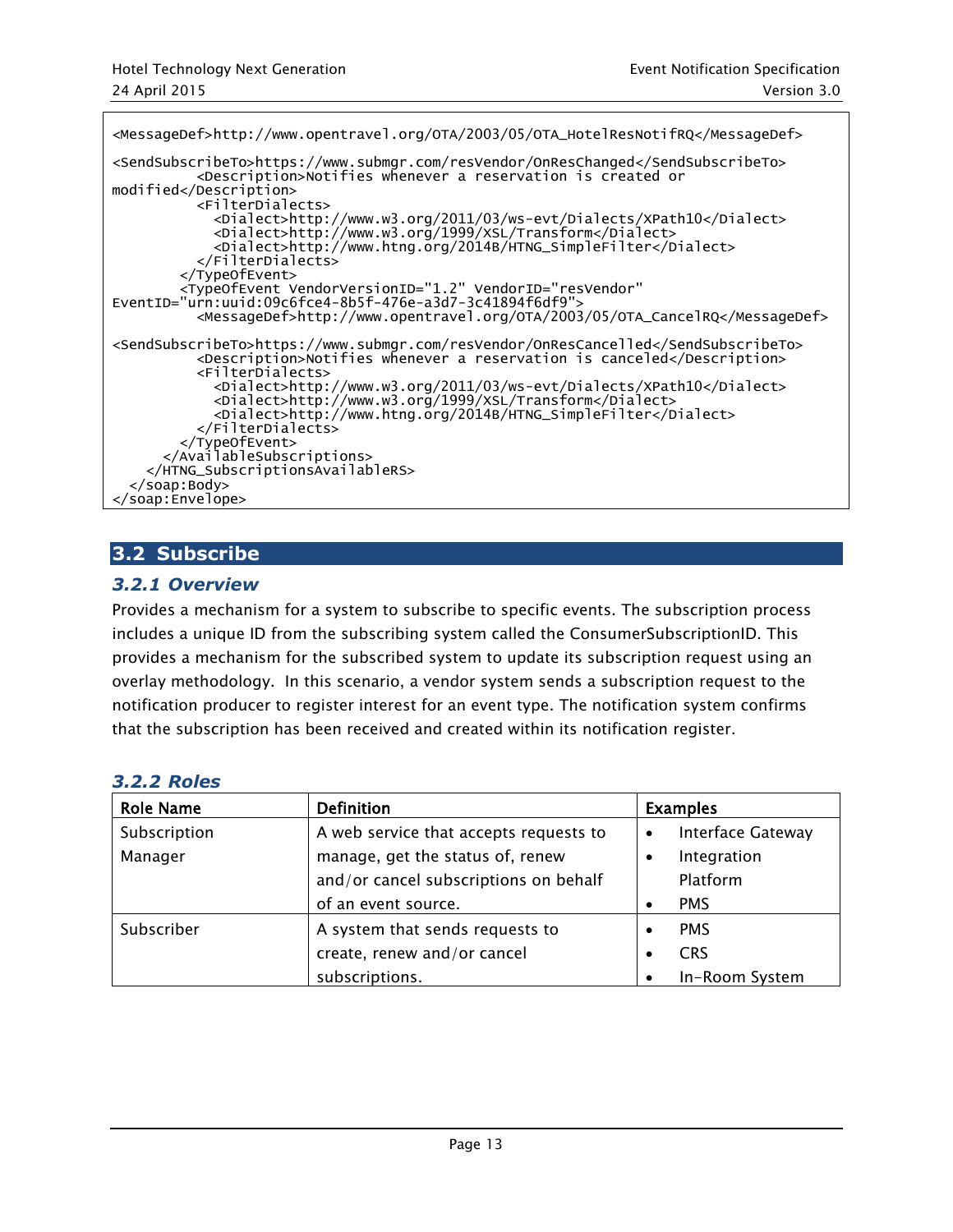#### <span id="page-13-0"></span>*3.2.3 Use Case*

| Assumptions:           | Subscription capability exists on the producer system.<br>An HTNG_SubscriptionsAvailableRS message has provided some |  |  |
|------------------------|----------------------------------------------------------------------------------------------------------------------|--|--|
|                        | ProducerEventIDs that are available.                                                                                 |  |  |
| Pre-conditions:        | The two systems that know about each other have the appropriate                                                      |  |  |
|                        | authentications in place and are able to communicate.                                                                |  |  |
| Trigger:               | The Event Consumer wishes to subscribe to an event.                                                                  |  |  |
| <b>Basic Course of</b> | The use case begins when the interested system (Event Consumer)                                                      |  |  |
| Events:                | issues a request to subscribe to a particular event notification that was                                            |  |  |
|                        | detailed in the HTNG_SubscriptionsAvailableRS message.                                                               |  |  |
| Post-conditions:       | None.                                                                                                                |  |  |
| <b>Exception Path:</b> | If the subscription request is not valid, then a fault will be returned                                              |  |  |
|                        | (i.e. the subscription request was for a ProducerEventID that does not                                               |  |  |
|                        | exist).                                                                                                              |  |  |
|                        | Possible Faults:                                                                                                     |  |  |
|                        | DeliveryModeRequestedUnavailable<br>$\bullet$                                                                        |  |  |
|                        | InvalidExpirationTime<br>$\bullet$                                                                                   |  |  |
|                        | UnsupportedExpirationType<br>$\bullet$                                                                               |  |  |
|                        | FilteringNotSupported<br>$\bullet$                                                                                   |  |  |
|                        | FilteringRequestUnavailable<br>$\bullet$                                                                             |  |  |
|                        | EventSourceUnableToProcess                                                                                           |  |  |
|                        | <b>InsufficientPermissions</b>                                                                                       |  |  |
| Alternative Paths:     | None.                                                                                                                |  |  |

# <span id="page-13-1"></span>*3.2.4 Message Flows*



#### <span id="page-13-2"></span>*3.2.5 Sample Request*

```
<soap:Envelope
 xmlns:soap="http://www.w3.org/2003/05/soap-envelope"
 xmlns:wsa="http://www.w3.org/2005/08/addressing"
 xmlns:wse="http://www.w3.org/2011/03/ws-evt"
```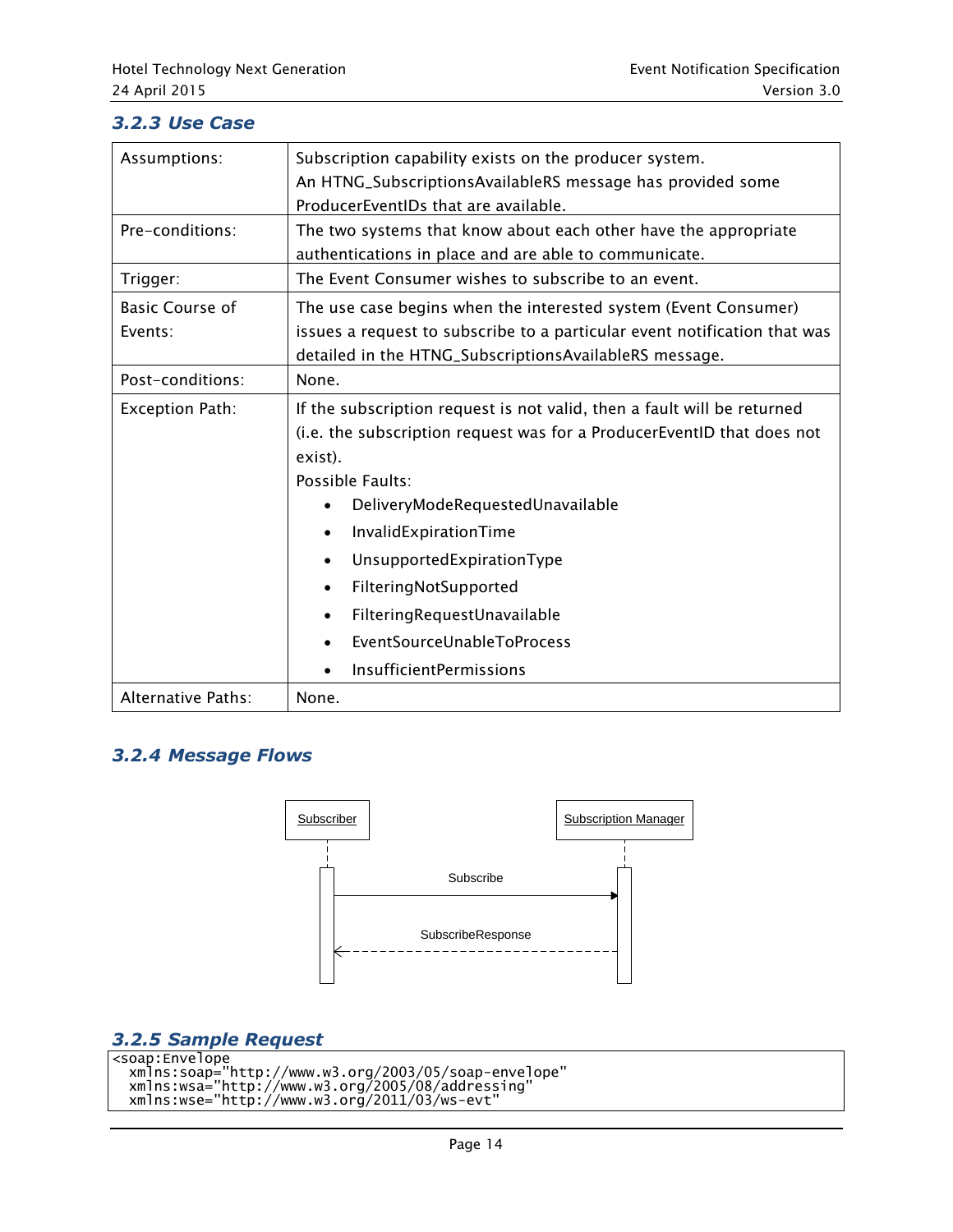xmlns:wsse="http://docs.oasis-open.org/wss/oasis-wss-wssecurity-secext-1.1"> <soap:Header> <wsse:security> <wsse:UsernameToken> <wsse:Username>joe</wsse:Username> <wsse:Password>hiddenPassword</wsse:Password> </wsse:UsernameToken> </wsse:security> <wsa:Action>http://www.w3.org/2011/03/ws-evt/Subscribe</wsa:Action> <wsa:MessageID>urn:uuid:d7c5726b-de29-4313-b4d4-b3425b200839</wsa:MessageID> <wsa:ReplyTo> <wsa:Address>https://www.subscriber.com/subscription\_responses</wsa:Address> <wsa:ReferenceParameters> <SubscribedID>4321</SubscribedID> </wsa:ReferenceParameters> </wsa:ReplyTo> <wsa:To>https://www.submgr.com/resVendor/OnResChanged</wsa:To> </soap:Header> <soap:Body> <wse:Subscribe> <wse:EndTo> <wsa:Address>https://www.subscriber.com/subscription\_end</wsa:Address> <wsa:ReferenceParameters> <SubscribedID>4321</SubscribedID> </wsa:ReferenceParameters> </wse:EndTo> <wse:Delivery> <wse:NotifyTo> <wsa:Address>https://www.subscriber.com/resChanged</wsa:Address> <wsa:ReferenceParameters> <SubscribedID>4321</SubscribedID> </wsa:ReferenceParameters> </wse:NotifyTo> </wse:Delivery> <wse:Format name="http://www.w3.org/2011/03/ws-evt/DeliveryFormats/Unwrap" /> <wse:Expires BestEffort="true">P7D</wse:Expires> <wse:Filter Dialect="http://www.htng.org/2014B/HTNG\_SimpleFilter"> <htng:HTNG\_SimpleFilter xmlns="http://www.htng.org/htngSimpleFilter"> <htng:matchAny> <htng:name>HotelCode</htng:name> <htng:value>DCACY</htng:value> <htng:value>DCAFF</htng:value> </htng:matchAny> </htng:HTNG\_SimpleFilter> </wse:Filter> </wse:Subscribe> </soap:Body> </soap:Envelope>

#### <span id="page-14-0"></span>*3.2.6 Sample Response*

```
<soap:Envelope
  xmlns:soap="http://www.w3.org/2003/05/soap-envelope"
  xmlns:wsa="http://www.w3.org/2005/08/addressing"
  xmlns:wse="http://www.w3.org/2011/03/ws-evt">
  <soap:Header>
    <wsa:Action>http://www.w3.org/2011/03/ws-evt/SubscribeResponse</wsa:Action>
    <wsa:MessageID>urn:uuid:dd41a736-756f-4827-a0d7-e39a4ac5050c</wsa:MessageID>
    <wsa:RelatesTo>urn:uuid:d7c5726b-de29-4313-b4d4-b3425b200839</wsa:RelatesTo>
 <wsa:To>https://www.subscriber.com/subscription_responses</wsa:To>
 <he:SubscribedID wsa:IsReferenceParameter="true">4321</he:SubscribedID>
  </soap:Header>
  <soap:Body>
    <wse:SubscribeResponse>
      <wse:SubscriptionManager>
         <wsa:Address>https://www.submgr.com/manage</wsa:Address>
```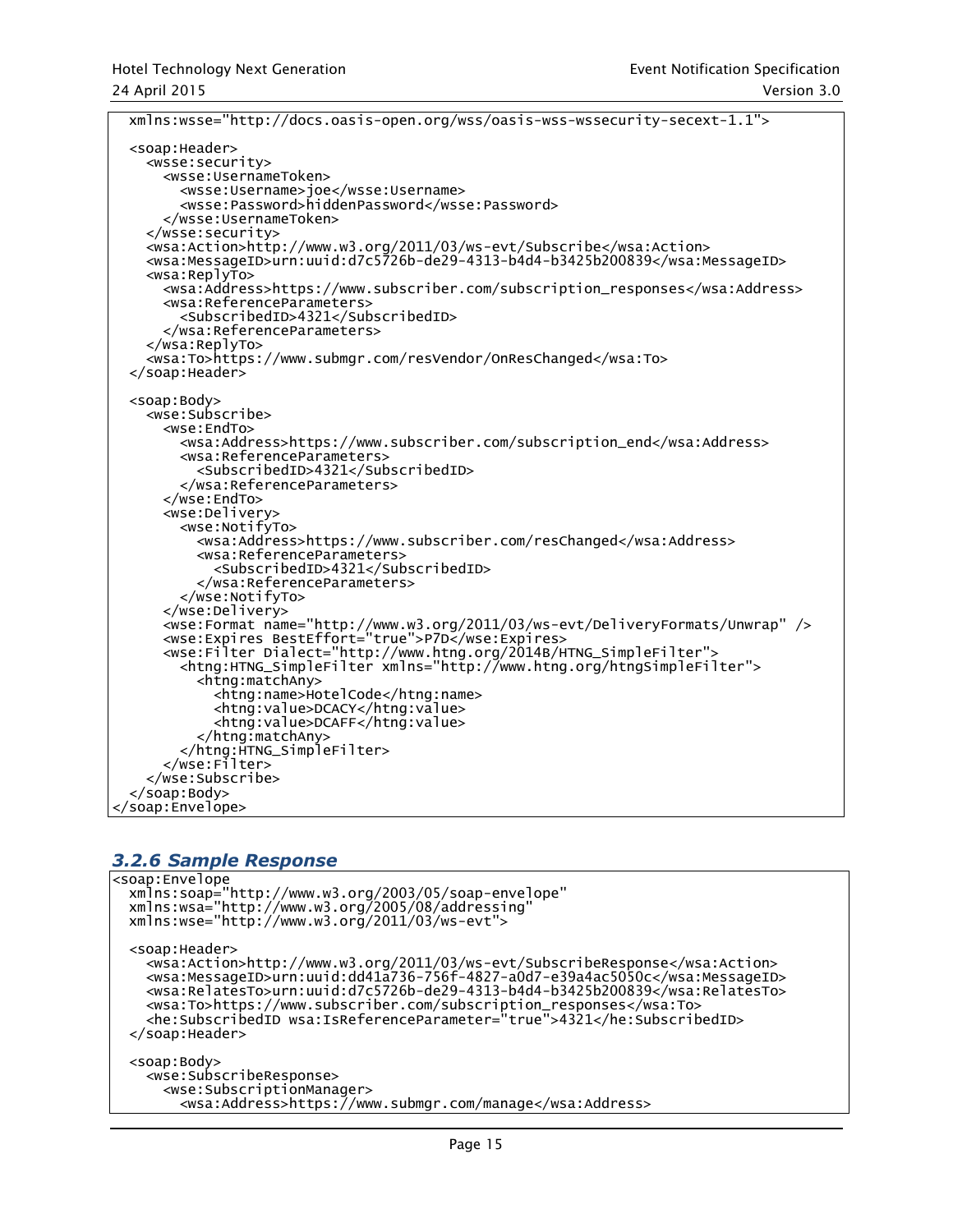```
 <wsa:ReferenceParameters>
           <SubscriptionID>41</SubscriptionID>
         </wsa:ReferenceParameters>
       </wse:SubscriptionManager>
       <wse:GrantedExpires>2015-03-01T13:30:00.0Z</wse:GrantedExpires>
    </wse:SubscribeResponse>
   </soap:Body>
</soap:Envelope>
```
# <span id="page-15-0"></span>**3.3 Renew Subscription**

#### <span id="page-15-1"></span>*3.3.1 Overview*

When a Subscriber subscribes to an event a subscription expiration date is defined. To update subscription expiration, the Subscription Managers MUST support requests to renew subscriptions.

Notes: The W3C specification allows the subscriber to renew a subscription scheduled to expire. The W3C specification also allows the subscription manager to reject the subscription renewal request, based on factors such as the event no longer being available, or credentials expiring soon.

| <b>Role Name</b> | <b>Definition</b>                      | <b>Examples</b>                       |
|------------------|----------------------------------------|---------------------------------------|
| Subscription     | A web service that accepts requests to | <b>Interface Gateway</b><br>$\bullet$ |
| Manager          | manage, get the status of, renew       | Integration<br>$\bullet$              |
|                  | and/or cancel subscriptions on behalf  | Platform                              |
|                  | of an event source.                    | <b>PMS</b>                            |
| Subscriber       | A system that sends requests to        | <b>PMS</b>                            |
|                  | create, renew and/or cancel            | <b>CRS</b>                            |
|                  | subscriptions.                         | In-Room System                        |

## <span id="page-15-2"></span>*3.3.2 Roles*

#### <span id="page-15-3"></span>*3.3.3 Use Case*

| Assumptions:                      | Subscription capability exists.<br>$\bullet$<br>Subscriber has working knowledge of messages available.<br>$\bullet$                                 |  |  |
|-----------------------------------|------------------------------------------------------------------------------------------------------------------------------------------------------|--|--|
| Pre-condition:                    | The Subscriber has registered a subscription in the Subscription<br>Manager.                                                                         |  |  |
| Trigger:                          | The Subscriber has a need to extend the subscription.                                                                                                |  |  |
| <b>Basic Course of</b><br>Events: | 1. The Subscriber sends a request to the Subscription Manager to<br>renew its existing subscription by updating the subscription<br>expiration date. |  |  |
|                                   | The Subscription Manager accepts the renewal request and replies<br>2.<br>with either a success or failure response.                                 |  |  |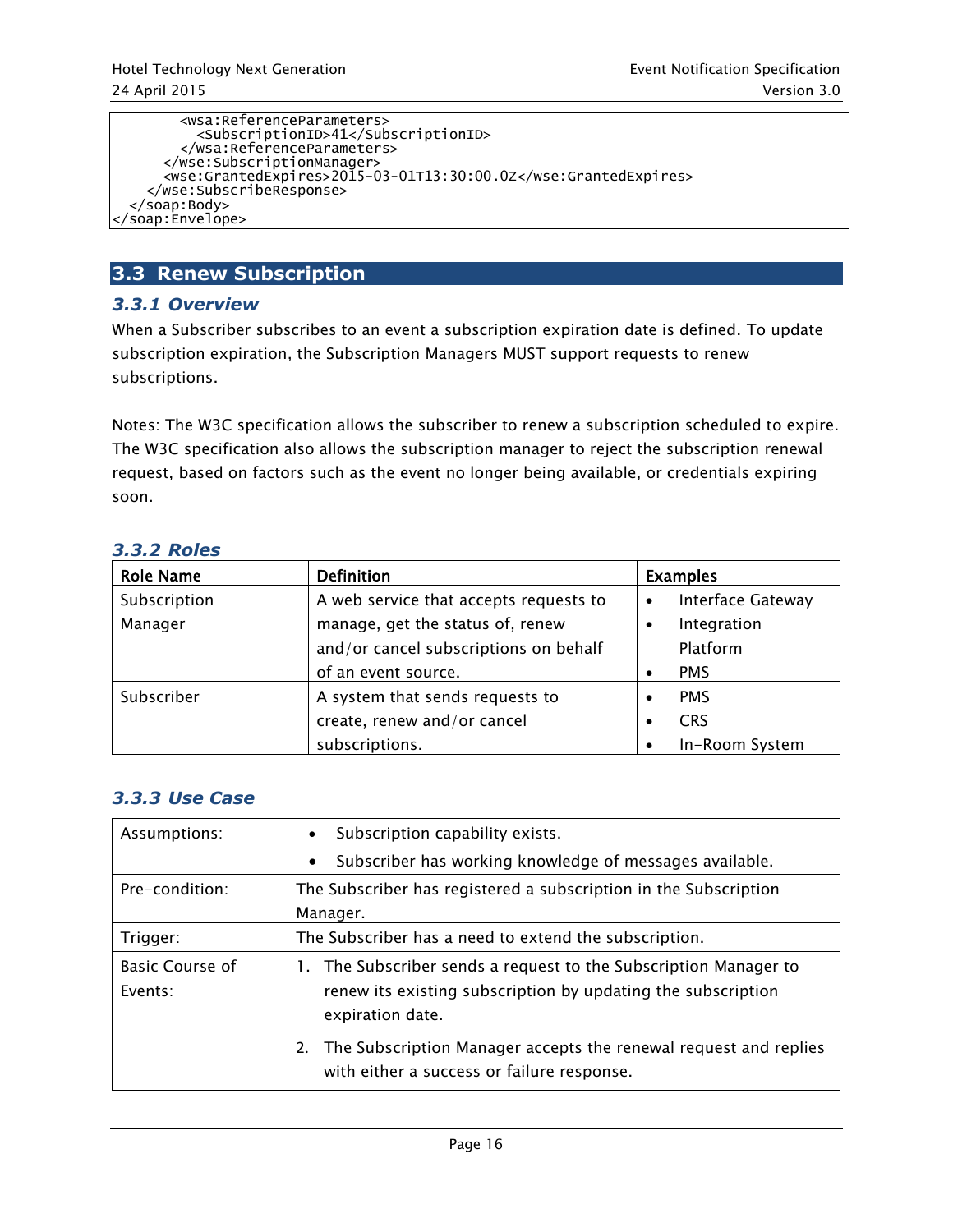| Post-condition:        | The subscription expiration timestamp is updated to the value                                                                                                                                                                                                                                                                                                                               |  |  |
|------------------------|---------------------------------------------------------------------------------------------------------------------------------------------------------------------------------------------------------------------------------------------------------------------------------------------------------------------------------------------------------------------------------------------|--|--|
|                        | passed in the renewal request.                                                                                                                                                                                                                                                                                                                                                              |  |  |
| <b>Exception Path:</b> | If the Subscription Manager can not renew the subscription, a fault is<br>returned to the Subscriber. If a retry after element is included, the<br>Subscriber may retry after the specified duration has ended.<br>Possible Faults:<br>InvalidExpirationTime<br>UnsupportedExpirationType<br>$\bullet$<br>UnableToRenew<br>$\bullet$<br><b>InsufficientPermissions</b><br>$\bullet$<br>None |  |  |
| Alternative Path:      |                                                                                                                                                                                                                                                                                                                                                                                             |  |  |

#### <span id="page-16-0"></span>*3.3.4 Message Flows*



# <span id="page-16-1"></span>*3.3.5 Sample Request*

```
<soap:Envelope
 xmlns:soap="http://www.w3.org/2003/05/soap-envelope"
 xmlns:wsa="http://www.w3.org/2005/08/addressing"
 xmlns:wse="http://www.w3.org/2011/03/ws-evt">
   <soap:Header>
     <wsa:Action>http://www.w3.org/2011/03/ws-evt/Renew</wsa:Action>
     <wsa:MessageID>urn:uuid:bd88b3df-5db4-4392-9621-aee9160721f6</wsa:MessageID> 
     <wsa:ReplyTo>
       <wsa:Address>https://www.subscriber.com/subscription_responses</wsa:Address>
       <wsa:ReferenceParameters>
         <SubscribedID>4321</SubscribedID>
       </wsa:ReferenceParameters>
     </wsa:ReplyTo>
     <wsa:To>https://www.submgr.com/manage</wsa:To>
     <SubscriptionID wsa:IsReferenceParameter="true">41</SubscriptionID>
   </soap:Header>
   <soap:Body>
     <wse:Renew>
       <wse:Expires>P7D</wse:Expires>
     </wse:Renew>
   </soap:Body>
</soap:Envelope>
```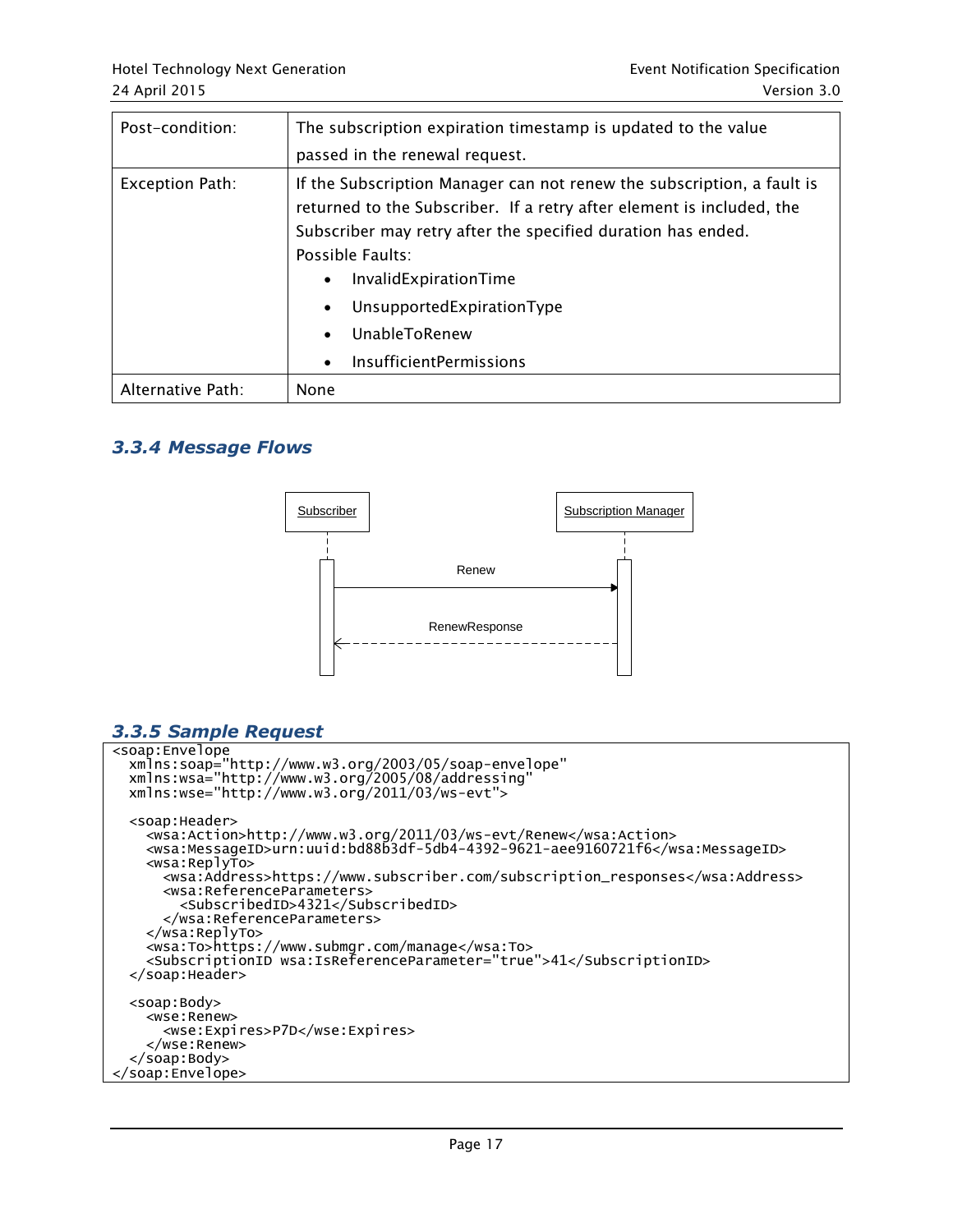# <span id="page-17-0"></span>*3.3.6 Sample Response*

```
<soap:Envelope
 xmlns:soap="http://www.w3.org/2003/05/soap-envelope"
 xmlns:wsa="http://www.w3.org/2005/08/addressing"
 xmlns:wse="http://www.w3.org/2011/03/ws-evt">
  <soap:Header>
 <wsa:Action>http://www.w3.org/2011/03/ws-evt/RenewResponse</wsa:Action>
 <wsa:MessageID>urn:uuid:8dcd0566-e777-4c85-a39c-19432cc6c3eb</wsa:MessageID>
 <wsa:RelatesTo>urn:uuid:bd88b3df-5db4-4392-9621-aee9160721f6</wsa:RelatesTo>
    <wsa:To>https://www.subscriber.com/subscription_responses</wsa:To>
     <SubscribedID wsa:IsReferenceParameter="true">4321</SubscribedID>
  </soap:Header>
  <soap:Body>
    <wse:RenewResponse>
       <wse:GrantedExpires>2015-03-08T13:30:00.0-05:00</wse:GrantedExpires>
     </wse:RenewResponse>
   </soap:Body>
</soap:Envelope>
```
# <span id="page-17-1"></span>**3.4 Unsubscribe**

#### <span id="page-17-2"></span>*3.4.1 Overview*

When a Subscriber no longer has a need to receive a given notification, it may unsubscribe.

<span id="page-17-3"></span>

| <b>3.4.2 Roles</b> |
|--------------------|
|                    |

| <b>Role Name</b> | <b>Definition</b>                      | <b>Examples</b> |                   |
|------------------|----------------------------------------|-----------------|-------------------|
| Subscription     | A web service that accepts requests to | $\bullet$       | Interface Gateway |
| Manager          | manage, get the status of, renew       |                 | Integration       |
|                  | and/or cancel subscriptions on behalf  |                 | Platform          |
|                  | of an event source.                    |                 | <b>PMS</b>        |
| Subscriber       | A system that sends requests to        |                 | <b>PMS</b>        |
|                  | create, renew and/or cancel            |                 | <b>CRS</b>        |
|                  | subscriptions.                         |                 | In-Room System    |

#### <span id="page-17-4"></span>*3.4.3 Use Case*

| Assumptions:           |                                                                       |  |  |
|------------------------|-----------------------------------------------------------------------|--|--|
| Pre-conditions:        | The Subscriber is currently subscribed to receive notifications.      |  |  |
| Trigger:               | The Subscriber no longer needs to receive notifications.              |  |  |
| <b>Basic Course of</b> | The Subscriber sends unsubscribe request to Subscription<br>$\bullet$ |  |  |
| Events:                | Manager (or Event Source)                                             |  |  |
|                        | The Subscription Manager removes the subscription<br>$\bullet$        |  |  |
|                        | The Subscription Manager returns response to Subscriber.<br>$\bullet$ |  |  |
| Post-conditions:       | The Subscriber will no longer receive notifications for the           |  |  |
|                        | unsubscribed event.                                                   |  |  |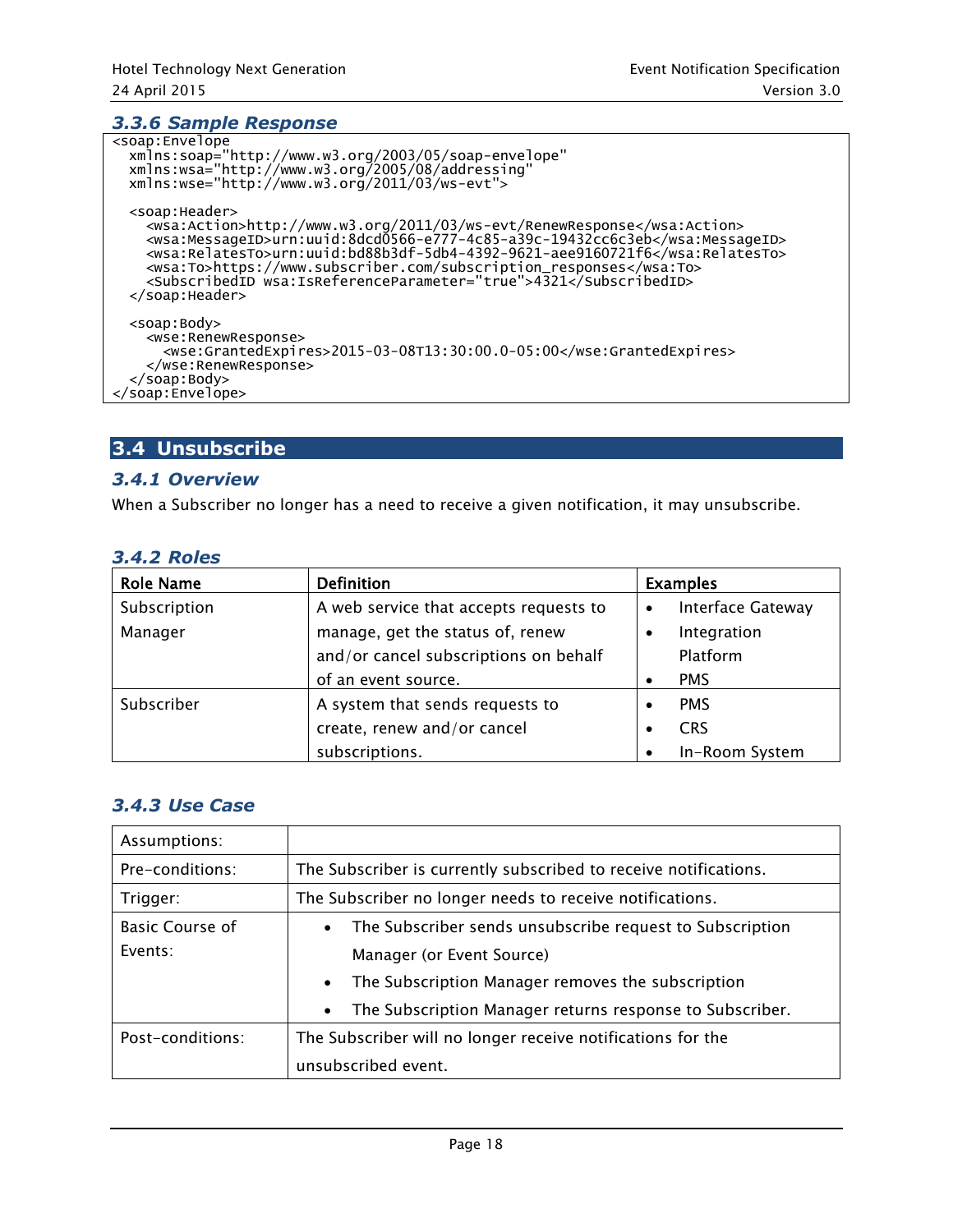| Exception Path:    | If the subscription id supplied by the Subscriber is not valid, the |  |  |
|--------------------|---------------------------------------------------------------------|--|--|
|                    | Subscription Manager will return an UnknownSubscription fault.      |  |  |
|                    | Possible Faults:                                                    |  |  |
|                    | UnknownSubscription                                                 |  |  |
|                    | InsufficientPermissions                                             |  |  |
| Alternative Paths: | None.                                                               |  |  |

#### <span id="page-18-0"></span>*3.4.4 Message Flows*



#### <span id="page-18-1"></span>*3.4.5 Sample Request*

```
<soap:Envelope
  xmlns:soap="http://www.w3.org/2003/05/soap-envelope"
 xmlns:wsa="http://www.w3.org/2005/08/addressing"
 xmlns:wse="http://www.w3.org/2011/03/ws-evt">
   <soap:Header>
 <wsa:Action>http://www.w3.org/2011/03/ws-evt/Unsubscribe</wsa:Action>
 <wsa:MessageID>urn:uuid:997087d7-375d-4f8c-a872-972e46c7ba9a</wsa:MessageID>
     <wsa:ReplyTo>
       <wsa:Address>https://www.subscriber.com/subscription_responses</wsa:Address>
       <wsa:ReferenceParameters>
         <SubscribedID>4321</SubscribedID>
       </wsa:ReferenceParameters>
     </wsa:ReplyTo>
     <wsa:To>https://www.submgr.com/manage</wsa:To>
     <SubscriptionID wsa:IsReferenceParameter="true">41</SubscriptionID>
   </soap:Header>
   <soap:Body>
     <Unsubscribe />
   </soap:Body>
</soap:Envelope>
```
#### <span id="page-18-2"></span>*3.4.6 Sample Response*

```
<soap:Envelope
 xmlns:soap="http://www.w3.org/2003/05/soap-envelope"
 xmlns:wsa="http://www.w3.org/2005/08/addressing"
 xmlns:wse="http://www.w3.org/2011/03/ws-evt">
  <soap:Header>
 <wsa:Action>http://www.w3.org/2011/03/ws-evt/UnsubscribeResponse</wsa:Action>
 <wsa:MessageID>urn:uuid:dae306b5-0f3b-4363-a279-cc401e3a0f5d</wsa:MessageID>
     <wsa:RelatesTo>urn:uuid:997087d7-375d-4f8c-a872-972e46c7ba9a</wsa:RelatesTo>
     <wsa:To>https://www.subscriber.com/subscription_responses</wsa:To>
```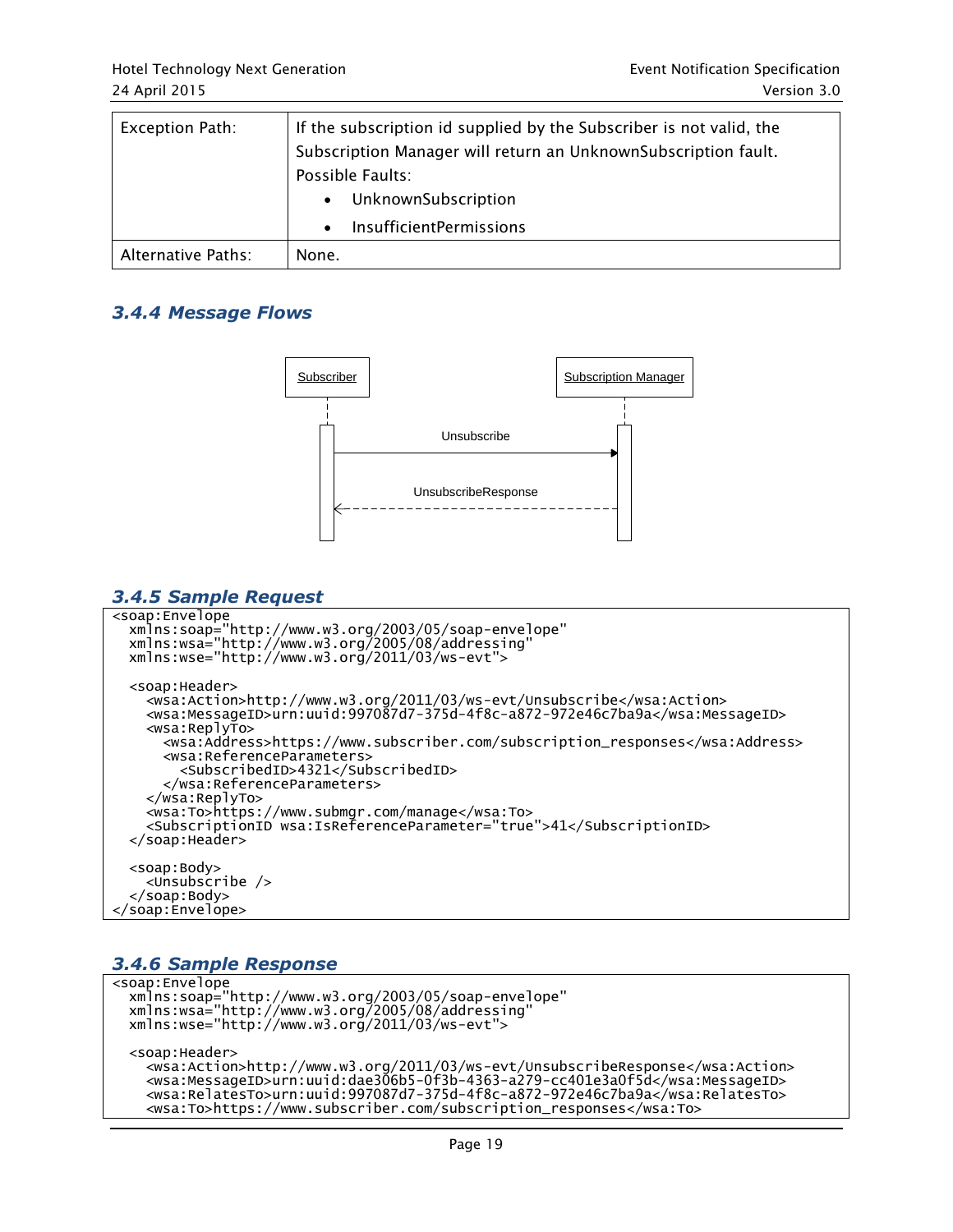```
 <SubscribedID wsa:IsReferenceParameter="true">4321</SubscribedID>
  </soap:Header>
  <soap:Body>
    <wse:UnsubscribeResponse />
 </soap:Body>
</soap:Envelope>
```
# <span id="page-19-0"></span>**3.5 Get Status**

## <span id="page-19-1"></span>*3.5.1 Overview*

A Subscriber can determine the status of the subscription by requesting the subscription status from the Subscription Manager.

#### <span id="page-19-2"></span>*3.5.2 Roles*

| <b>Role Name</b> | <b>Definition</b>                      |           | <b>Examples</b>          |
|------------------|----------------------------------------|-----------|--------------------------|
| Subscription     | A web service that accepts requests to | $\bullet$ | <b>Interface Gateway</b> |
| Manager          | manage, get the status of, renew       | ٠         | Integration              |
|                  | and/or cancel subscriptions on behalf  |           | Platform                 |
|                  | of an event source.                    |           | <b>PMS</b>               |
| Subscriber       | A system that sends requests to        |           | <b>PMS</b>               |
|                  | create, renew and/or cancel            |           | <b>CRS</b>               |
|                  | subscriptions.                         |           | In-Room System           |

#### <span id="page-19-3"></span>*3.5.3 Use Case*

| Assumptions:           | Subscription capability exists on the producer system<br>Subscriber has previously subscribed to an event notification                        |  |
|------------------------|-----------------------------------------------------------------------------------------------------------------------------------------------|--|
| Pre-conditions:        | The two systems that know about each other have the appropriate<br>authentications in place and are able to communicate.                      |  |
| Trigger:               | The Subscriber wishes to know the status of an event it is<br>subscribed to.                                                                  |  |
| <b>Basic Course of</b> | The use case begins when the Subscriber issues a request to                                                                                   |  |
| Events:                | determine if a subscription is active.                                                                                                        |  |
| Post-conditions:       | None.                                                                                                                                         |  |
| <b>Exception Path:</b> | If the subscription does not exist, an UnknownSubscription fault will<br>be returned.<br>Possible Faults:<br>UnknownSubscription<br>$\bullet$ |  |
| Alternative Paths:     | None.                                                                                                                                         |  |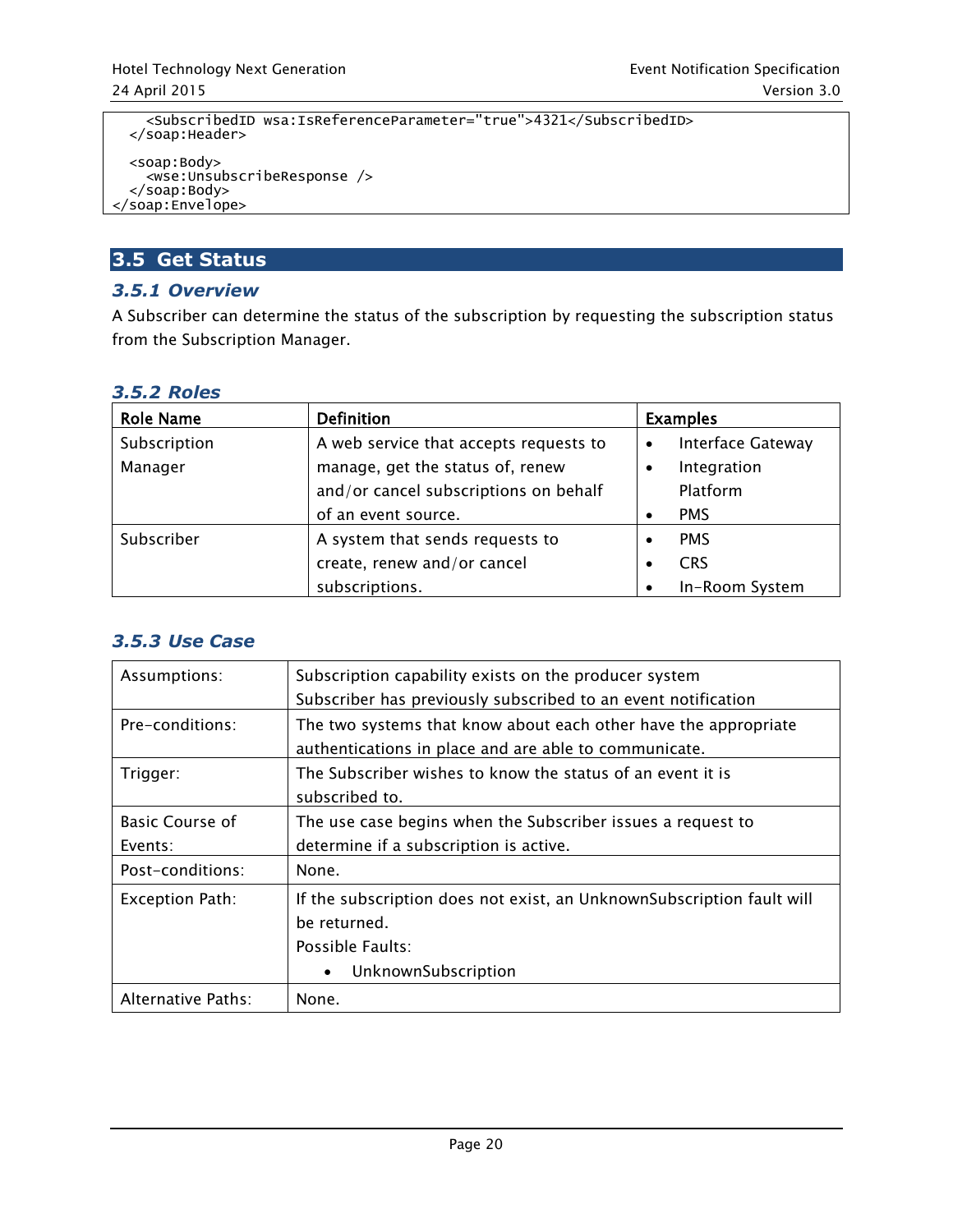#### <span id="page-20-0"></span>*3.5.4 Message Flows*



#### <span id="page-20-1"></span>*3.5.5 Sample Request*

```
<soap:Envelope
  xmlns:soap="http://www.w3.org/2003/05/soap-envelope"
 xmlns:wsa="http://www.w3.org/2005/08/addressing"
 xmlns:wse="http://www.w3.org/2011/03/ws-evt">
   <soap:Header>
 <wsa:Action>http://www.w3.org/2011/03/ws-evt/GetStatus</wsa:Action>
 <wsa:MessageID>urn:uuid:997087d7-375d-4f8c-a872-972e46c7ba9a</wsa:MessageID>
     <wsa:ReplyTo>
       <wsa:Address>https://www.subscriber.com/subscription_responses</wsa:Address>
       <wsa:ReferenceParameters>
         <SubscribedID>4321</SubscribedID>
       </wsa:ReferenceParameters>
     </wsa:ReplyTo>
     <wsa:To>https://www.submgr.com/manage</wsa:To>
     <SubscriptionID wsa:IsReferenceParameter="true">41</SubscriptionID>
   </soap:Header>
   <soap:Body>
     <GetStatus />
   </soap:Body>
</soap:Envelope>
```
#### <span id="page-20-2"></span>*3.5.6 Sample Response*

```
<soap:Envelope
 xmlns:soap="http://www.w3.org/2003/05/soap-envelope"
 xmlns:wsa="http://www.w3.org/2005/08/addressing"
 xmlns:wse="http://www.w3.org/2011/03/ws-evt">
  <soap:Header>
 <wsa:Action>http://www.w3.org/2011/03/ws-evt/GetStatusResponse</wsa:Action>
 <wsa:MessageID>urn:uuid:dae306b5-0f3b-4363-a279-cc401e3a0f5d</wsa:MessageID>
     <wsa:RelatesTo>urn:uuid:997087d7-375d-4f8c-a872-972e46c7ba9a</wsa:RelatesTo>
     <wsa:To>https://www.subscriber.com/subscription_responses</wsa:To>
     <SubscribedID wsa:IsReferenceParameter="true">4321</SubscribedID>
  </soap:Header>
  <soap:Body>
     <wse:GetStatusResponse>
       <wse:GrantedExpires>2015-03-07T13:30:00.0-05:00</wse:GrantedExpires>
     </wse:GetStatusResponse>
   </soap:Body>
</soap:Envelope>
```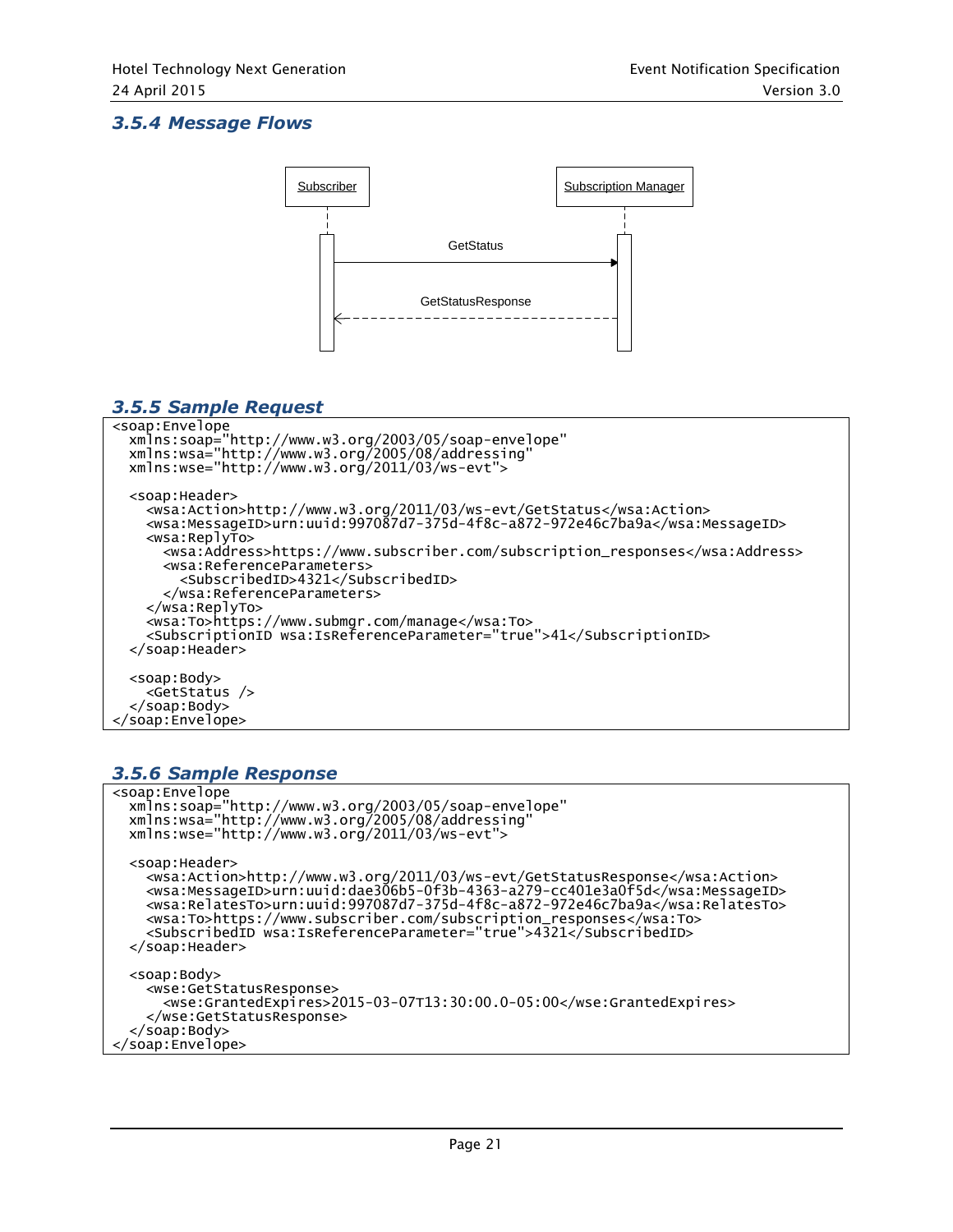## <span id="page-21-0"></span>**3.6 HTNG Get Subscription Status**

#### <span id="page-21-1"></span>*3.6.1 Overview*

This service exposes a mechanism for a Subscriber to obtain the status of a single subscription based the parameters returned by the Subscribe message response or return the status of a list existing subscriptions based on the Subscriber identification. In the first scenario, the individual subscriber is interested in accessing the full description of the service to which it subscribed. In the second scenario, the subscribing system is interested in determining all of the types of events that have been subscribed. In this case the subscribing system sends a request with a Subscriber Identifier and receives the list of all of its currently active subscriptions. The Subscription Manager system replies with a list of subscribed event types.

Due to security concerns, this service is intended to be used only by the subscriber originally creating the subscription. However, it is understood that other applications may find value in leveraging this service. It is recommended a security role is established for these consuming applications and they are authenticated and authorized in that role.

| <b>Role Name</b> | <b>Definition</b>                                                         | <b>Examples</b>         |  |
|------------------|---------------------------------------------------------------------------|-------------------------|--|
| Subscription     | A web service that accepts requests to                                    | Interface Gateway       |  |
| Manager          | manage, get the status of, renew<br>and/or cancel subscriptions on behalf | Integration<br>Platform |  |
|                  | of an event source.                                                       | <b>PMS</b>              |  |
| Subscriber       | A system that sends requests to                                           | <b>PMS</b>              |  |
|                  | create, renew and/or cancel                                               | <b>CRS</b>              |  |
|                  | subscriptions.                                                            | In-Room System          |  |

#### <span id="page-21-2"></span>*3.6.2 Roles*

#### <span id="page-21-3"></span>*3.6.3 Use Case*

| Assumptions:                      | Subscription capability exists on the producer system<br>The HTNG_SubscriptionStatusRQ/RS message pair is available and<br>supported.                      |
|-----------------------------------|------------------------------------------------------------------------------------------------------------------------------------------------------------|
| Pre-conditions:                   | The two systems that know about each other have the appropriate<br>authentications in place and are able to communicate.                                   |
| Trigger:                          | The Event Consumer wishes to know which events it is subscribed<br>to.                                                                                     |
| <b>Basic Course of</b><br>Events: | The use case begins when the interested system (Subscriber) issues a<br>request to provide the details for all of the subscriptions currently in<br>place. |
| Post-conditions:                  | None.                                                                                                                                                      |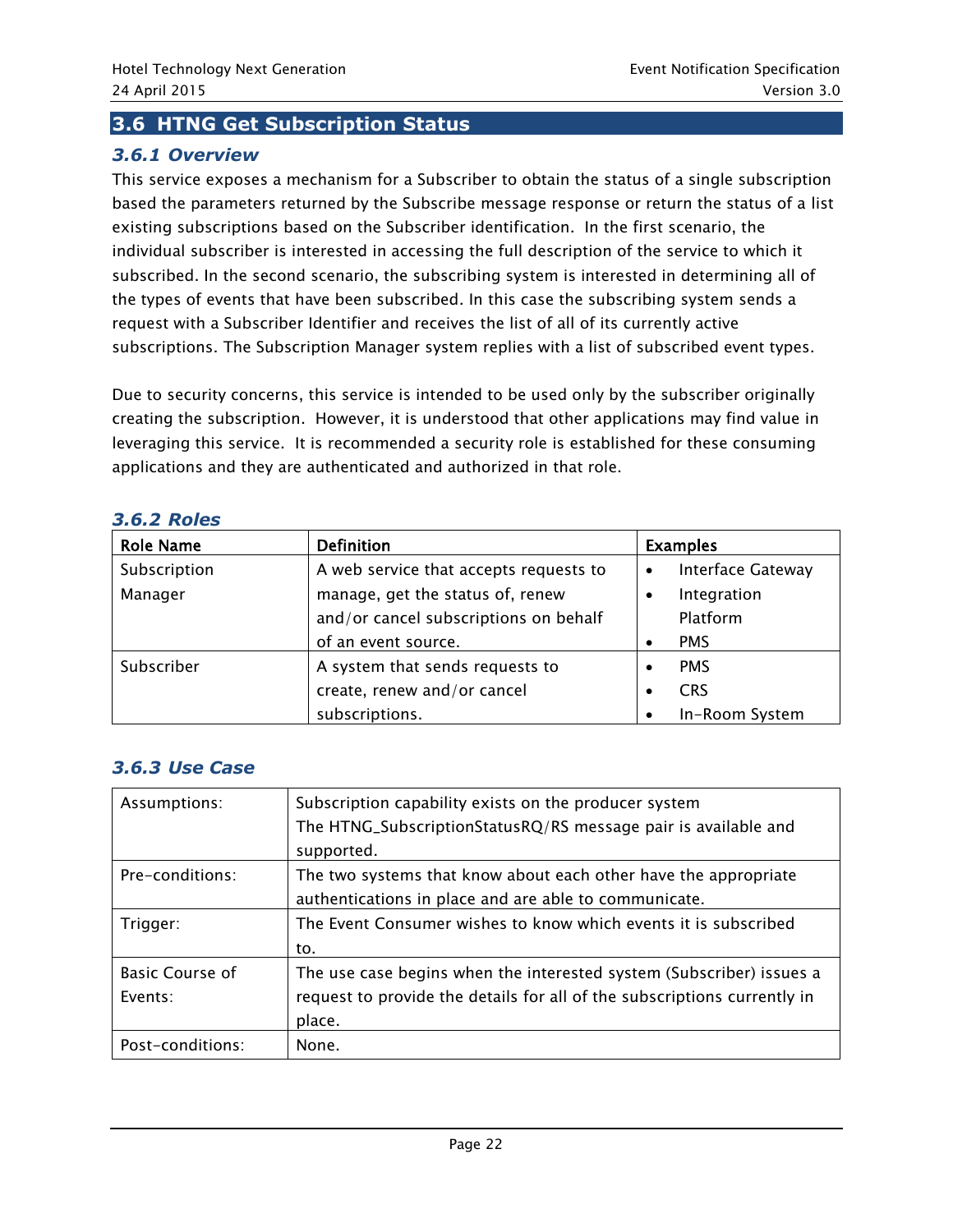| <b>Exception Path:</b> | If no subscriptions currently exist, an empty set of data is returned.<br>Possible Faults: |  |  |
|------------------------|--------------------------------------------------------------------------------------------|--|--|
|                        | UnknownSubscriber                                                                          |  |  |
| Alternative Paths:     | None.                                                                                      |  |  |

#### <span id="page-22-0"></span>*3.6.4 Message Flows*



#### <span id="page-22-1"></span>*3.6.5 Sample Request – Request by SubscriberID*

```
<soap:Envelope
 xmlns:soap="http://www.w3.org/2003/05/soap-envelope"
 xmlns:wsa="http://www.w3.org/2005/08/addressing"
 xmlns:wse="http://www.w3.org/2011/03/ws-evt"
  xmlns:wsse="http://docs.oasis-open.org/wss/oasis-wss-wssecurity-secext-1.1">
  <soap:Header>
     <wsse:security>
       <wsse:UsernameToken>
 <wsse:Username>joe</wsse:Username>
 <wsse:Password>hiddenPassword</wsse:Password>
       </wsse:UsernameToken>
     </wsse:security>
     <wsa:Action>http://www.htng.org/2014B/HTNG_SubscriptionStatusRQ</wsa:Action>
     <wsa:MessageID>urn:uuid:1d8d20e4-33eb-4087-bd57-6ec6d24ba3ce</wsa:MessageID>
     <wsa:ReplyTo>
       <wsa:Address>https://www.subscriber.com/recvStatus</wsa:Address>
     </wsa:ReplyTo>
     <wsa:To>https://www.submgr.com/manage</wsa:To>
   </soap:Header>
  <soap:Body>
     <HTNG_SubscriptionStatusRQ xmlns="http://htng.org/2014B">
 <SubscriberID>joe</SubscriberID>
 </HTNG_SubscriptionStatusRQ>
   </soap:Body>
</soap:Envelope>
```
#### <span id="page-22-2"></span>*3.6.6 Sample Request – Request for Single Subscription*

```
<soap:Envelope
 xmlns:soap="http://www.w3.org/2003/05/soap-envelope"
 xmlns:wsa="http://www.w3.org/2005/08/addressing"
 xmlns:wse="http://www.w3.org/2011/03/ws-evt">
  <soap:Header>
 <wsa:Action>http://www.w3.org/2011/03/ws-evt/GetStatus</wsa:Action>
 <wsa:MessageID>urn:uuid:997087d7-375d-4f8c-a872-972e46c7ba9a</wsa:MessageID>
```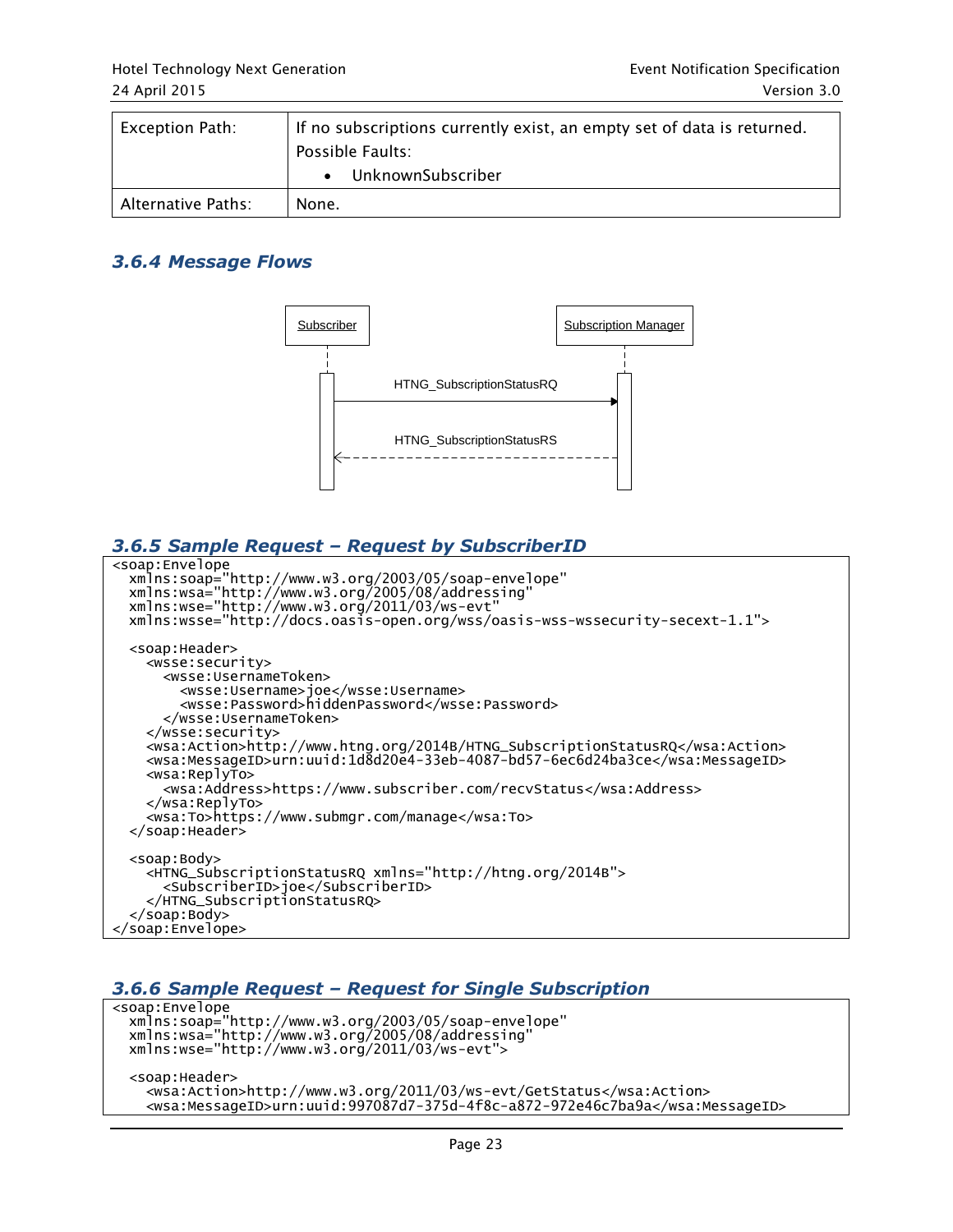```
 <wsa:ReplyTo>
       <wsa:Address>https://www.subscriber.com/subscription_responses</wsa:Address>
       <wsa:ReferenceParameters>
         <SubscribedID>4321</SubscribedID>
       </wsa:ReferenceParameters>
     </wsa:ReplyTo>
     <wsa:To>https://www.submgr.com/manage</wsa:To>
     <SubscriptionID wsa:IsReferenceParameter="true">41</SubscriptionID>
   </soap:Header>
   <soap:Body>
    <HTNG_SubscriptionStatusRQ/>
   </soap:Body>
</soap:Envelope>
```
## <span id="page-23-0"></span>*3.6.7 Sample Response*

```
<soap:Envelope
   xmlns:soap="http://www.w3.org/2003/05/soap-envelope"
 xmlns:wsa="http://www.w3.org/2005/08/addressing"
 xmlns:wse="http://www.w3.org/2011/03/ws-evt">
   <soap:Header>
     <wsa:Action>http://www.htng.org/2014B/HTNG_SubscriptionStatusRS</wsa:Action>
     <wsa:MessageID>urn:uuid:dd41a736-756f-4827-a0d7-e39a4ac5050c</wsa:MessageID>
     <wsa:RelatesTo>urn:uuid:1d8d20e4-33eb-4087-bd57-6ec6d24ba3ce</wsa:RelatesTo>
     <wsa:To>https://www.subscriber.com/recvStatus</wsa:To>
   </soap:Header>
   <soap:Body>
     <HTNG_SubscriptionStatusRS xmlns="http://htng.org/2014B">
       <Subscriptions>
         <Subscription>
           <TypeOfEvent EventID="urn:uuid:0fb99862-ce8e-4f51-b1aa-bd467243ee2d"
VendorVersionID="1.2" VendorID="resVendor">
<MessageDef>http://www.opentravel.org/OTA/2003/05/OTA_HotelResNotifRQ</MessageDef>
<SendSubscribeTo>https://www.submgr.com/resVendor/resCreated</SendSubscribeTo>
             <Description>Notifies whenever a new reservation is created</Description>
           </TypeOfEvent>
           <SubscriptionManager>
             <wsa:Address>https://www.submgr.com/manage</wsa:Address>
             <wsa:ReferenceParameters>
               <SubscriptionID>41</SubscriptionID>
             </wsa:ReferenceParameters>
           </SubscriptionManager>
           <GrantedExpires>2015-03-01T13:30:00Z</GrantedExpires>
           <Endto>
             <wsa:Address>https://www.subscriber.com/subscription_end</wsa:Address>
             <wsa:ReferenceParameters>
               <SubscribedID>4321</SubscribedID>
             </wsa:ReferenceParameters>
           </Endto>
           <Delivery>
             <NotifyTo>
               <wsa:Address>https://www.subscriber.com/reservationChanged</wsa:Address>
               <wsa:ReferenceParameters>
                 <SubscribedID>4321</SubscribedID>
               </wsa:ReferenceParameters>
             </NotifyTo>
           </Delivery>
           <Filter Dialect="http://www.htng.org/2014B/HTNG_SimpleFilter">
             <htng:HTNG_SimpleFilter xmlns:htng="http://www.htng.org/htngSimpleFilter">
               <htng:matchAny>
                 <htng:name>HotelCode</htng:name>
                <htng:value>DCACY</htng:value>
                 <htng:value>DCAFF</htng:value>
               </htng:matchAny>
             </htng:HTNG_SimpleFilter>
```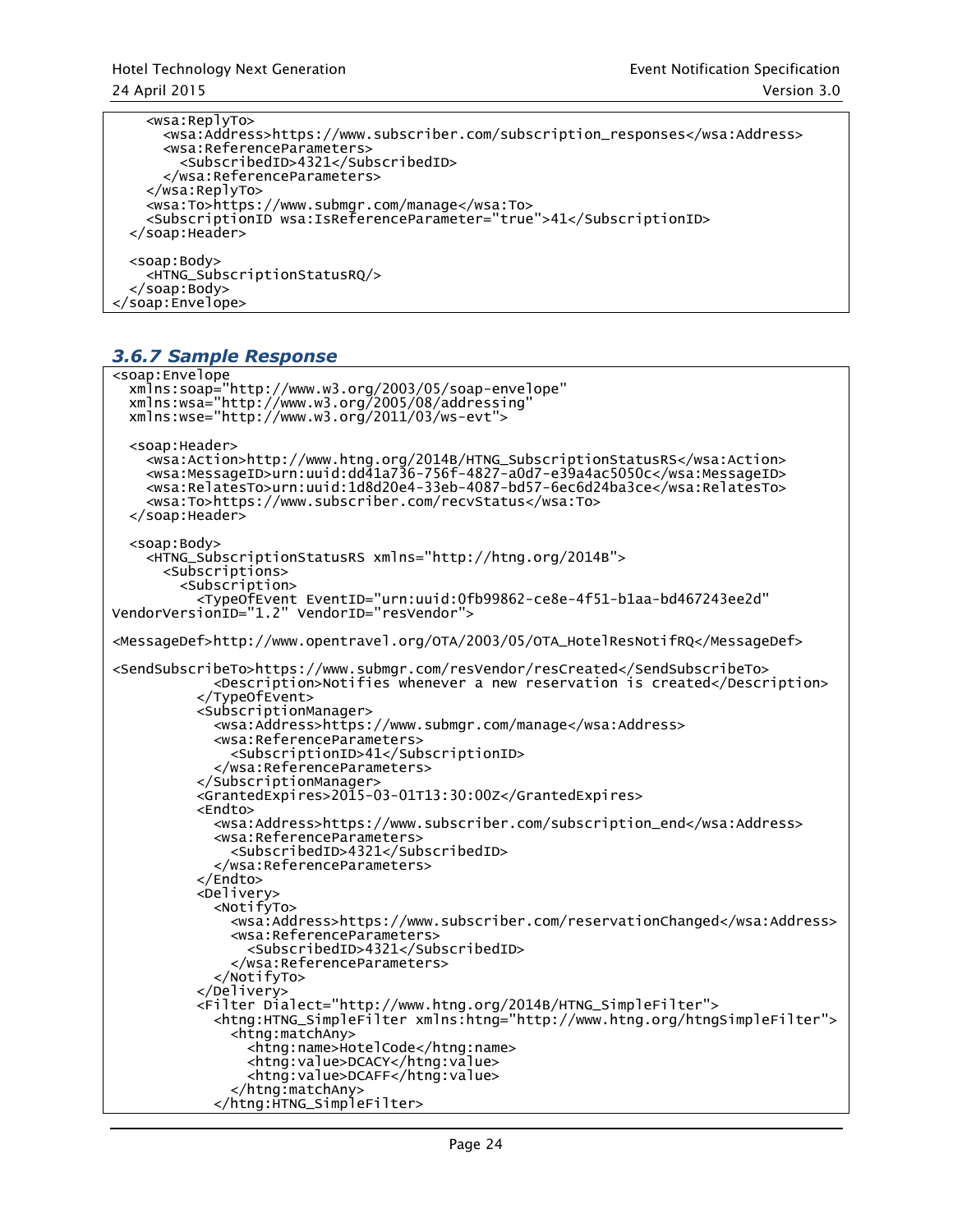</Filter> </Subscription> </Subscriptions> </HTNG\_SubscriptionStatusRS> </soap:Body> </soap:Envelope>

## <span id="page-24-0"></span>**3.7 Subscription End**

#### <span id="page-24-1"></span>*3.7.1 Overview*

The W3C Standard provides a mechanism for the Subscription Manager to terminate a subscription before the expiration of the subscription and notify the Subscriber of the unexpected termination. This message is sent to the EndTo EPR provided by the Subscriber in the Subscribe message. The SubscriptionEnd message does not require a response message, however HTNG has provided an optional response message in case it is required for specific implementations. It should be noted that the Subscription Manager may no longer be available to accept the response.

#### <span id="page-24-2"></span>*3.7.2 Roles*

| <b>Role Name</b>    | <b>Definition</b>                     | <b>Examples</b>          |  |
|---------------------|---------------------------------------|--------------------------|--|
| <b>Event Source</b> | A producer of event information that  | <b>PMS</b>               |  |
|                     | wishes to keep all interested systems | <b>CRS</b>               |  |
|                     | updated on subscribed events.         | In-Room System           |  |
| Event Sink          | A system that wishes to consume       | <b>Interface Gateway</b> |  |
|                     | information relating to events on a   | Integration              |  |
|                     | regular basis.                        | Platform                 |  |
|                     |                                       | <b>PMS</b>               |  |

#### <span id="page-24-3"></span>*3.7.3 Use Case*

| Assumptions:           | The Subscription Manager or Event Source needs to end a subscription<br>early. |  |
|------------------------|--------------------------------------------------------------------------------|--|
|                        | A Subscription End endpoint must have been previously provided by              |  |
|                        | the Subscriber.                                                                |  |
| Pre-conditions:        | A Subscriber is subscribed to a notification.                                  |  |
| Trigger:               | The Subscription Manager or Event Source needs to end a subscription           |  |
|                        | early.                                                                         |  |
| <b>Basic Course of</b> | The Subscription Manager sends the Subscription End message to the             |  |
| Events:                | Subscription End endpoint.                                                     |  |
| Post-conditions:       | There is no longer a subscription for the event.                               |  |
| <b>Exception Path:</b> | None                                                                           |  |
| Alternative Paths:     | None                                                                           |  |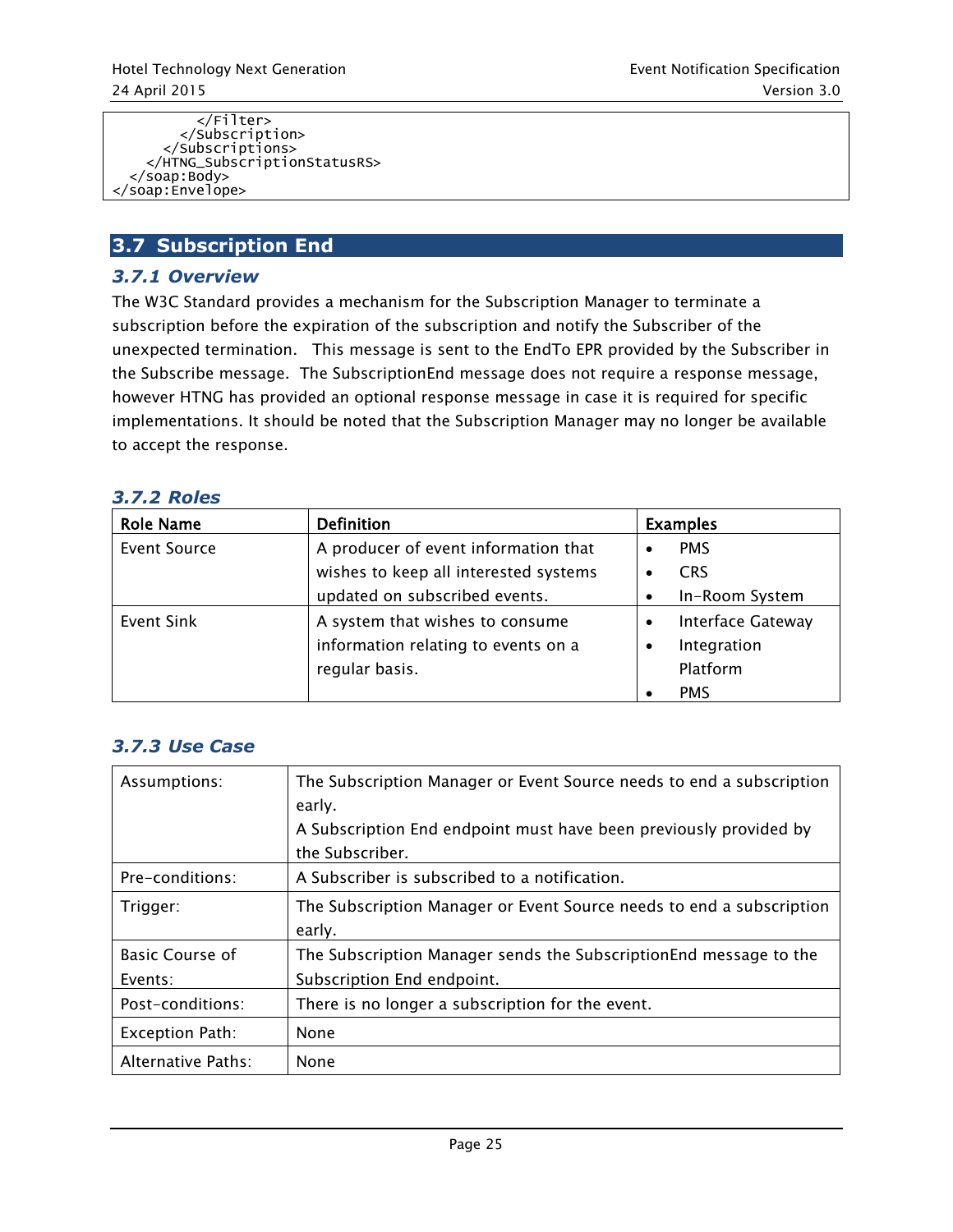#### <span id="page-25-0"></span>*3.7.4 Message Flows*



#### <span id="page-25-1"></span>*3.7.5 Sample Request*

```
<soap:Envelope
  xmlns:soap="http://www.w3.org/2003/05/soap-envelope"
 xmlns:wsa="http://www.w3.org/2005/08/addressing"
 xmlns:wse="http://www.w3.org/2011/03/ws-evt">
   <soap:Header>
 <wsa:Action>http://www.w3.org/2011/03/ws-evt/SubscriptionEnd</wsa:Action>
 <wsa:MessageID>urn:uuid:997087d7-375d-4f8c-a872-972e46c7ba9a</wsa:MessageID>
     <wsa:ReplyTo>
       <wsa:Address>https://www.submgr.com/endReply</wsa:Address>
       <wsa:ReferenceParameters>
         <SubscribedID>41</SubscribedID>
       </wsa:ReferenceParameters>
     </wsa:ReplyTo>
     <wsa:To>https://www.subscriber.com/subscription_end</wsa:To>
     <SubscribedID wsa:IsReferenceParameter="true">4321</SubscribedID>
   </soap:Header>
  <soap:Body>
     <wse:SubscriptionEnd>
       <wse:Status>wse:SourceShuttingDown</wse:Status>
       <wse:Reason xml:lang="en-us">Event Source is going off-line</wse:Reason>
     </wse:SubscriptionEnd>
   </soap:Body>
</soap:Envelope>
```
# <span id="page-25-2"></span>*3.7.6 Sample Response*

```
<soap:Envelope
 xmlns:soap="http://www.w3.org/2003/05/soap-envelope"
 xmlns:wsa="http://www.w3.org/2005/08/addressing"
 xmlns:wse="http://www.w3.org/2011/03/ws-evt">
  <!-- This response message is optional and is not part of the W3C specification -->
  <soap:Header>
    <wsa:Action>http://www.w3.org/2011/03/ws-evt/SubscriptionEndResponse</wsa:Action>
 <wsa:MessageID>urn:uuid:dae306b5-0f3b-4363-a279-cc401e3a0f5d</wsa:MessageID>
 <wsa:RelatesTo>urn:uuid:997087d7-375d-4f8c-a872-972e46c7ba9a</wsa:RelatesTo>
     <wsa:To>https://www.submgr.com/endReply</wsa:To>
     <SubscriptionID wsa:IsReferenceParameter="true">41</SubscriptionID>
  </soap:Header>
   <soap:Body>
     <HTNG_AcknowledgeReceipt xmlns=http://htng.org/2014B />
   </soap:Body>
</soap:Envelope>
```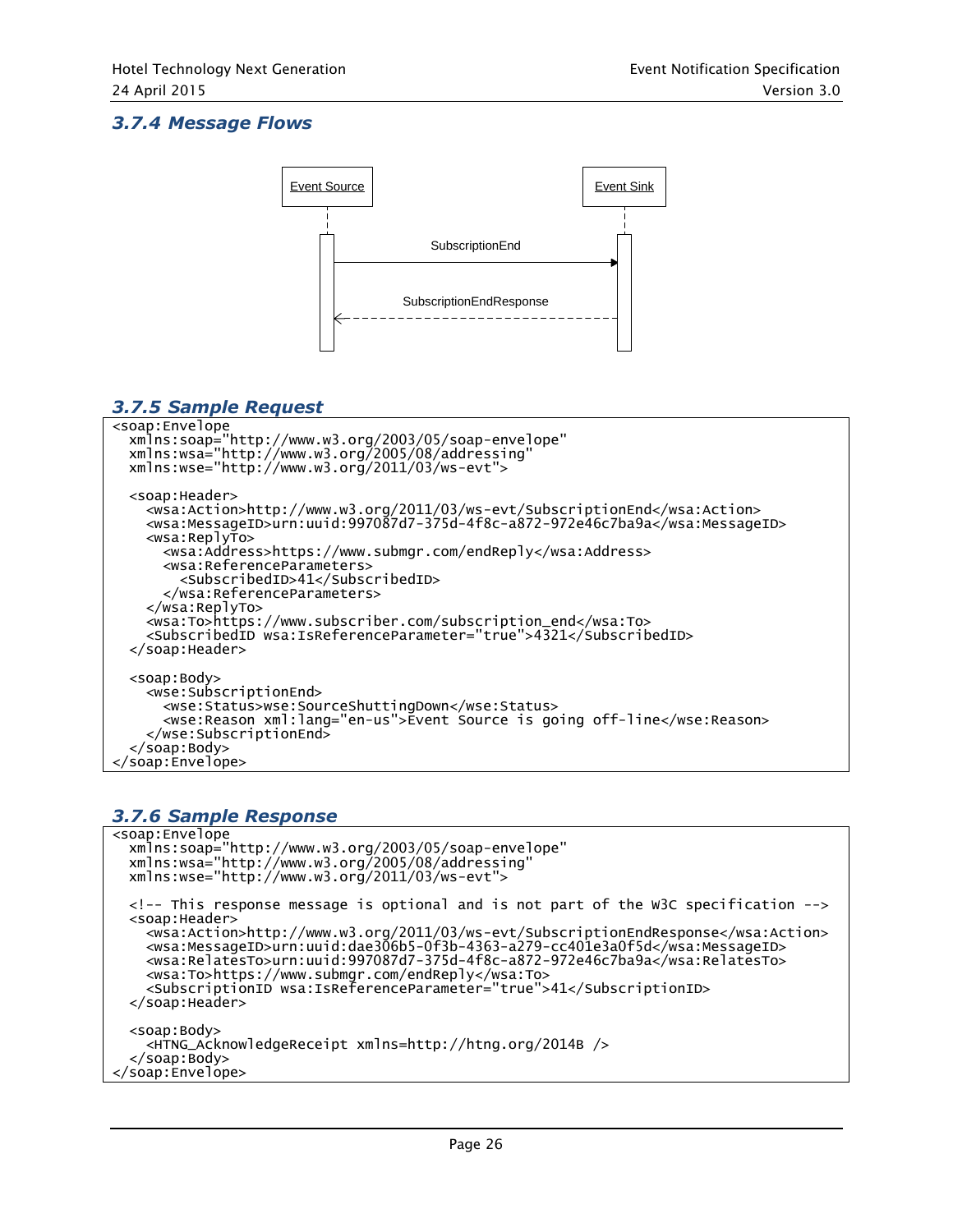#### <span id="page-26-0"></span>**3.8 Event Notification**

#### <span id="page-26-1"></span>*3.8.1 Overview*

When an event occurs the Event Source sends the Event Notification message to the Event Sinks that have subscribed to receive the notifications for the event. The W3C does not require a response to a notification message. HTNG has provided an optional response message in case it is required for specific implementations that do not already have a defined response.

#### <span id="page-26-2"></span>*3.8.2 Roles*

| <b>Role Name</b>    | <b>Definition</b>                     | <b>Examples</b>          |  |
|---------------------|---------------------------------------|--------------------------|--|
| <b>Event Source</b> | A producer of event information that  | <b>PMS</b>               |  |
|                     | wishes to keep all interested systems | <b>CRS</b>               |  |
|                     | updated on subscribed events.         | In-Room System           |  |
| Event Sink          | A system that wishes to consume       | <b>Interface Gateway</b> |  |
|                     | information relating to events on a   | Integration<br>٠         |  |
|                     | regular basis.                        | Platform                 |  |
|                     |                                       | <b>PMS</b>               |  |

#### <span id="page-26-3"></span>*3.8.3 Use Case*

| Assumptions:           | Subscription capability exists on the Event Source system.              |
|------------------------|-------------------------------------------------------------------------|
| Pre-conditions:        | The two systems that know about each other have the appropriate         |
|                        | authentications in place and are able to communicate.                   |
| Trigger:               | The Event Source wishes to send out an Event Notification.              |
| <b>Basic Course of</b> | The use case begins when the Event Source determines that an event      |
| Events:                | that has occurred is of particular interest to an Event Sink.           |
| Post-conditions:       | None.                                                                   |
| Exception Path:        | If the Event Sink is no longer available at the nominated endpoint, the |
|                        | Event Source should optionally send a SubscriptionEnd message.          |
| Alternative Paths:     | None.                                                                   |

#### <span id="page-26-4"></span>*3.8.4 Message Flows*

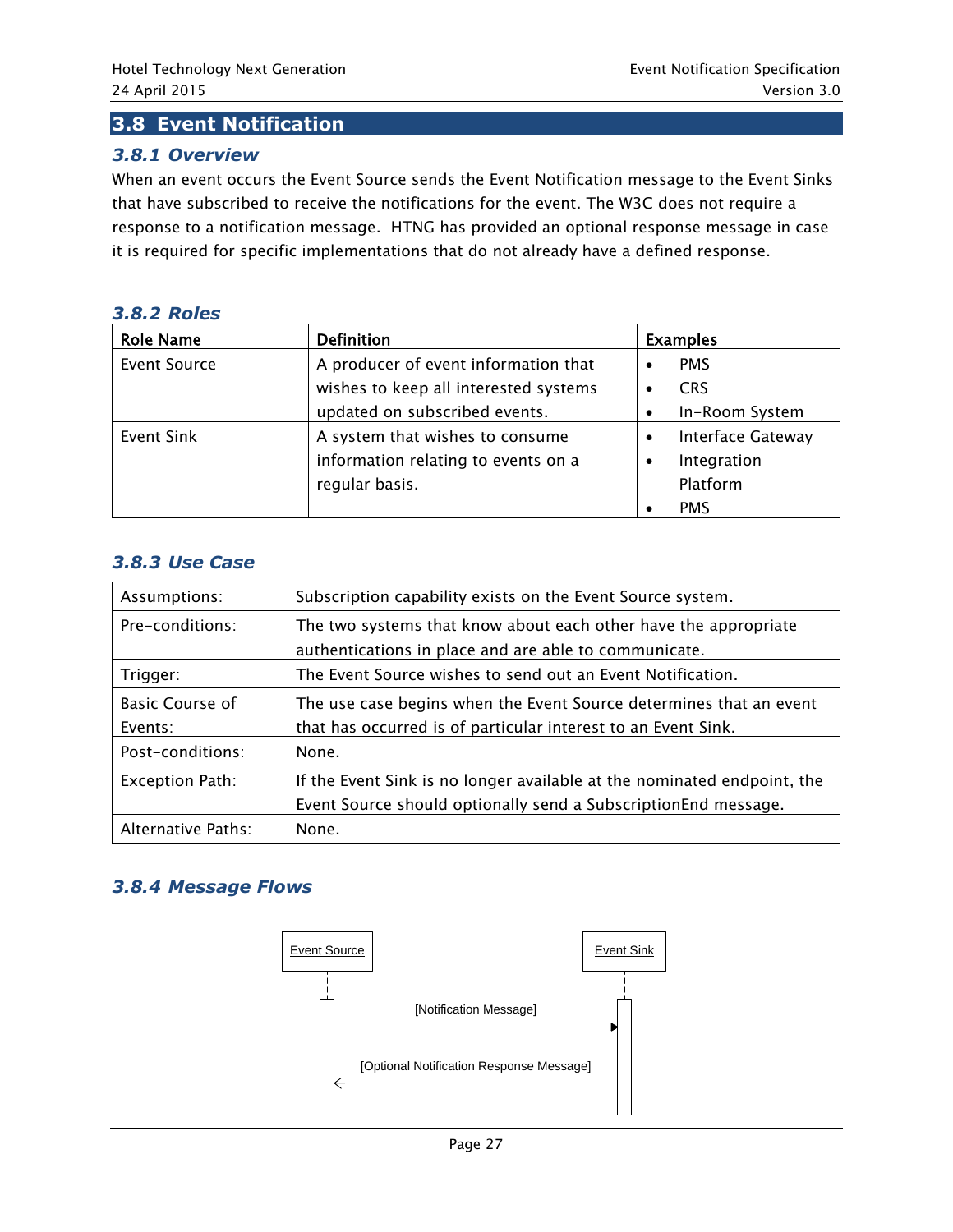#### <span id="page-27-0"></span>*3.8.5 Sample Request*

```
<soap:Envelope
 xmlns:soap="http://schemas.xmlsoap.org/soap/envelope/"
 xmlns:xsd="http://www.w3.org/2001/XMLSchema"
 xmlns:wsa="http://www.w3.org/2005/08/addressing">
   <soap:Header>
     <wsa:Action>http://www.subscriber.com/OnResChanged</wsa:Action>
     <wsa:MessageID>urn:uuid:568b4ff2-5bc1-4512-957c-0fa545fd8d7f</wsa:MessageID>
     <wsa:ReplyTo>
       <wsa:Address>https://www.submgr.com/notifyReply</wsa:Address>
       <wsa:ReferenceParameters>
         <SubscriptionID>41</SubscriptionID>
       </wsa:ReferenceParameters>
     </wsa:ReplyTo>
     <wsa:To>https://www.subscriber.com/resChanged</wsa:To>
     <SubscribedID wsa:IsReferenceParameter="true">4321</SubscribedID>
   </soap:Header>
   <soap:Body>
     <ota:OTA_HotelResNotifRQ xmlns:ota="http://www.opentravel.org/OTA/2003/05"
Version="1.003" EchoToken="879791878" ResStatus="Commit" TimeStamp=" 2005-10-
09T18:51:45">
       <!-- Lots of message specific content here -->
     </ota:OTA_HotelResNotifRQ>
   </soap:Body>
</soap:Envelope>
```
#### <span id="page-27-1"></span>*3.8.6 Sample Response*

```
<soap:Envelope
 xmlns:soap="http://www.w3.org/2003/05/soap-envelope"
 xmlns:wsa="http://www.w3.org/2005/08/addressing"
  xmlns:wse="http://www.w3.org/2011/03/ws-evt">
  <!-- This response message is optional and is not part of the W3C specification -->
  <soap:Header>
 <wsa:Action>http://www.w3.org/2011/03/ws-evt/SubscriptionEndResponse</wsa:Action>
 <wsa:MessageID>urn:uuid:dae306b5-0f3b-4363-a279-cc401e3a0f5d</wsa:MessageID>
     <wsa:RelatesTo>urn:uuid:568b4ff2-5bc1-4512-957c-0fa545fd8d7f</wsa:RelatesTo>
 <wsa:To>https://www.submgr.com/notifyReply</wsa:To>
 <SubscriptionID wsa:IsReferenceParameter="true">41</SubscriptionID>
  </soap:Header>
  <soap:Body>
    <HTNG_AcknowledgeReceipt xmlns="http://htng.org/2014B" />
   </soap:Body>
</soap:Envelope>
```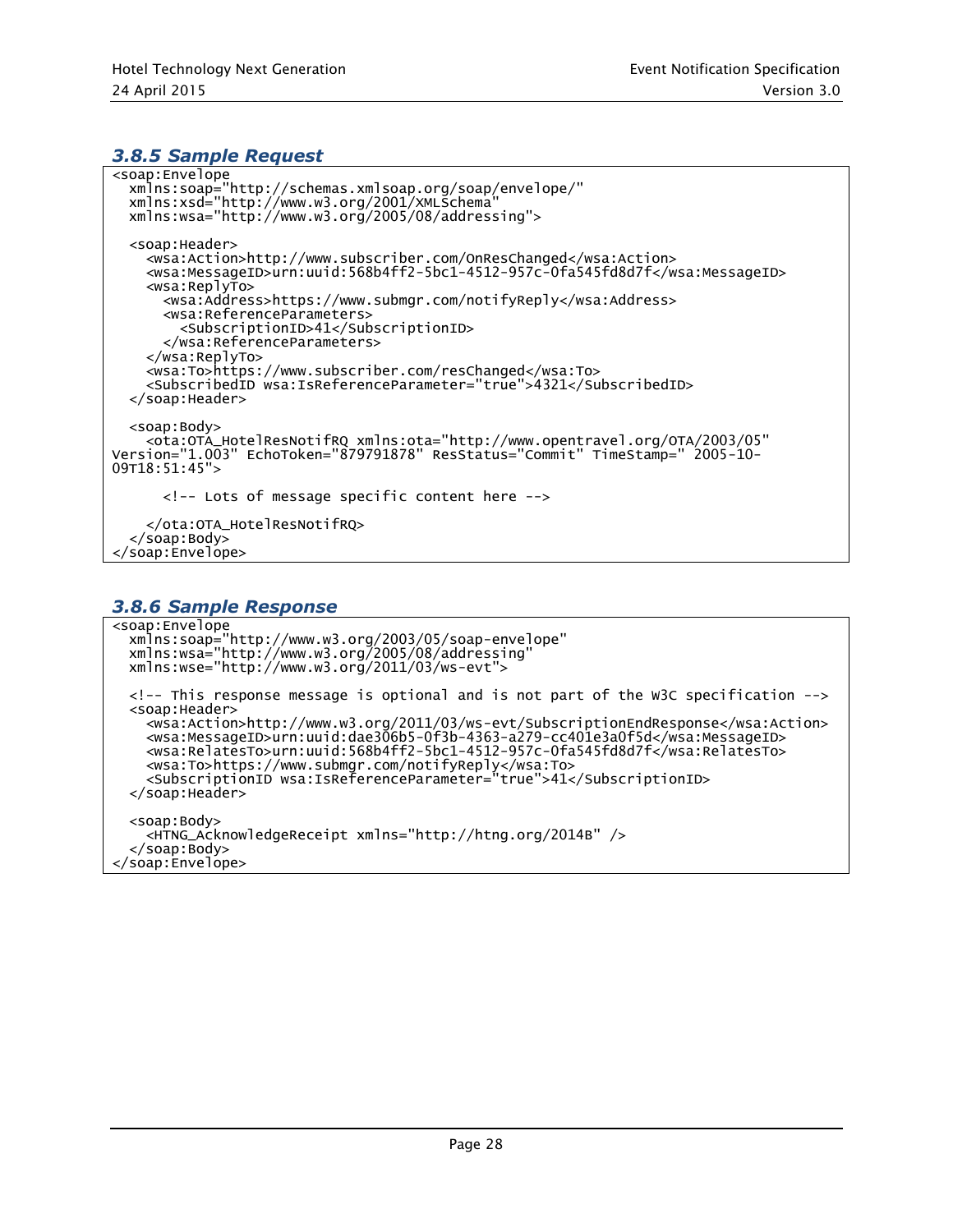# <span id="page-28-0"></span>**4 Messages**

# <span id="page-28-2"></span><span id="page-28-1"></span>**4.1 Get Subscriptions Available** *4.1.1 Data Element Table – Request* Element | @Attribute Num Description/Contents

| Element   @Attribute          | Num | Description/Contents                                      |
|-------------------------------|-----|-----------------------------------------------------------|
| HTNG_SubscriptionsAvailableRQ |     | Root element of the message. This message initiates the   |
|                               |     | request for the subscriptions available from the producer |
|                               |     | system.                                                   |

| Element   @Attribute            | <b>Num</b>   | <b>Description/Contents</b>                                |
|---------------------------------|--------------|------------------------------------------------------------|
| HTNG_SubscriptionsAvailableRS   | $\mathbf{1}$ | Root element of the message. This message provides all     |
|                                 |              | of the available subscriptions from the producer system.   |
| HTNG_SubscriptionsAvailableRS / | 0.1          | Provides the Event Types that a system offers as possible  |
| AvailableSubscriptions          |              | subscriptions                                              |
| HTNG_SubscriptionsAvailableRS / | 1n           | Each individual Event Type the publishing system is        |
| AvailableSubscriptions /        |              | making available for subscription.                         |
| TypeOfEvent                     |              |                                                            |
| @VendorVersionID                | 0.1          | Provides a sequential number of the revision to this       |
|                                 |              | particular message when an event is updated along with a   |
|                                 |              | VendorProfileID. This allows for different                 |
|                                 |              | subscriptions/content for different vendors. Vendors are   |
|                                 |              | strongly encouraged to formalize this subscription         |
|                                 |              | scenario in future HTNG schema releases.                   |
| @VendorID                       | 0.1          | A unique identifier that represents the source system that |
|                                 |              | is publishing a given event notification.                  |
| @EventID                        | $\mathbf{1}$ | A unique Identifier provided by the Producer to define a   |
|                                 |              | specific message that can be subscribed to. For the same   |
|                                 |              | MessageEventType, there may be many ProducerEventIDs       |
|                                 |              | due to generational and specific changes made for certain  |
|                                 |              | interested groups/vendors.                                 |
| HTNG_SubscriptionsAvailableRS / | $\mathbf{1}$ | Defines the Event Type, typically the message name (i.e.   |
| AvailableSubscriptions /        |              | http://www.opentravel.org/OTA/2003/05/OTA_HotelRes         |
| TypeOfEvent / MessageDef        |              | NotifRQ). This should translate directly to the messages   |
|                                 |              | defined by workgroups.                                     |
| HTNG_SubscriptionsAvailableRS / | $\mathbf{1}$ | Provides the endpoint that should be used when             |
| AvailableSubscriptions /        |              | subscribing to this message.                               |
| TypeOfEvent / SendSubscribeTo   |              |                                                            |
| HTNG_SubscriptionsAvailableRS / | 0.1          | Brief description of the Event Type. More detail should be |
| AvailableSubscriptions /        |              | available from the various message specifications within   |
| TypeOfEvent / Description       |              | other workgroups.                                          |
| HTNG_SubscriptionsAvailableRS / | 0.1          | Describes the filters that may be available for a specific |
| AvailableSubscriptions /        |              | Event Type.                                                |
| TypeOfEvent / FilterDialects    |              |                                                            |

# <span id="page-28-3"></span>*4.1.2 Data Element Table – Response*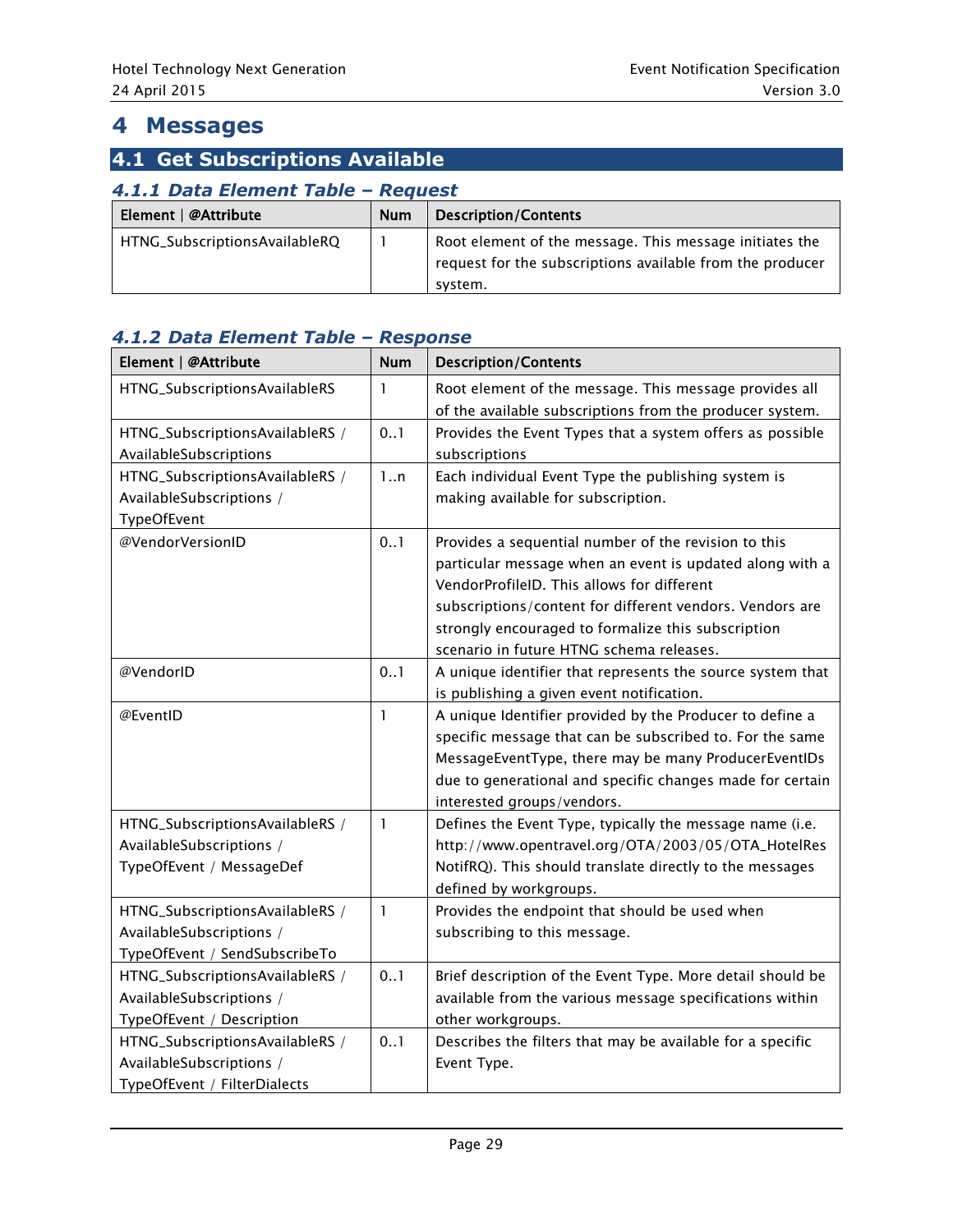| Element   @Attribute            | <b>Num</b> | <b>Description/Contents</b>                              |
|---------------------------------|------------|----------------------------------------------------------|
| HTNG_SubscriptionsAvailableRS / | 1n         | A named filter expression negotiated between trading     |
| AvailableSubscriptions /        |            | partners. Valid values are:                              |
| TypeOfEvent / FilterDialects /  |            | http://www.w3.org/2011/03/ws-<br>$\bullet$               |
| <b>Dialect</b>                  |            | evt/Dialects/XPath10                                     |
|                                 |            | http://www.w3.org/1999/XSL/Transform<br>$\bullet$        |
|                                 |            | http://www.htng.org/2014B/HTNG_SimpleFilter<br>$\bullet$ |

<span id="page-29-0"></span>

| <b>4.2 Get Subscription Status</b> |  |
|------------------------------------|--|
|------------------------------------|--|

| <i><b>T.L.I Data Liement Table - Request</b></i> |            |                                                                                                                                                              |
|--------------------------------------------------|------------|--------------------------------------------------------------------------------------------------------------------------------------------------------------|
| Element   @Attribute                             | <b>Num</b> | <b>Description/Contents</b>                                                                                                                                  |
| HTNG_SubscriptionStatusRQ                        |            | Root element of the message. Requests the existing<br>subscriptions currently in place for a particular Event<br>Consumer.                                   |
| HTNG_SubscriptionStatusRQ /<br>SubscriberID      | 0.1        | Used to retrieve existing subscriptions for a specific system.<br>This is the value of the WS-Security username used when the<br>Subscribe request was sent. |

#### <span id="page-29-1"></span>*4.2.1 Data Element Table – Request*

# <span id="page-29-2"></span>*4.2.2 Data Element Table – Response*

| Element   @Attribute           | <b>Num</b> | <b>Description/Contents</b>                                     |
|--------------------------------|------------|-----------------------------------------------------------------|
| HTNG_SubscriptionStatusRS      | 1          | Root element of the message. Describes the current              |
|                                |            | subscriptions in place with the Event Producer.                 |
| HTNG_SubscriptionStatusRS /    | 0.1        | A collection of the events the Event Consumer is currently      |
| Subscriptions                  |            | subscribed to.                                                  |
| HTNG_SubscriptionStatusRS /    | 1n         | Child element describing each subscription currently in place.  |
| Subscriptions / Subscription   |            |                                                                 |
| HTNG_SubscriptionStatusRS /    | 1n         | Each individual Event Type the publishing system is making      |
| Subscriptions / Subscription / |            | available for subscription.                                     |
| TypeOfEvent                    |            |                                                                 |
| @VendorVersionID               | 0.1        | Provides a sequential number of the revision to this particular |
|                                |            | message when an event is updated along with a                   |
|                                |            | VendorProfileID. This allows for different                      |
|                                |            | subscriptions/content for different vendors. Vendors are        |
|                                |            | strongly encouraged to formalize this subscription scenario in  |
|                                |            | future HTNG schema releases.                                    |
| @VendorID                      | 0.1        | A unique identifier that represents the source system that is   |
|                                |            | publishing a given event notification.                          |
| @EventID                       | 1          | A unique Identifier provided by the Producer to define a        |
|                                |            | specific message that can be subscribed to. For the same        |
|                                |            | MessageEventType, there may be many ProducerEventIDs due        |
|                                |            | to generational and specific changes made for certain           |
|                                |            | interested groups/vendors.                                      |
| HTNG_SubscriptionStatusRS /    | 1          | Defines the Event Type, typically the message name (i.e.        |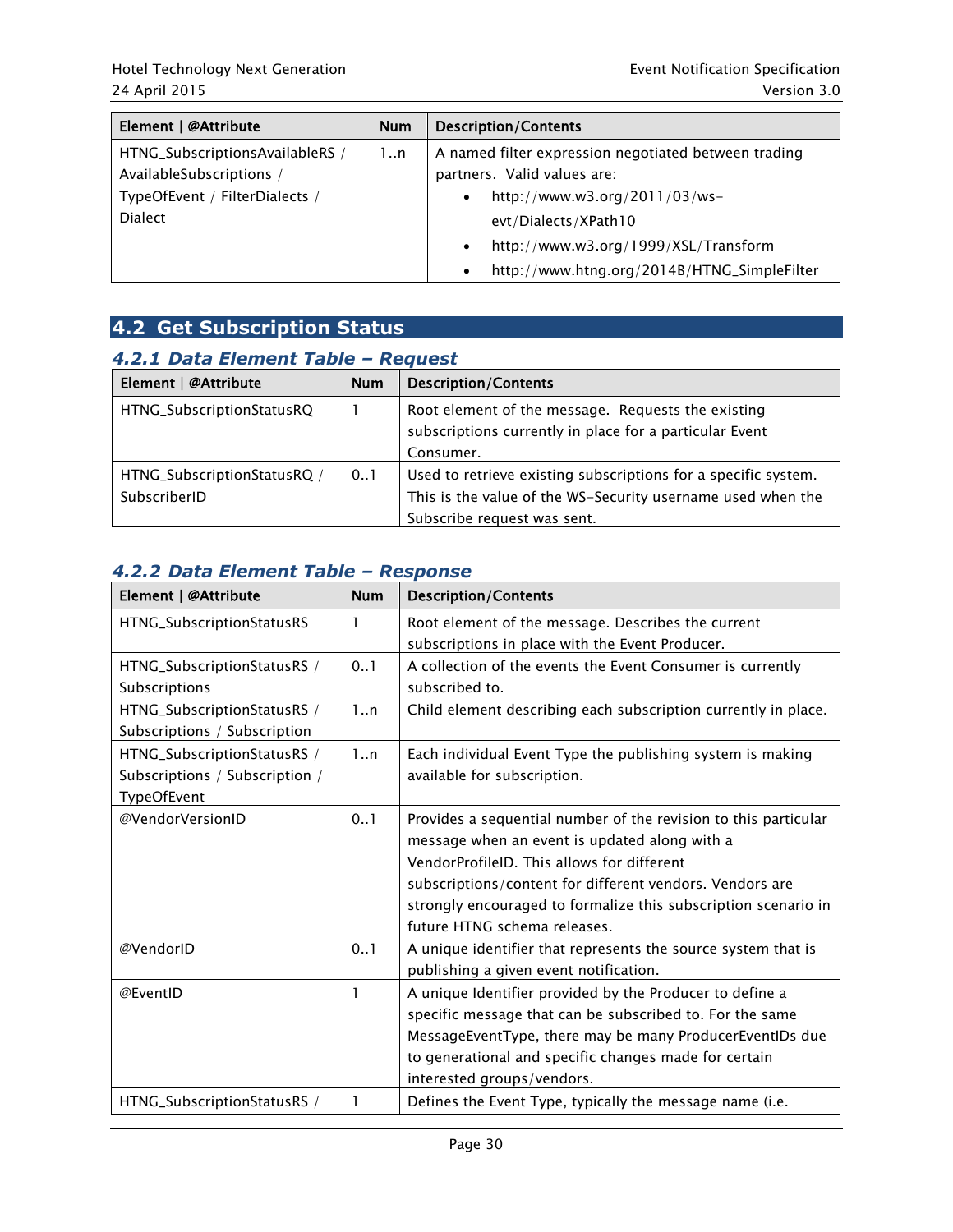| Element   @Attribute                                                                                                              | <b>Num</b>   | <b>Description/Contents</b>                                                                                                                     |
|-----------------------------------------------------------------------------------------------------------------------------------|--------------|-------------------------------------------------------------------------------------------------------------------------------------------------|
| Subscriptions / Subscription /<br>TypeOfEvent / MessageDef                                                                        |              | http://www.opentravel.org/OTA/2003/05/OTA_HotelResNoti<br>fRQ). This should translate directly to the messages defined<br>by workgroups.        |
| HTNG_SubscriptionStatusRS /<br>Subscriptions / Subscription /<br>TypeOfEvent /<br>SendSubscribeTo                                 | $\mathbf{1}$ | Provides the endpoint that should be used when subscribing<br>to this message.                                                                  |
| HTNG_SubscriptionStatusRS /<br>Subscriptions / Subscription /<br>TypeOfEvent / Description                                        | 0.1          | Brief description of the Event Type. More detail should be<br>available from the various message specifications within other<br>workgroups.     |
| HTNG_SubscriptionStatusRS /<br>Subscriptions / Subscription /<br>SubscriptionManager                                              | 0.1          | A container element describing the subscription manager.                                                                                        |
| HTNG_SubscriptionStatusRS /<br>Subscriptions / Subscription /<br>SubscriptionManager / Address                                    | $\mathbf{1}$ | The endpoint reference of the subscription manager for this<br>subscription.                                                                    |
| HTNG_SubscriptionStatusRS /<br>Subscriptions / Subscription /<br>SubscriptionManager /<br>ReferenceParameters                     | 1            | A container element holding the necessary reference<br>parameters used to create the subscription.                                              |
| HTNG_SubscriptionStatusRS /<br>Subscriptions / Subscription /<br>SubscriptionManager /<br>ReferenceParameters /<br>SubscriptionID | $\mathbf{1}$ | The unique identifier representing the subscription as issued<br>by the subscription manager.                                                   |
| HTNG_SubscriptionStatusRS /<br>Subscriptions / Subscription /<br>GrantedExpires                                                   | 1            | The expiration time assigned by the event source.                                                                                               |
| HTNG_SubscriptionStatusRS /<br>Subscriptions / Subscription /<br>EndTo                                                            | 0.1          | The element that represents the necessary data that will be<br>used in the event that a subscription needs to be terminated.                    |
| HTNG_SubscriptionStatusRS /<br>Subscriptions / Subscription /<br>EndTo / Address                                                  | $\mathbf{1}$ | The endpoint reference for where the SubscriptionEnd<br>message will be sent.                                                                   |
| HTNG_SubscriptionStatusRS /<br>Subscriptions / Subscription /<br>EndTo / ReferenceParameters                                      | 1            | A container element holding the necessary reference<br>parameters to manage the termination of the subscription.                                |
| HTNG_SubscriptionStatusRS /<br>Subscriptions / Subscription /<br>EbdTo / ReferenceParameters /<br>SubscribedID                    | $\mathbf{1}$ | The unique identifier representing the subscription as issued<br>by the subscriber.                                                             |
| HTNG_SubscriptionStatusRS /<br>Subscriptions / Subscription /<br>DeliveryTo /                                                     | $\mathbf{1}$ | This element contains the information necessary to convey<br>notification messages to the event sink in a manner required<br>by the subscriber. |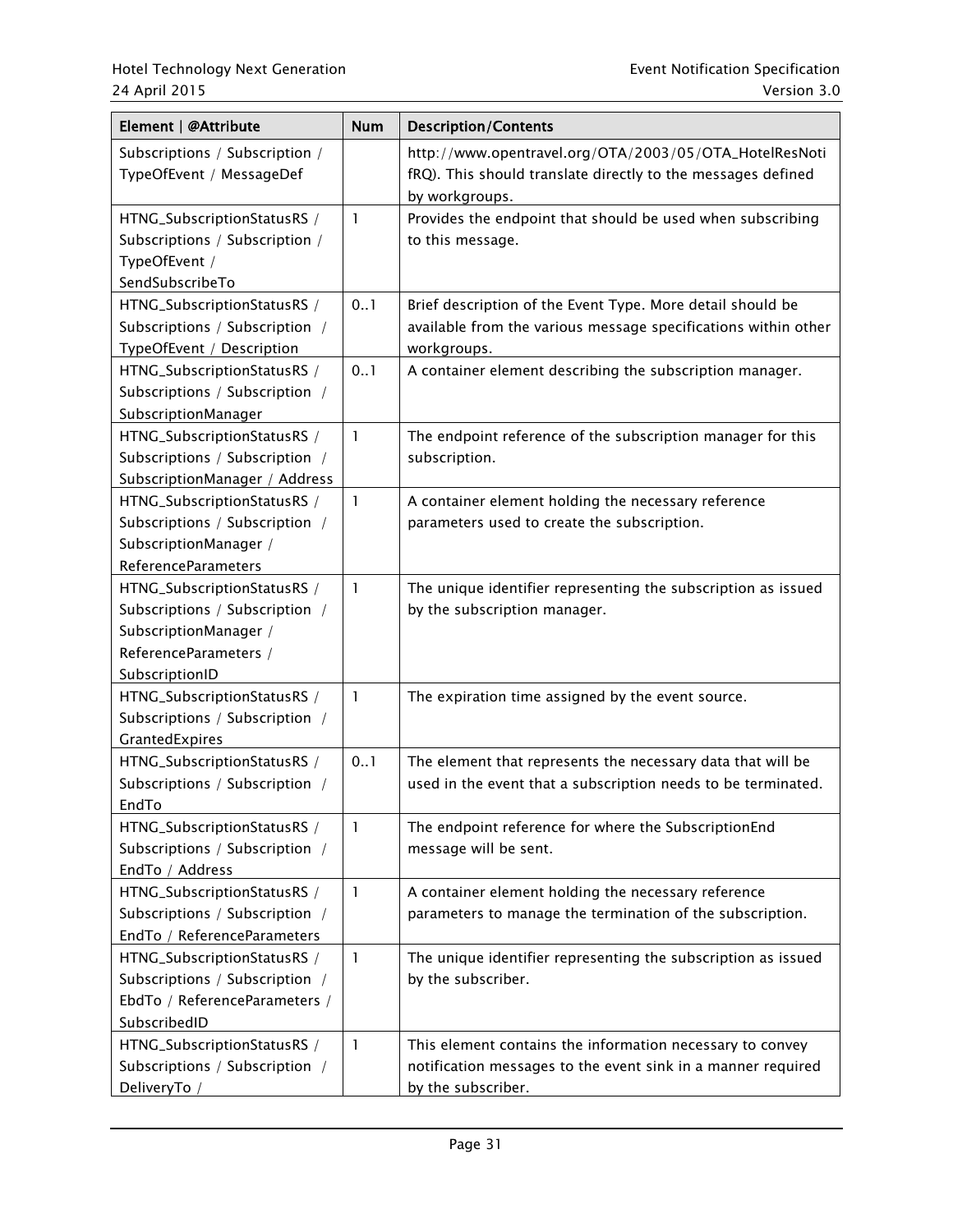| Element   @Attribute                                                                                                              | Num | <b>Description/Contents</b>                                                                                    |
|-----------------------------------------------------------------------------------------------------------------------------------|-----|----------------------------------------------------------------------------------------------------------------|
| HTNG_SubscriptionStatusRS /<br>Subscriptions / Subscription /                                                                     | 1   | This element indicates that notifications must be sent to the<br>EndpointReference identified by this element. |
| DeliveryTo / NotifyTo<br>HTNG_SubscriptionStatusRS /<br>Subscriptions / Subscription /<br>DeliveryTo / NotifyTo /<br>Address      | 1   | The endpoint reference for where the event notification<br>messages will be sent.                              |
| HTNG_SubscriptionStatusRS /<br>Subscriptions / Subscription /<br>DeliveryTo / NotifyTo /<br><b>ReferenceParameters</b>            | 1   | A container element holding the necessary reference<br>parameters to be sent with the event notification.      |
| HTNG_SubscriptionStatusRS /<br>Subscriptions / Subscription /<br>DeliveryTo / NotifyTo /<br>ReferenceParameters /<br>SubscribedID | 1   | The unique identifier representing the subscription as issued<br>by the subscriber.                            |
| HTNG_SubscriptionStatusRS /<br>Subscriptions / Subscription /<br>Filter                                                           | 0.1 | See Section 5 on <b>Simple Filters</b>                                                                         |

# <span id="page-31-0"></span>**4.3 HTNG\_AcknowledgeReceipt**

# <span id="page-31-1"></span>*4.3.1 Data Element Table – Response*

| HTNG_AcknowledgeReceipt | Root element of the message. This is used to generically |
|-------------------------|----------------------------------------------------------|
|                         | acknowledge any message where a response has no payload  |
|                         | but must be acknowledged.                                |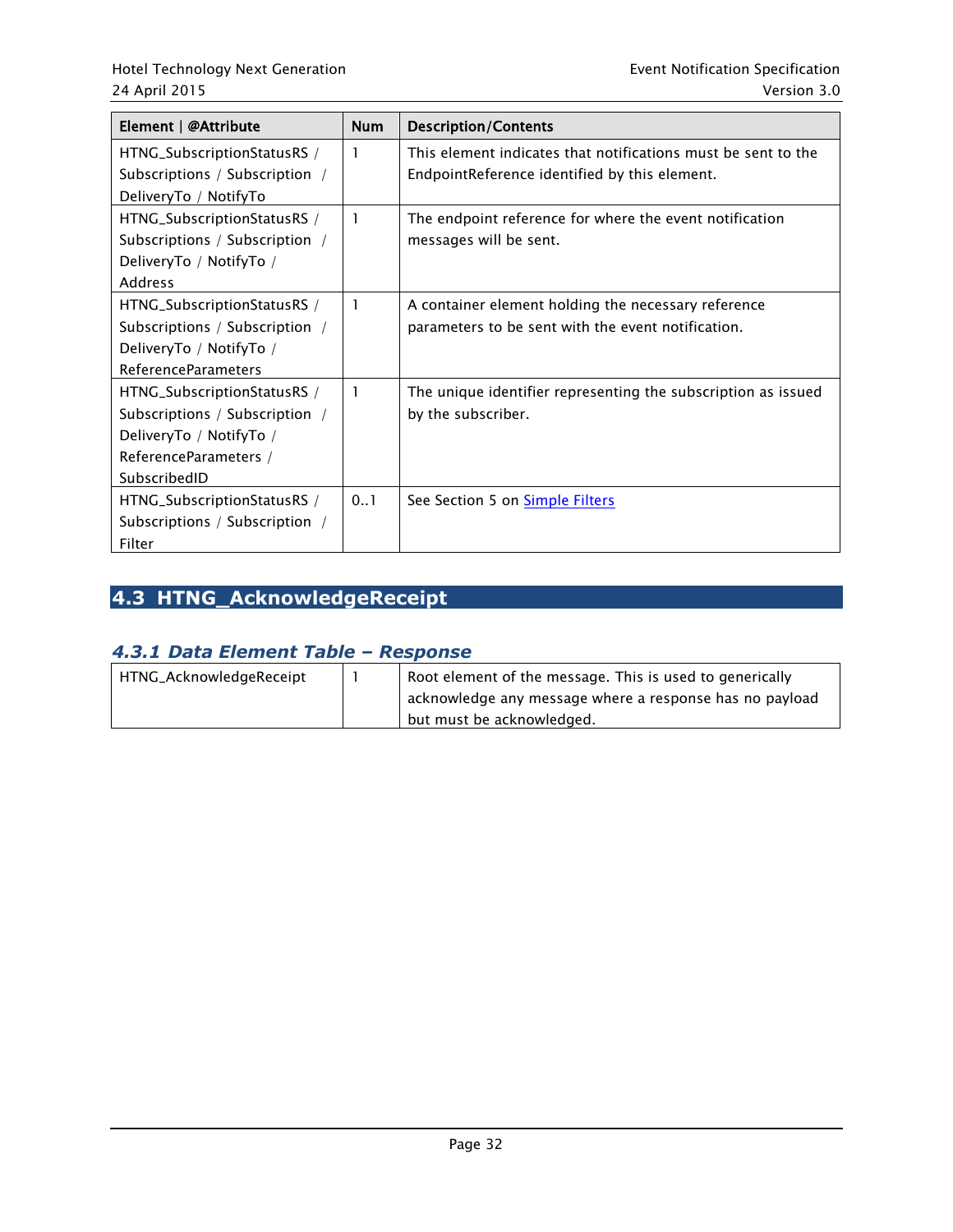# <span id="page-32-0"></span>**5 Simple Filters**

One of the features gained by using the W3C specification is the support for filters to determine if a specific instance of a notification should be sent to a Sink. Filters can be created using existing XML technologies like XPath and XML Stylesheets (XSLT). An XPath filter might for example allow a message to be sent only if the provided XPath expression returns true or a non-empty set when evaluated against a particular notification. An XSLT filter might return "Accept" or "Reject" after processing the notification with a provided Stylesheet.

While XPath and XSLT can be used to process any arbitrarily complex filters there is a desire within the HTNG to provide a simpler filtering solution to easily address the more common types of filters encountered without the need to understand XPath or XSLT. To this end the HTNG\_SimpleFilter is defined within this standard as an implementer option. This standard introduces the HTNG\_SimpleFilter type and a schema to define a simple filter. The elements of this schema are described in this section.

# <span id="page-32-1"></span>**5.1 Simple Filter Schema**

The schema for the HTNG\_SimpleFilter is provided here:

```
<?xml version="1.0" encoding="UTF-8"?>
<xsd:schema
 xmlns:xsd="http://www.w3.org/2001/XMLSchema"
 targetNamespace="http://www.htng.org/htngSimpleFilter"
  xmlns="http://www.htng.org/htngSimpleFilter"
 elementFormDefault="qualified">
   <!-- defines a type for the name element with two attributes rule and type -->
   <xsd:complexType name="NameType">
     <xsd:simpleContent>
       <xsd:extension base="xsd:string">
         <xsd:attribute
           name="rule"
           type="xsd:string" />
         <xsd:attribute
          name="type"
           type="xsd:string" />
       </xsd:extension>
     </xsd:simpleContent>
   </xsd:complexType>
  <!-- MatchType defines a type for match elements. 
    A match element may have either a name-value pair or
    a list of match elements 
 -->
   <xsd:complexType name="MatchType">
     <xsd:choice>
       <xsd:sequence>
         <xsd:element
 name="name"
 type="NameType" />
         <xsd:element
           name="value"
           type="xsd:string" />
       </xsd:sequence>
       <xsd:sequence>
         <xsd:choice maxOccurs="unbounded">
           <xsd:element
             name="matchAny"
```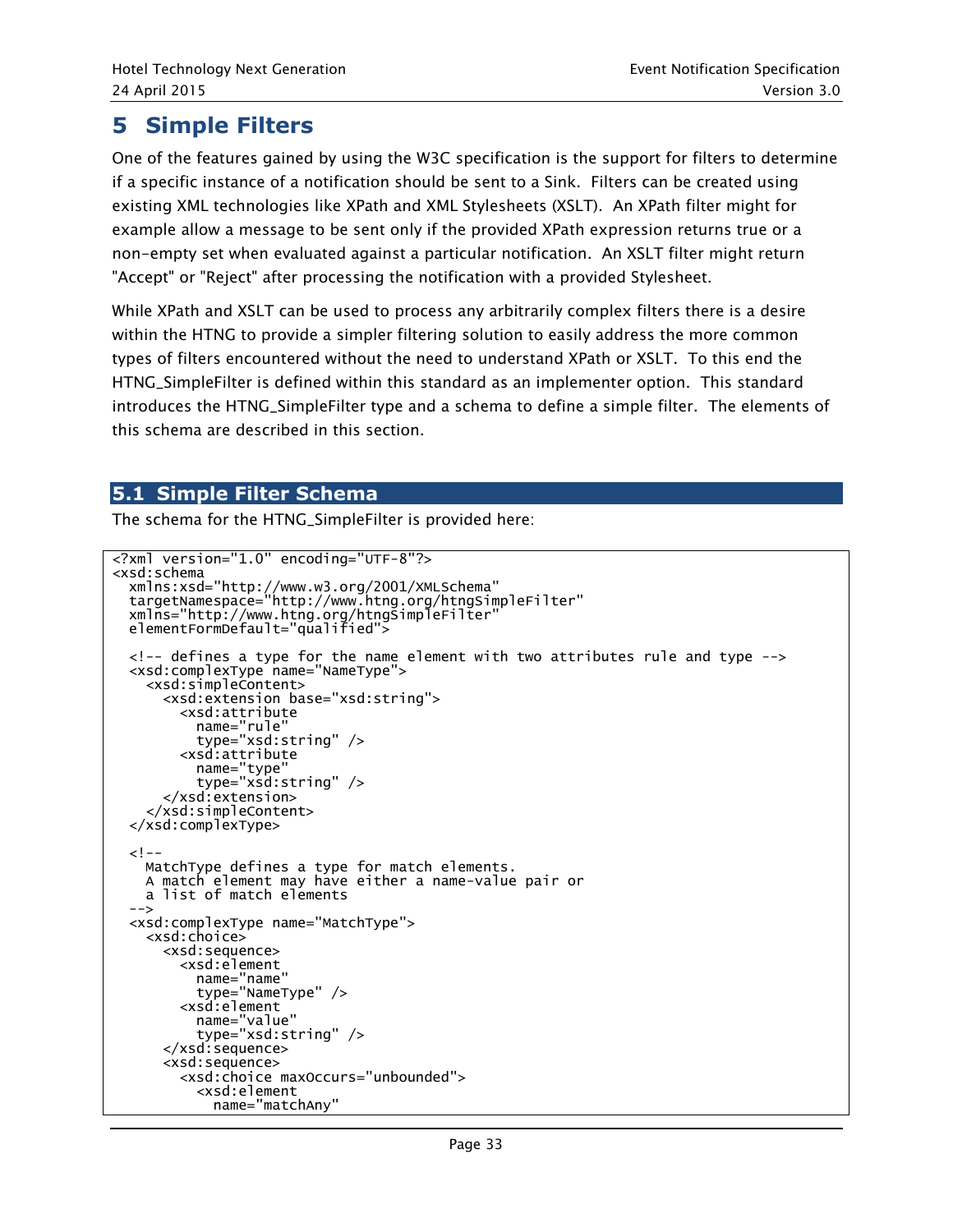```
 type="MatchType" />
          <xsd:element
 name="matchAll"
 type="MatchType" />
          <xsd:element
 name="matchOne"
 type="MatchType" />
          <xsd:element
            name="matchNone"
            type="MatchType" />
        </xsd:choice>
      </xsd:sequence>
    </xsd:choice>
  </xsd:complexType>
  <!-- An HTNG_SimpleFilter must have a single element of any matchType element -->
   <xsd:complexType name="HTNG_SimpleFilterType">
    <xsd:choice>
      <xsd:element
 name="matchAny"
 type="MatchType" />
      <xsd:element
        name="matchAll"
        type="MatchType" />
      <xsd:element
        name="matchOne"
        type="MatchType" />
      <xsd:element
        name="matchNone"
        type="MatchType" />
     </xsd:choice>
  </xsd:complexType>
  <xsd:element
    name="HTNG_SimpleFilter"
    type="HTNG_SimpleFilterType" />
</xsd:schema>
```
# <span id="page-33-0"></span>**5.2 Element HTNG\_SimpleFilter**

The HTNG\_SimpleFilter element is the root element for all simple filters. The filter contains a single matchAll, matchAny, matchOne, or matchNone element and sends the message if the match element matches its content or rejects the message if there is not a match.

#### <span id="page-33-1"></span>**5.3 Element matchAll**

A matchAll element matches if all of the elements it contains match their contents. The element can contain a mixed list of matchAll, matchAny, matchNone, or matchOne elements or a single name element and a list of value elements. A matchAll element may complete processing immediately after it encounters a failed match.

#### <span id="page-33-2"></span>**5.4 Element matchAny**

A matchAny element matches if any one (or more) of the elements it contains match their content. The element can contain a mixed list of matchAll, matchAny, matchOne, or matchNone elements or a single name element and a list of value elements. A matchAny element may complete processing immediately upon the first successful match.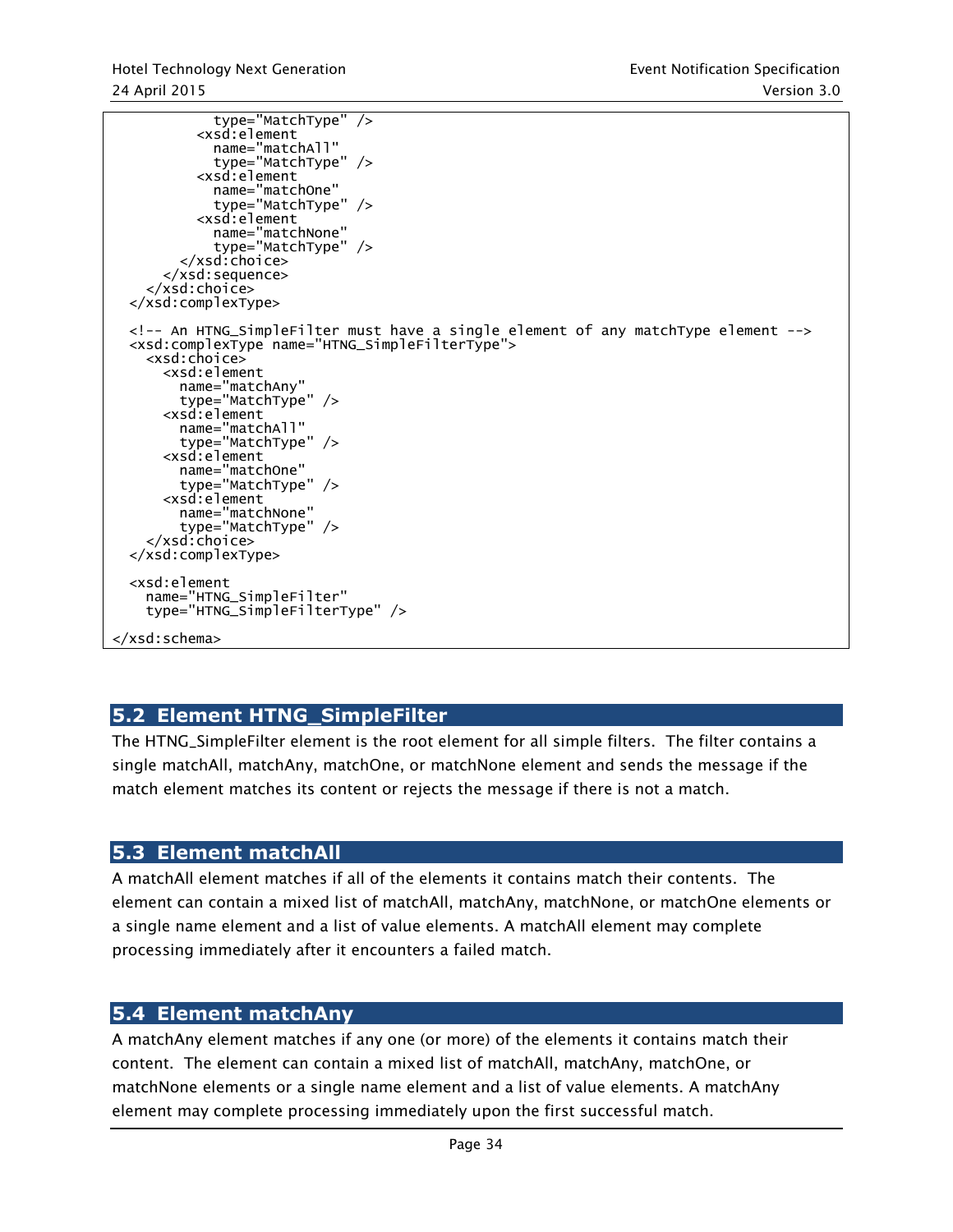## <span id="page-34-0"></span>**5.5 Element matchNone**

A matchNone element matches if none of the elements it contains match their contents. The element can contain a mixed list of matchAll, matchAny, or matchNone elements or a single name element and a list of value elements. When this element contains a single matchAll or matchAny element it essentially negates the result of the contained match. A matchNone element may complete processing immediately upon the first successful match.

#### <span id="page-34-1"></span>**5.6 Element matchOne**

A matchOne element matches only if exactly one of the elements it contains matches its contents. The element can contain a mixed list of matchAll, matchAny, matchOne, or matchNone elements or a single name element and a list of value elements. A matchOne element may complete processing immediately upon the second successful match.

#### <span id="page-34-2"></span>**5.7 Element name**

Only one name element is allowed in a match element. The name element contains a simple character string that identifies or references a value to be tested or compared. If a value element does not follow a name element then the message succeeds if the name exists within the evaluation context. How the name is interpreted as a reference or is processed is left up to the implementation. If the name does not exist or is not valid within the evaluation context then the subscription request with the filter should be rejected by the source.

The name element has two optional attributes; rule and type. The rule attribute identifies how the name and value will be compared or matched. If the rule attribute is not provided or supported then the match will be a regular expression match using the values as regular expressions.

The type attribute identifies the data type of the item referenced by the name and is also used as the data type for interpreting the value elements. If the type attribute is not provided then the item is treated as a string.

#### <span id="page-34-3"></span>*5.7.1 Attribute rule*

The rule attribute on the name element is optional. If a rule attribute is not provided then the default behavior should be to use the content of the value element as regular expression and match if the regular expression matches the data reference by the name element.

When a rule attribute is provided it is to be treated as a reference to comparison operation. This operation must return a boolean value, true corresponding to match and false corresponding to doesn't match using the information referenced by the name element as one argument and the value element as the second argument. If multiple value elements exist then the rule is applied once for each value until the conditions of the match are met or all values are exhausted.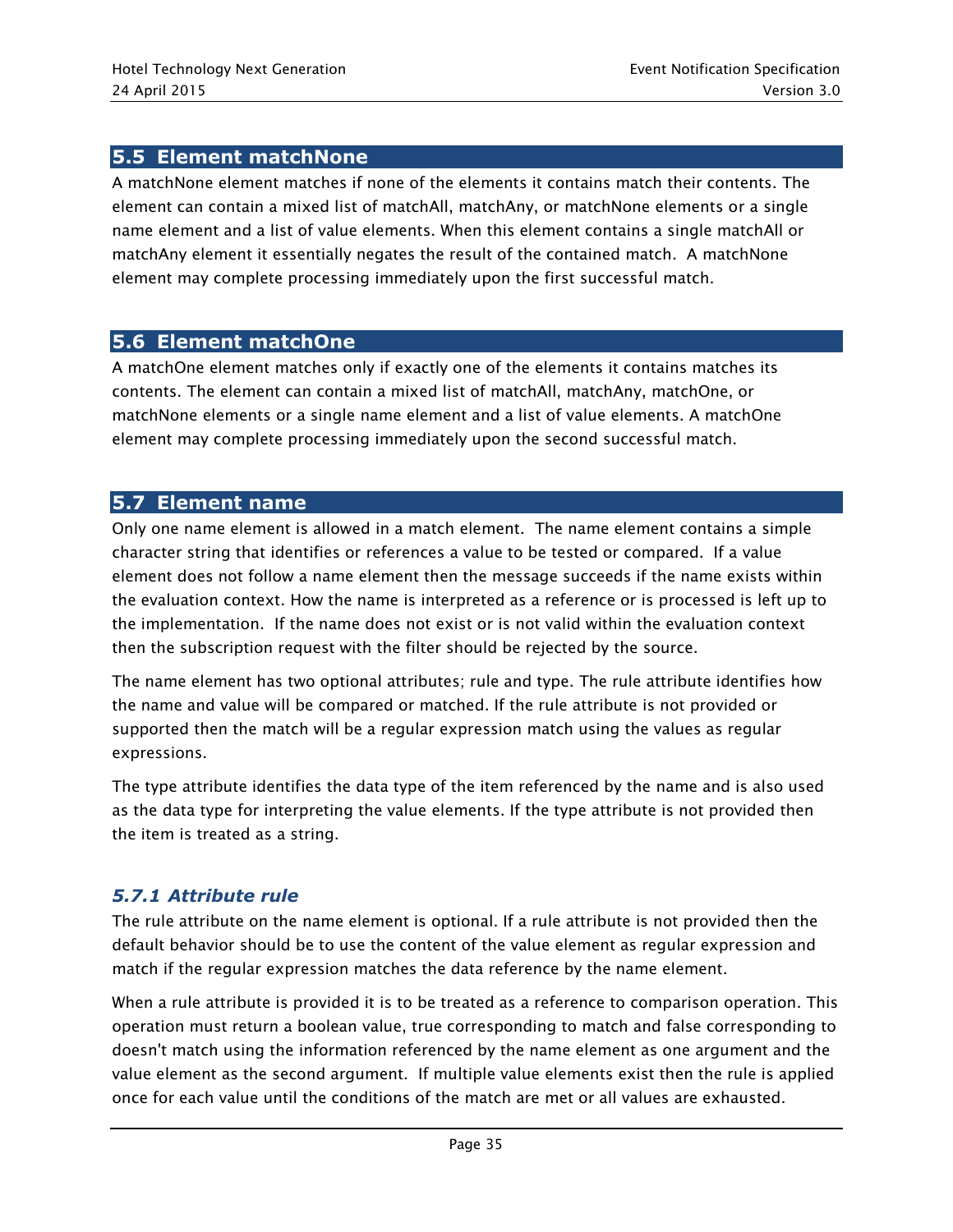If rules are supported then it is recommended that the following rules be supported:

- regex the value is treated as a regular expression and applied against the named item
- $\bullet$  isGreater the named item is greater than the value
- isLess the named item is less than the value
- isGreaterOrEqual then named item is greater or equal to the value
- $\bullet$  isLessOrEqual then named item is less or equal to the value
- $\bullet$  isEqual the named item is equal to the value
- $\bullet$  isNotEqual the named item does not equal the value

The regex rule is the default if no rule attribute is given. In the other rules if the value is a number the comparison will be numeric, otherwise it will be lexical.

#### <span id="page-35-0"></span>*5.7.2 Attribute type*

The optional type attribute of the name element describes the data type of the item referenced by the name element. The value elements should all be evaluated as this same type. In the absence of a type the named items and all values will be treated as strings. The following types should be recognized:

- boolean true or false
- $\bullet$  double any number with a decimal point
- date a date or date-time
- $\bullet$  integer an integer
- $\bullet$  string a string
- $\bullet$  time a time
- $\bullet$  duration a duration of time

Dates, Times, and Durations should all be expressed in ISO8601standard formats.

#### <span id="page-35-1"></span>**5.8 Element value**

A MatchType (matchAll, matchAny, matchOne, matchNone) element may contain zero or more value elements. The value element holds a value to be compared to the item referenced by the name element. By default value will be treated as a regular expression and the match is made if the regular expression is matched against the named item. If multiple values are provided then each element is evaluated according to the rules of its matching container.

If the name element has a rule and a type attribute then the value should be evaluated as a value of the same type. If the name element does not have a type attribute then the value should be treated as a string. Each value should be checked as being a valid instance in its type and context prior to accepting the filter in a subscribe message.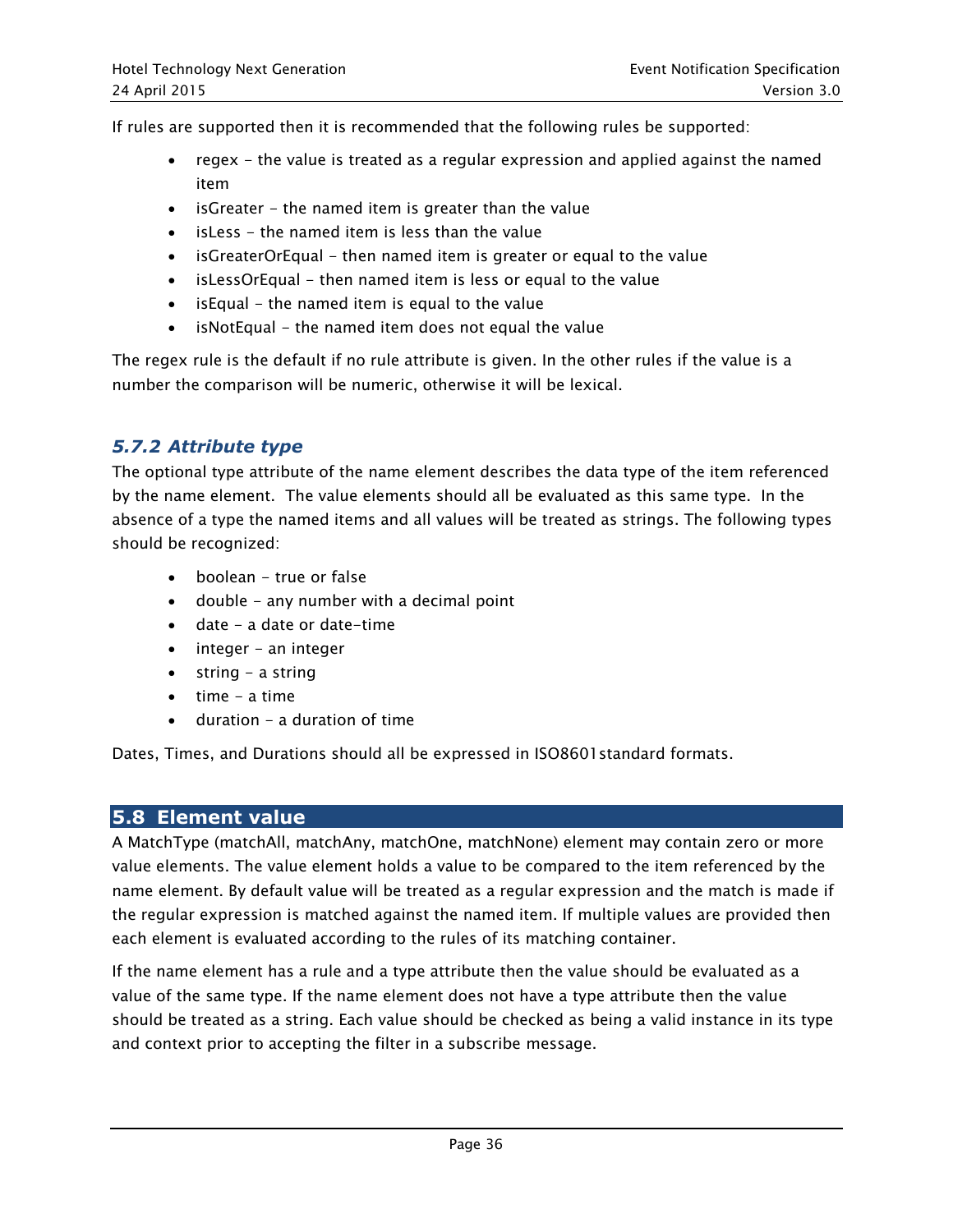#### <span id="page-36-0"></span>**5.9 Filter Examples**

The following sections provide some examples demonstrating how the HTNG\_SimpleFilters might be applied.

#### <span id="page-36-1"></span>*5.9.1 Match a single hotel*

This filter will only pass messages where the hotelCode matches dcacy;

<HTNG\_SimpleFilter> <matchAny> <name>hotelCode</name> <value>dcacy</value> </matchAny> </HTNG\_SimpleFilter>

#### <span id="page-36-2"></span>*5.9.2 Match Multiple Hotels*

This filter will accept any message for any of the hotel codes listed in the value elements.

```
<HTNG_SimpleFilter>
   <matchAny>
     <name>hotelCode</name>
     <value>dcacy</value>
     <value>dcafi</value>
     <value>dcass</value>
   </matchAny>
</HTNG_SimpleFilter>
```
This could also have been written as:

```
<HTNG_SimpleFilter>
   <matchOne>
     <name>hotelCode</name>
     <value>dcacy</value>
  </matchOne>
   <matchOne>
     <name>hotelCode</name>
     <value>dcafi</value>
   </matchOne>
   <matchOne>
     <name>hotelCode</name>
     <value>dcass</value>
   </matchOne>
</HTNG_SimpleFilter>
```
#### <span id="page-36-3"></span>*5.9.3 Match Multiple Hotels using a Regular Expression*

This example uses a regular expression to match any hotel whose 5 letter code begins with dca.

```
<HTNG_SimpleFilter>
  <matchAny>
     <name>hotelCode</name>
     <value>^dca..</value>
   </matchAny>
</HTNG_SimpleFilter>
```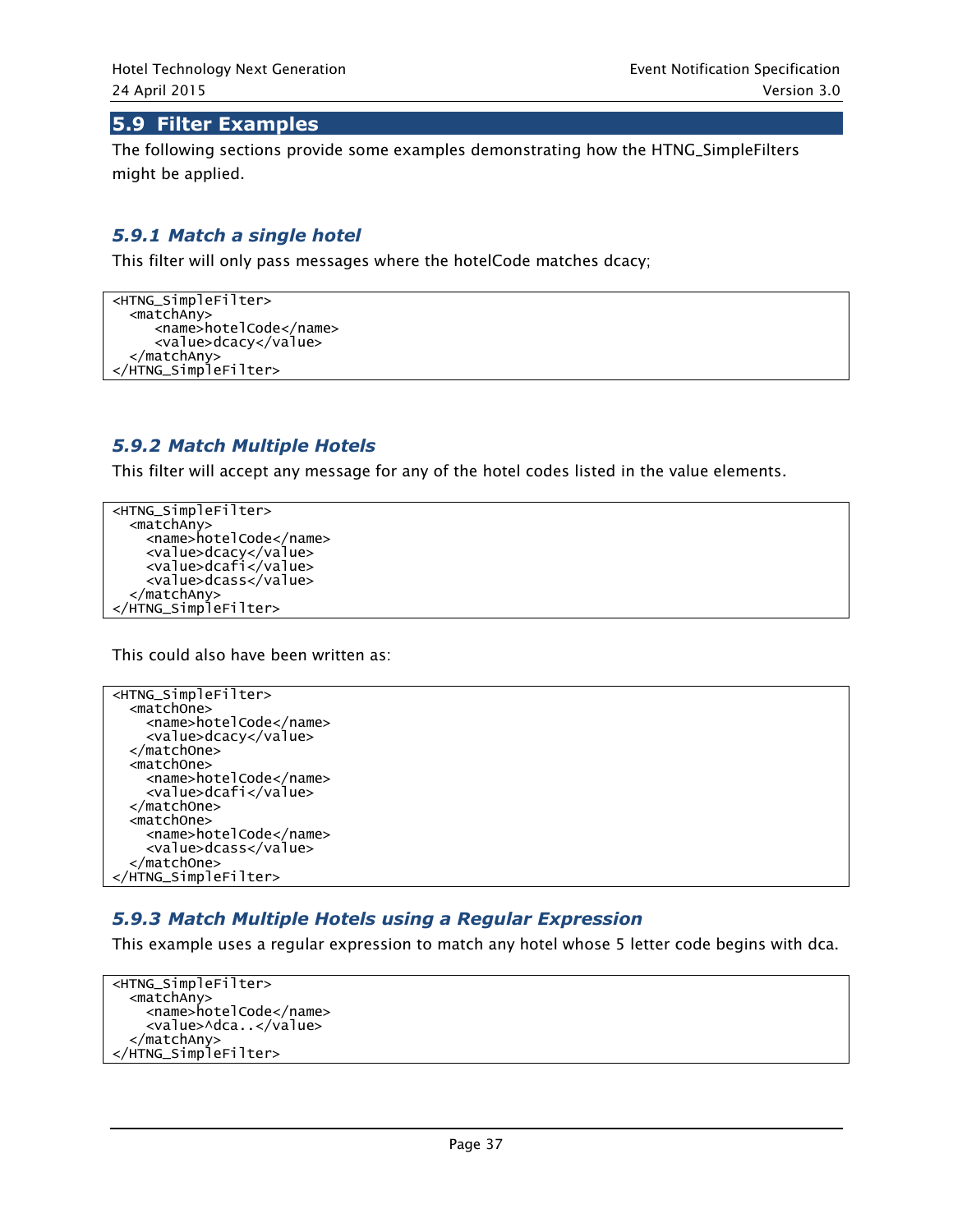Note: in this particular case matchAny, matchAll, and matchOne will all have the same result. If you wanted to match everything but hotels whose letter code begins with dca use the following;

```
<HTNG_SimpleFilter>
   <matchNone>
     <name>hotelCode</name>
     <value>^dca..</value>
   </matchNone>
</HTNG_SimpleFilter>
```
#### <span id="page-37-0"></span>*5.9.4 Match for Arrival Dates*

This example shows a rule that matches a single hotel and an arrival date within 14 days. It uses a special rule "occursBefore". This rule looks at the arrival date and matches if it is within value=14 days of the current date.

```
<HTNG_SimpleFilter>
   <matchAll>
     <matchAny>
       <name>hotelCode</name>
       <value>dcacy</value>
     </matchAny>
     <matchAny>
       <name rule="occursBefore" type="integer">arrivalDate</name>
       <value>14</value>
     </matchAny>
   </matchAll>
</HTNG_SimpleFilter>
```
Using an ISO 8601 Interval type for the value element would allow the creation of a rule like occursWithin which would match any date or time within the provided time interval. This example matches any date between 01 January 2015 and 15 January 2015.

```
<HTNG_SimpleFilter>
   <matchAll>
     <matchAny>
        <name>hotelCode</name>
        <value>dcacy</value>
     </matchAny>
     <matchAny>
        <name rule="occursWithin" type="interval">arrivalDate</name>
        <value>2015-01-01/2015-01-31</value>
     </matchAny>
   </matchAll>
</HTNG_SimpleFilter>
```
#### <span id="page-37-1"></span>*5.9.5 Match room status change and floor*

This message will match on any room status change to vacated or ready for a specific floor:

```
<HTNG_SimpleFilter>
   <matchAll>
     <matchAll>
       <name>floor</name>
       <value>concierge</value>
     </matchAll>
     <matchAny>
      <name>roomStatus</name>
      <value>vacated</value>
      <value>ready</value>
     </matchAny>
```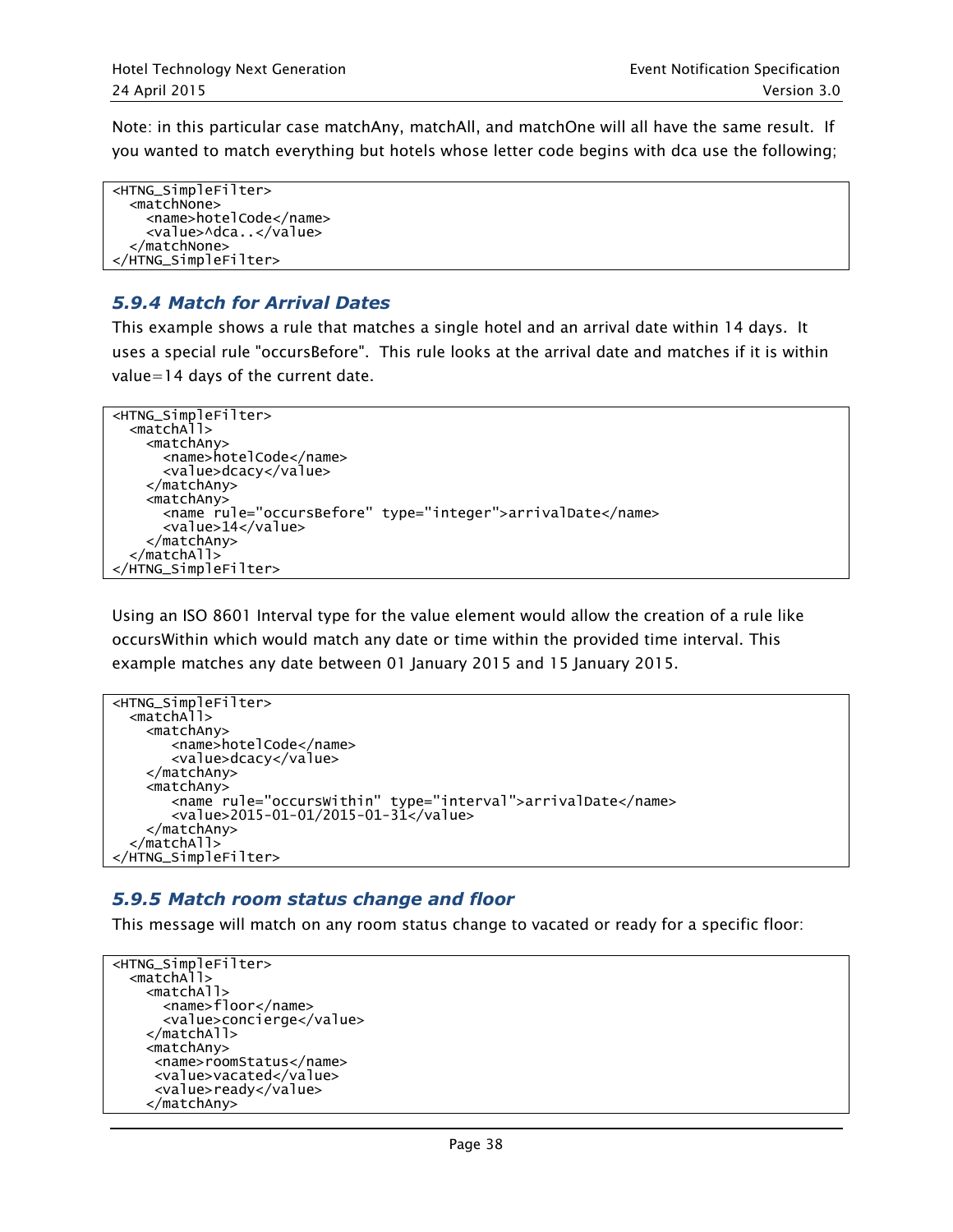</matchAll> </HTNG\_SimpleFilter>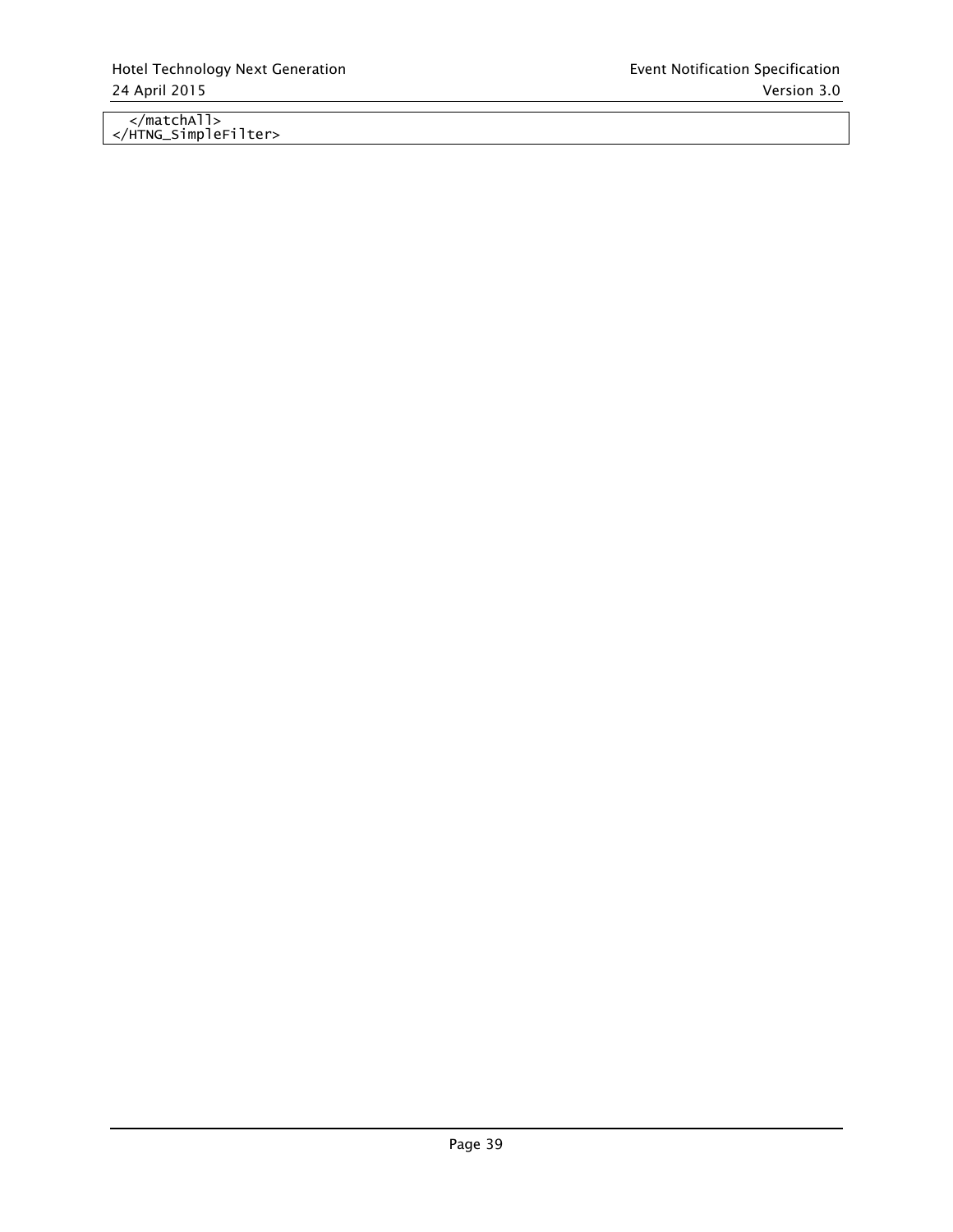# <span id="page-39-0"></span>**6 Appendices**

# <span id="page-39-1"></span>**6.1 Glossary of Terms**

For the purpose of this document, the following terms have been defined as follows:

| Term                        | Definition                                                                                                                                |
|-----------------------------|-------------------------------------------------------------------------------------------------------------------------------------------|
| <b>Subscription Manager</b> | A web service that accepts requests to manage, get the status<br>of, renew and/or cancel subscriptions on behalf of an event<br>source.   |
| Subscriber                  | A system that sends requests to create, renew and/or cancel<br>subscriptions.                                                             |
| Event                       | An action or occurrence detected by a program that may be<br>handled by the program and subsequently delivered to an<br>event Subscriber. |
| Event Source                | A producer of event information that wishes to keep all<br>interested systems updated on subscribed events.                               |
| Event Sink                  | A system that wishes to consume information relating to<br>events on a regular basis.                                                     |
| <b>Notification</b>         | A message sent to indicate that an event, or events, has<br>occurred.                                                                     |

## <span id="page-39-2"></span>**6.2 Implementation Notes**

It is strongly advised all programmers and system designers working on an integration using Event Notification thoroughly read and understand all of the concepts in the HTNG and W3C Eventing specifications before writing code. Both the subscribing system and event source system must have services compatible to send and receive messages.

# <span id="page-39-3"></span>*6.2.1 Event Sinks are Message End Points*

While it may be obvious, an Event Sink must able to receive, accept, and process a notification message when sent by the source. This means that subscribing systems need to implement and host a web service. This service must be accessible to the Event Source and may require proxies or ports to be opened in firewalls when notifications are coming from an external source.

# <span id="page-39-4"></span>*6.2.2 Message Flexibility*

An Event Source may be flexible in the implementation of the notification messages. It is possible within this framework to support SOAP messages, XML messages, or JSON messages )for example). It is also possible for the subscriber to identify the preferred format for the messages if this feature is supported by the implementation.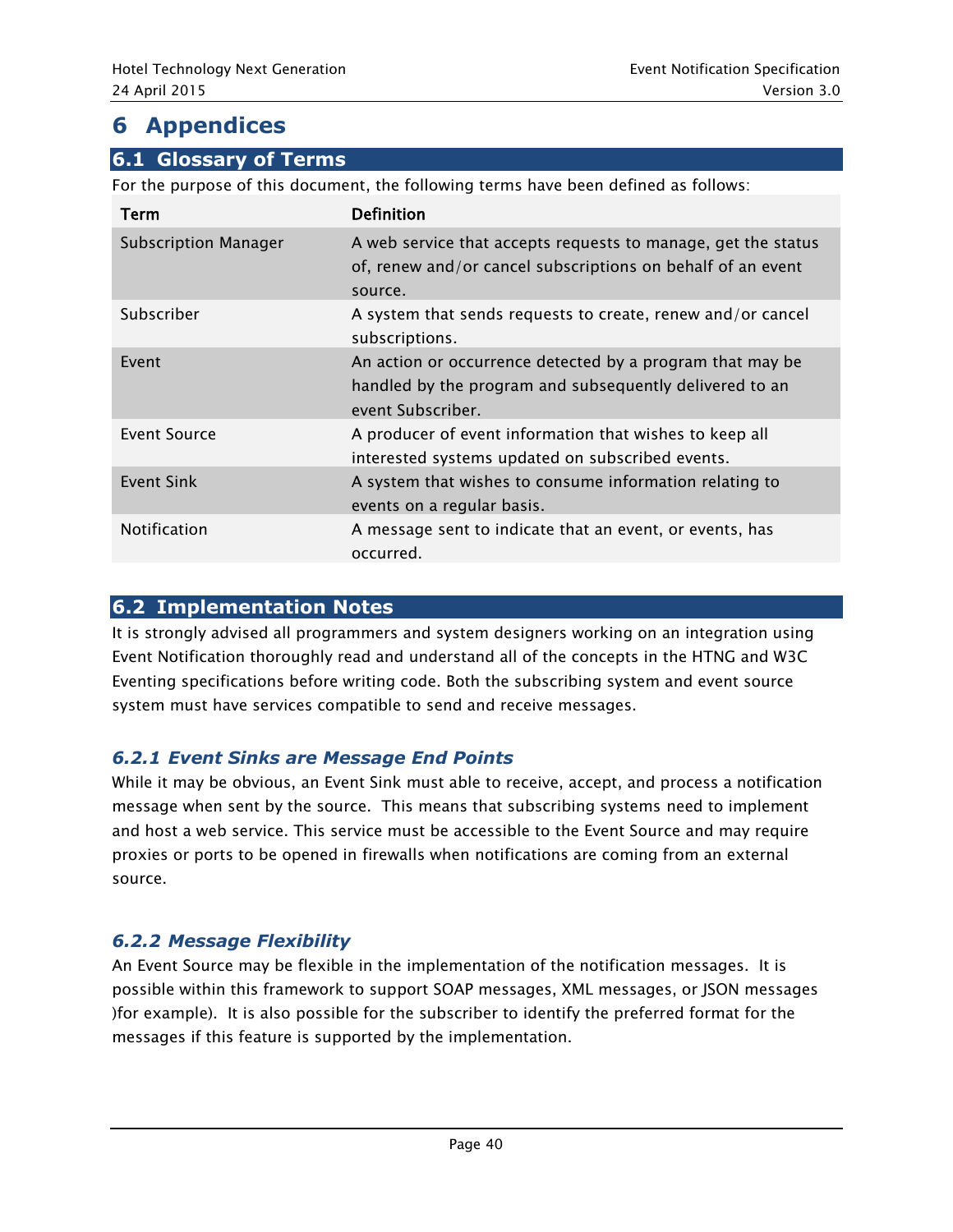#### <span id="page-40-0"></span>*6.2.3 Separation of Event Source and Subscription Manager*

A Subscription Manager is not required to distribute events generated from an Event Source; it may simply notify the Event Source of the new Subscription and allow each source to send the notifications directly to the subscribers. Alternatively an Subscription Manager may be designed to redistribute the notifications from the Event Sources to the subscribers.

#### <span id="page-40-1"></span>*6.2.4 Event Redistribution*

An Event Redistribution system can be used to share events between multiple systems. Redistribution can effectively obscure how events generated by the partner are distributed within the client organization. This allows changes within the client organization without the need to communicate those changes to the partner.

#### <span id="page-40-2"></span>**6.3 Links**

[W3C Web Services Eventing](http://www.w3.org/TR/ws-eventing/) standard – published 13 December 2011 [W3C WS-Addressing standard](http://www.w3.org/TR/ws-addr-core/) - published 9 May 2006 [OASIS WS-Security standard](https://www.oasis-open.org/committees/download.php/16790/wss-v1.1-spec-os-SOAPMessageSecurity.pdf) - published 1 February 2006 [OASIS WS-ReliableMessaging](http://docs.oasis-open.org/ws-rx/wsrm/200702/wsrm-1.2-spec-os.html) - published 2 February 2009

#### <span id="page-40-3"></span>**6.4 Referenced Documents**

The following table shows the documents upon which this document depends:

| <b>Document Title</b> | Location/URL                                          |
|-----------------------|-------------------------------------------------------|
| OpenTravel Alliance   | http://www.opentravel.org/Specifications/Default.aspx |
| <b>Specifications</b> |                                                       |
| W3C WS-Eventing       | http://www.w3.org/TR/ws-eventing/                     |
| Specification         |                                                       |
| W3C WS-Addressing     | http://www.w3.org/TR/ws-addr-core/                    |

#### <span id="page-40-4"></span>**6.5 Security**

Messages may contain information that require protection and should not be exposed between the source and destination systems.

In order to protect this information it is important to be able to protect the contents of the messages and to verify the identities of the systems in the roles of Subscription Manager, Subscriber, and Event Source. In some cases it may also be important to verify the Event Sink or target destination of the message.

In an Event-based system there are a number of potential security threats. Spoofing is one concern. An Event Sink is spoofed when a malevolent system pretends to be an Event Sink to capture messages that it is not authorized to receive. An Event Source is spoofed to send falsified data to Event Sinks in order change system behavior. Another concern is the man-in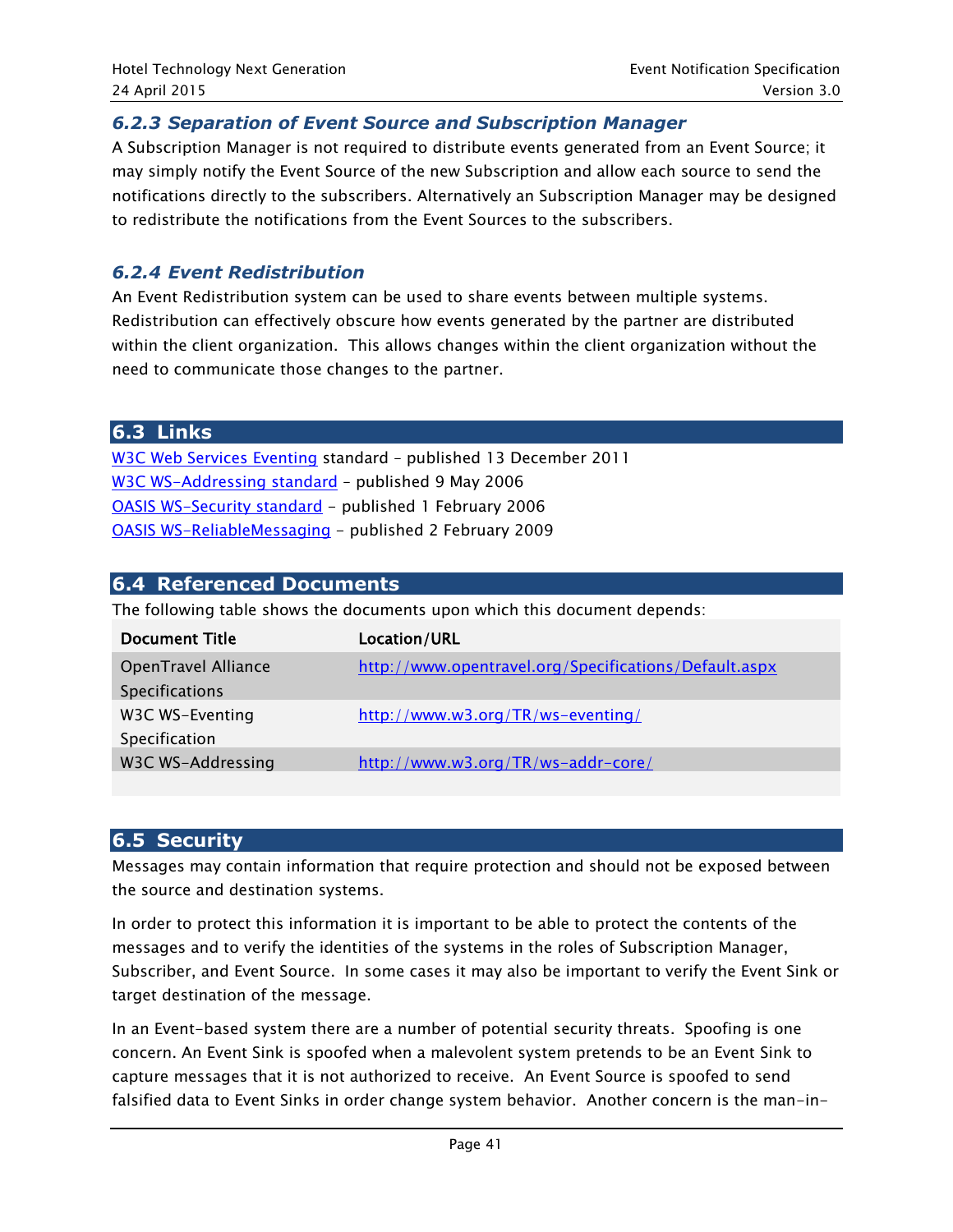the-middle attack where a malevolent system sits between a source and a sink. In this middle position the malevolent system captures, observes, and potentially modifies the messages that are exchanged.

To protect against these and other threats the implementer should consider the following needs;

- A Subscription Manager needs to validate that the Subscriber is authorized to subscribe to receive the event notification
- A Subscription Manager also needs to validate that the requestor is authorized to make; Renew, Unsubscribe, GetStatus, and HTNGGetStatus requests for a Subscriber with an existing subscription.
- An Event Sink needs to validate that a notification message was generated by a legitimate Event Source
- Notification Messages may need protection from exposure or alteration between the source and destination
- Subscription End messages need be authenticated to ensure the message originated from the proper system

To summarize; each destination system should have a means to confirm the source system and each source system may need to confirm the destination if the message and the message needs to be protected between the two systems.

In most cases the implementer should consider exchanging all messages over a secure transport layer like HTTPS using Transport Layer Security (TLS) and using Mutual Authentication to verify both the sender and the receiver. WS-Security provides alternative solutions supporting message integrity and confidentiality from source to final destination.

#### <span id="page-41-0"></span>*6.5.1 Notification Security*

The Event Sinks should verify the origin of each notification to prevent notifications from being spoofed by false event sources. If Notifications contain sensitive information then appropriate protections need to be applied. This normally implies using a secure transport channel or other means of protecting and hiding the message content during transit.

There are a number of ways to verify the identity of an Event Source including authentication of the source when establishing a secure communications channel. An alternative is for the Event Source to provide identity credentials or a secure identity token with each message. These credentials should be verified with each message.

The Event Source may also want to verify the Event Sink to protect against man-in-the-middle or spoofed-receiver attacks. When using web protocols this is often accomplished by using Mutual Authentication when establishing a secure Transport Layer Security (TLS) session.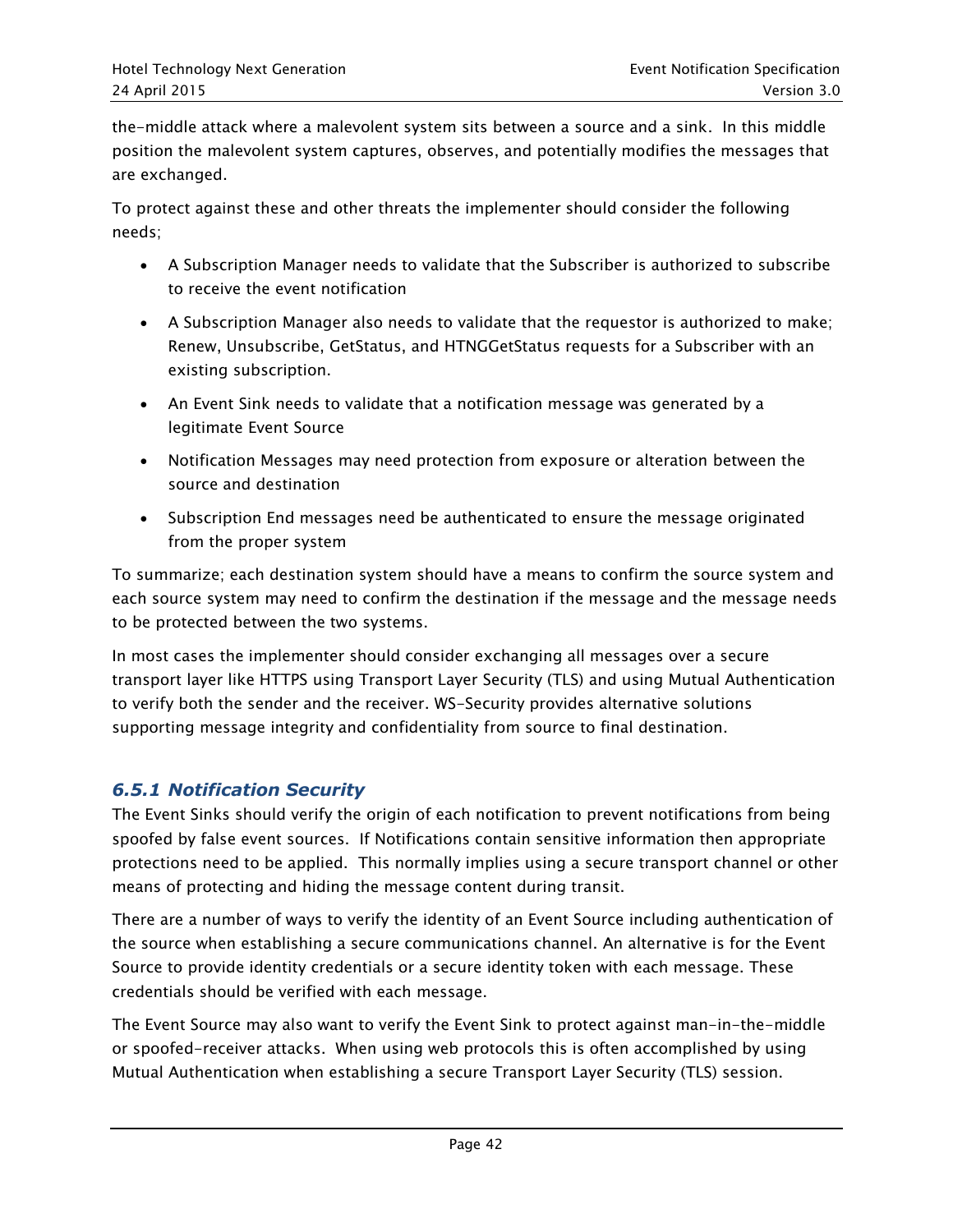#### <span id="page-42-0"></span>*6.5.2 Subscription Security*

Once a subscription has been created it needs to be handled as a protected resource. It is recommended that TLS or another secure transport layer be used for Renew, GetStatus, Unsubscribe, and HTNGGetStatus messages. The Subscription Manager or other End Point receiving these messages should authenticate and verify the requestor validating that the requestor is authorized to perform the operation.

If the SubscriptionID is used to verify the message sender then the SubscriptionID needs to be protected to prevent its use by a malevolent sender.

#### <span id="page-42-1"></span>*6.5.3 Subscription End Messages*

Subscription End messages are sent from an Event Source to a Subscriber to notify that the Subscription is ending early. The source of the Subscription End message should be authenticated to ensure the message originated from the proper system. This normally means that some method must be provided for the Subscriber to validate the source of the message. Subscription End messages should be carried over a secure transport layer allowing the source to be validated using Mutual Authentication when establishing the TLS session. A protected identity or protected SubscriptionID token or source system credentials could alternatively be used to verify the sender's identity.

#### <span id="page-42-2"></span>**6.6 Faults**

The following table outlines the possible faults that can be thrown by various messages outlined in this specification.

| <b>Spec</b> | Subcode                          | Reason      | <b>Methods</b> | <b>Description</b>             |
|-------------|----------------------------------|-------------|----------------|--------------------------------|
| W3C         | DeliveryModeRequestedUnavailable | <b>The</b>  | Subscribe      | This fault is sent when a      |
|             |                                  | requested   |                | Subscribe request specifies a  |
|             |                                  | delivery    |                | delivery mode that is not      |
|             |                                  | mode is     |                | supported by the event         |
|             |                                  | not         |                | source. Optionally, this fault |
|             |                                  | supported   |                | may contain a list of          |
|             |                                  |             |                | supported delivery mode URIs   |
|             |                                  |             |                | in the Detail property.        |
| W3C         | InvalidExpirationTime            | <b>The</b>  | Subscribe      | This fault is sent when a      |
|             |                                  | expiration  | Renew          | Subscribe request specifies an |
|             |                                  | time        |                | expiration time that is in the |
|             |                                  | requested   |                | past or an expiration duration |
|             |                                  | is invalid. |                | of zero.                       |
| W3C         | UnsupportedExpirationType        | Only        | Subscribe      | This fault is sent when a      |
|             |                                  | expiration  | Renew          | Subscribe request specifies an |
|             |                                  | durations   |                | expiration time and the event  |
|             |                                  | are         |                | source is only capable of      |
|             |                                  | supported.  |                | accepting expiration           |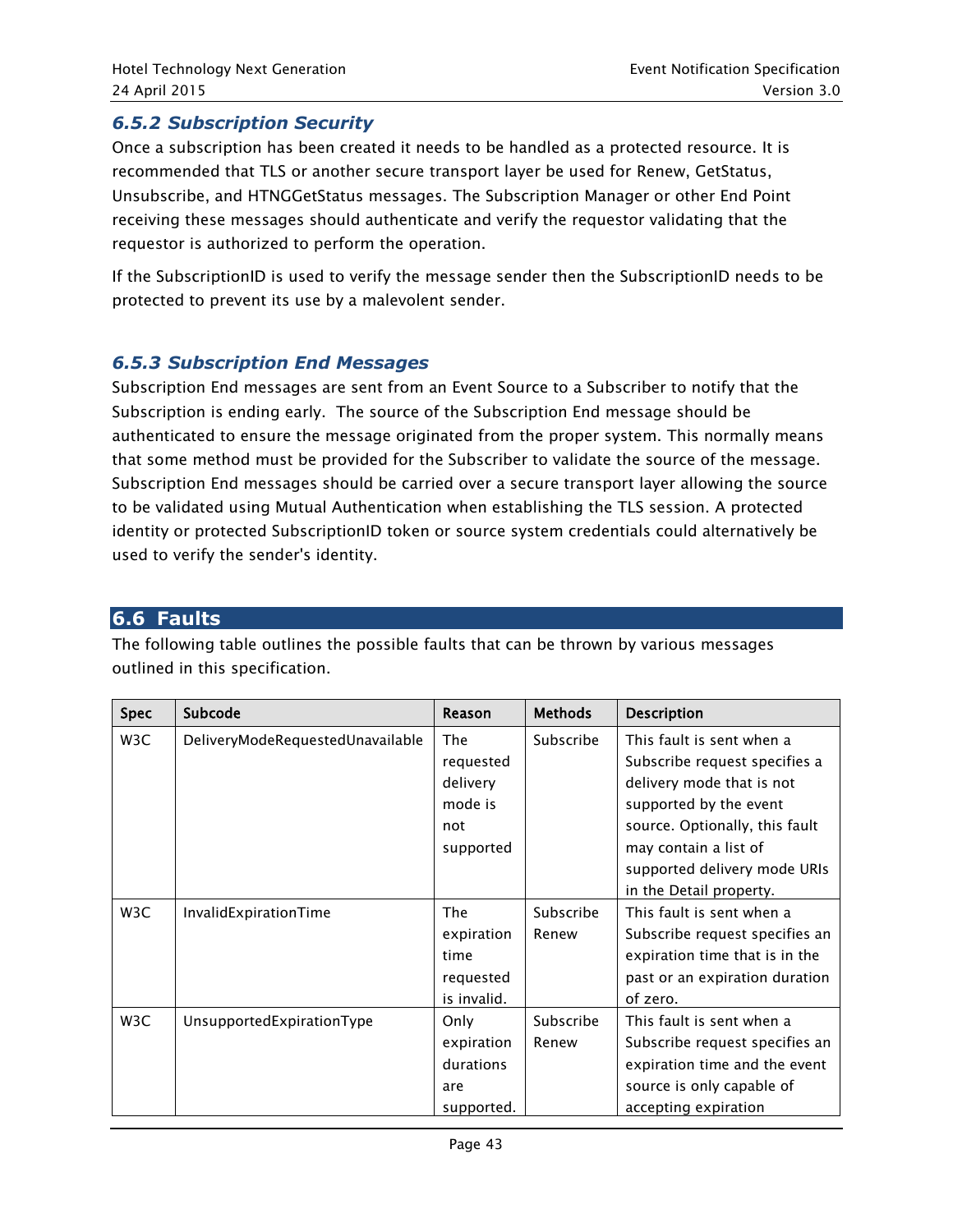| <b>Spec</b>      | Subcode                        | Reason                                                                                                      | <b>Methods</b>                  | Description                                                                                                                                                                                                                                          |
|------------------|--------------------------------|-------------------------------------------------------------------------------------------------------------|---------------------------------|------------------------------------------------------------------------------------------------------------------------------------------------------------------------------------------------------------------------------------------------------|
|                  |                                |                                                                                                             |                                 | durations; for instance, if the<br>event source does not have<br>access to absolute time.                                                                                                                                                            |
| W3C              | FilteringNotSupported          | Filtering is<br>not<br>supported.                                                                           | Subscribe                       | This fault is sent when a<br>Subscribe request contains a<br>filter and the event source<br>does not support filtering.                                                                                                                              |
| W <sub>3</sub> C | FilteringRequestedUnavailable  | <b>The</b><br>requested<br>filter<br>dialect is<br>not<br>supported.                                        | Subscribe                       | This fault is sent when a<br>Subscribe request specifies a<br>filter dialect that the event<br>source does not support.<br>Optionally, this fault may<br>contain a list of supported<br>filter dialect URIs in the Detail<br>property.               |
| W3C              | EventSourceUnableToProcess     | Text<br>explaining<br>the failure;<br>e.g., "The<br>event<br>source has<br>too many<br>subscriber<br>$s$ ". | Subscribe                       | This fault is sent when the<br>event source is not capable of<br>fulfilling a Subscribe request<br>for local reasons unrelated to<br>the specific request.                                                                                           |
| W3C              | UnableToRenew                  | Text<br>explaining<br>the failure;<br>e.g., "The<br>event<br>source has<br>too many<br>subscriber<br>$s$ ". | Renew                           | This fault is sent when the<br>event source is not capable of<br>fulfilling a Renew request for<br>local reasons unrelated to the<br>specific request.                                                                                               |
| W3C              | InvalidMessage                 | <b>The</b><br>message<br>is not<br>valid and<br>cannot be<br>processed.                                     |                                 | If a request message does not<br>comply with the<br>corresponding outline listed<br>above, the request MUST fail<br>and the event source or<br>subscription manager MAY<br>generate the following fault<br>indicating that the request is<br>invalid |
| <b>HTNG</b>      | <b>InsufficientPermissions</b> | <b>The</b><br>subscriber<br>does not                                                                        | Subscribe<br>Renew<br>Unsubscri | This fault is sent when the<br>subscriber soap header<br>credentials do not have                                                                                                                                                                     |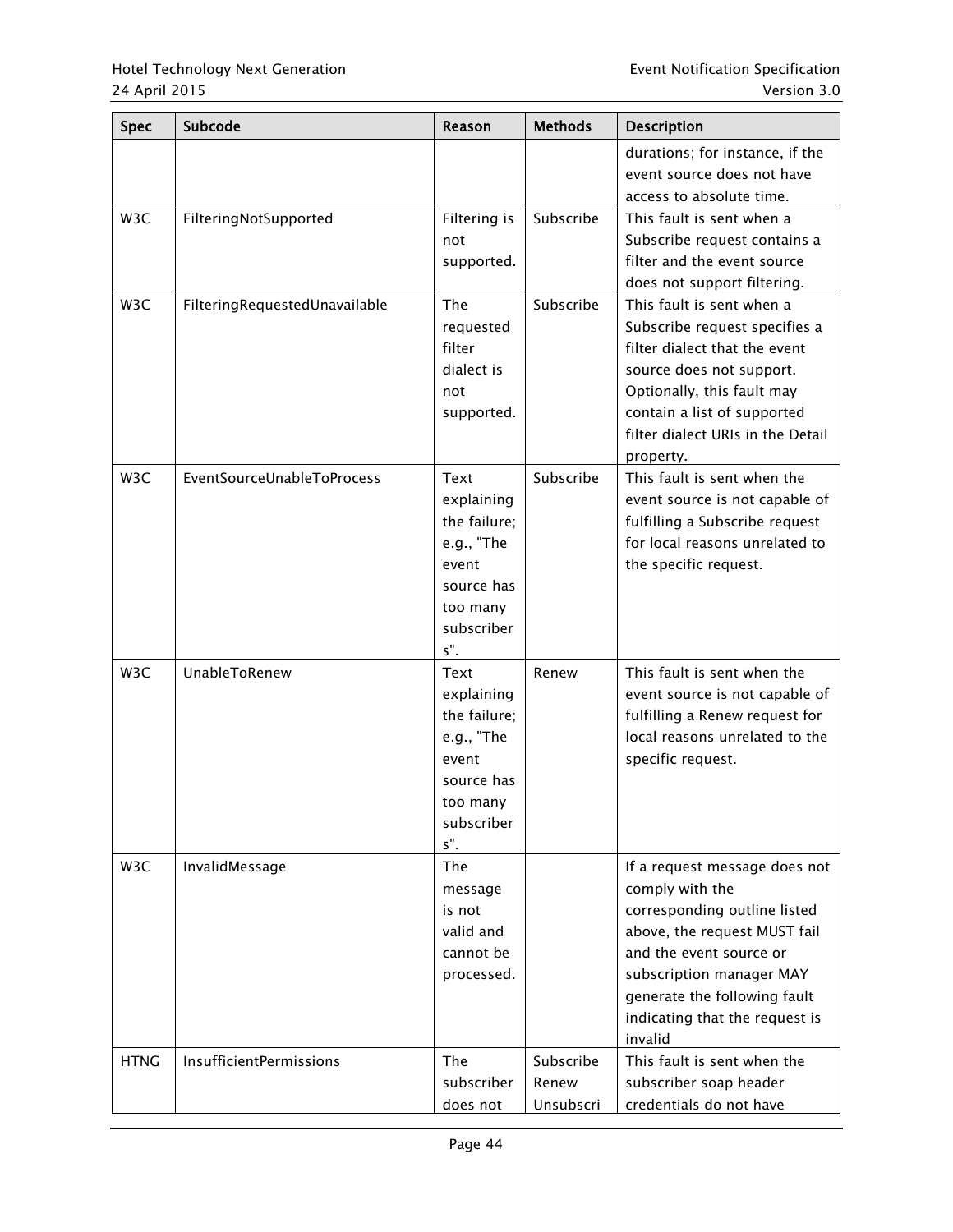| <b>Spec</b> | Subcode           | Reason     | <b>Methods</b> | <b>Description</b>            |
|-------------|-------------------|------------|----------------|-------------------------------|
|             |                   | have       | be             | permissions to complete the   |
|             |                   | permissio  |                | requested operation.          |
|             |                   | ns to      |                |                               |
|             |                   | complete   |                |                               |
|             |                   | the        |                |                               |
|             |                   | operation. |                |                               |
| <b>HTNG</b> | UnknownSubscriber | <b>The</b> | HTNG Get       | This fault is sent when the   |
|             |                   | specified  | Subscripti     | subscriber id is not found in |
|             |                   | subscriber | onStatus       | the subscription manager.     |
|             |                   | is not     |                |                               |
|             |                   | known by   |                |                               |
|             |                   | the event  |                |                               |
|             |                   | source.    |                |                               |

# <span id="page-44-0"></span>*6.6.1 Sample Fault Response*

| <soap:envelope<br>xmlns:soap="http://schemas.xmlsoap.org/soap/envelope/"<br/>xmlns:xsi="http://www.w3.org/2001/XMLSchema-instance"<br/>xmlns:xsd="http://www.w3.org/2001/XMLSchema"<br/><math>xmlns:ws</math>a="http://www.w3.org/2005/08/addressing"&gt;</soap:envelope<br>                                                                                                                                                                             |
|----------------------------------------------------------------------------------------------------------------------------------------------------------------------------------------------------------------------------------------------------------------------------------------------------------------------------------------------------------------------------------------------------------------------------------------------------------|
| <soap:header><br/><wsa:action>http://www.w3.org/2011/03/ws-evt/Renew</wsa:action><br/><wsa:messageid>urn:uuid:bd88b3df-5db4-4392-9621-aee9160721f6</wsa:messageid><br/><wsa:replyto></wsa:replyto></soap:header>                                                                                                                                                                                                                                         |
| <wsa:address>http://www.example.com/MyEventSink</wsa:address>                                                                                                                                                                                                                                                                                                                                                                                            |
| $\langle$ /wsa:ReplyTo $\rangle$<br><wsa:to>http://www.example.org/oceanwatch/SubscriptionManager</wsa:to><br>$\langle$ /soap:Header>                                                                                                                                                                                                                                                                                                                    |
| <soap:body></soap:body>                                                                                                                                                                                                                                                                                                                                                                                                                                  |
| Below is an example of the HTNG fault code raised<br>when the subscriber id is not found in the subscription manager.<math>\rightarrow</math><br><math><</math>soap: Fault></td></tr><tr><td><!-- The faultcode element below is the code uniquely identifying the error<br>raised. It is intended for use by software to provide an algorithmic mechanism<br>for identifying the fault.                                                                 |
| <faultcode>s12:UnknownSubscriber</faultcode>                                                                                                                                                                                                                                                                                                                                                                                                             |
| The faultstring element below is a text description of the error raised.<br>It is intended to provide a human readable explaination of the error.                                                                                                                                                                                                                                                                                                        |
| <faultstring>The subscriber isn't known by the event source</faultstring>                                                                                                                                                                                                                                                                                                                                                                                |
| The faultactor element below is intended to provide information about which<br>SOAP node on the SOAP message path caused the fault to happen. <math>\rightarrow</math></td></tr><tr><td><faultactor>Renew</faultactor> <!-- Is this correct?                                                                                                                                                                                                             |
| The detail element information item is intended for carrying application<br>specific error information related to the SOAP Body. The absence of the detail<br>element information item indicates that a SOAP Fault is not related to the<br>processing of the SOAP Body. This can be used to find out whether the SOAP Body<br>was at least partially processed by the ultimate SOAP receiver before the fault<br>occurred, or not.<br><detail></detail> |
| <error xmlns="WSSoapException"></error>                                                                                                                                                                                                                                                                                                                                                                                                                  |
|                                                                                                                                                                                                                                                                                                                                                                                                                                                          |